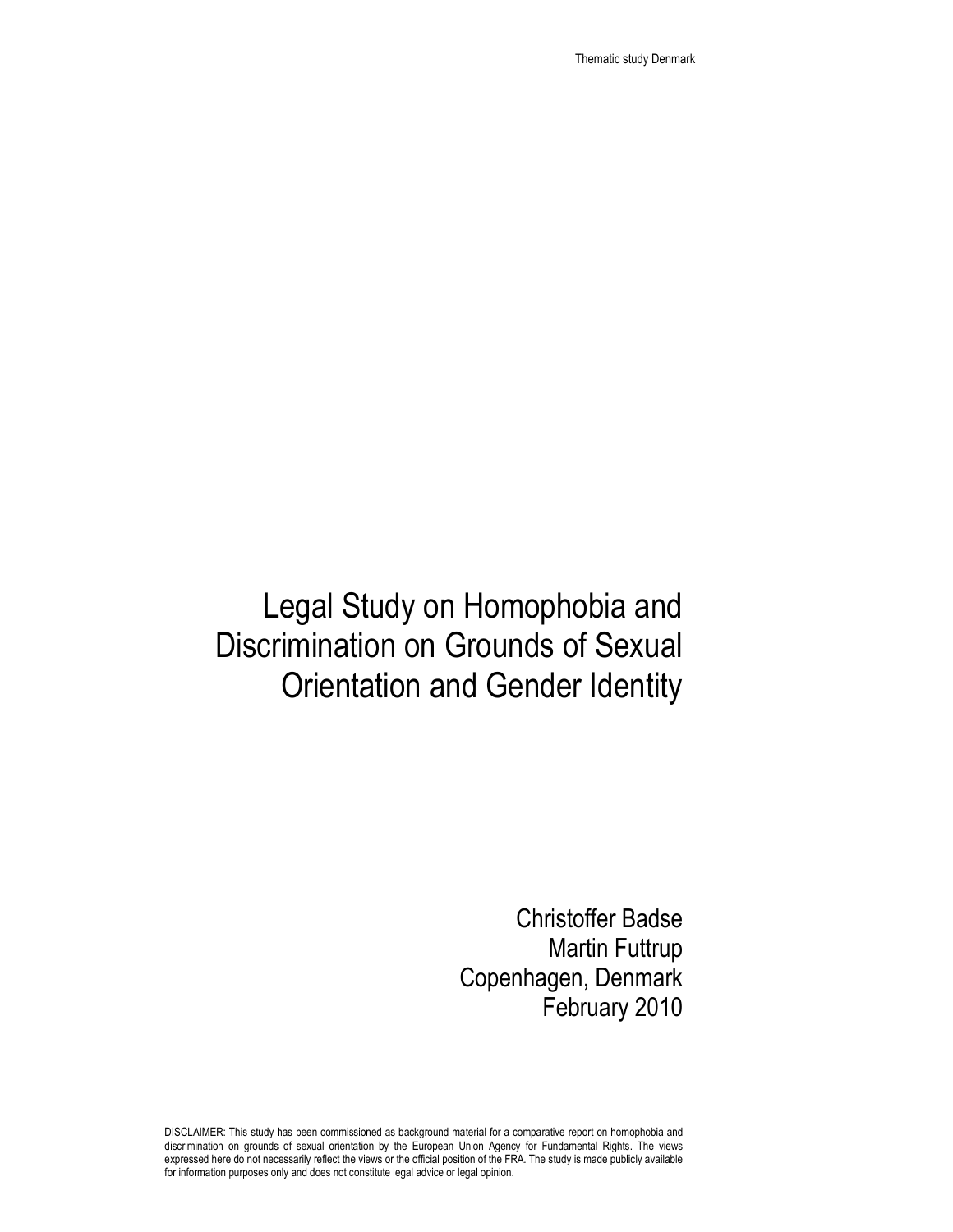# Contents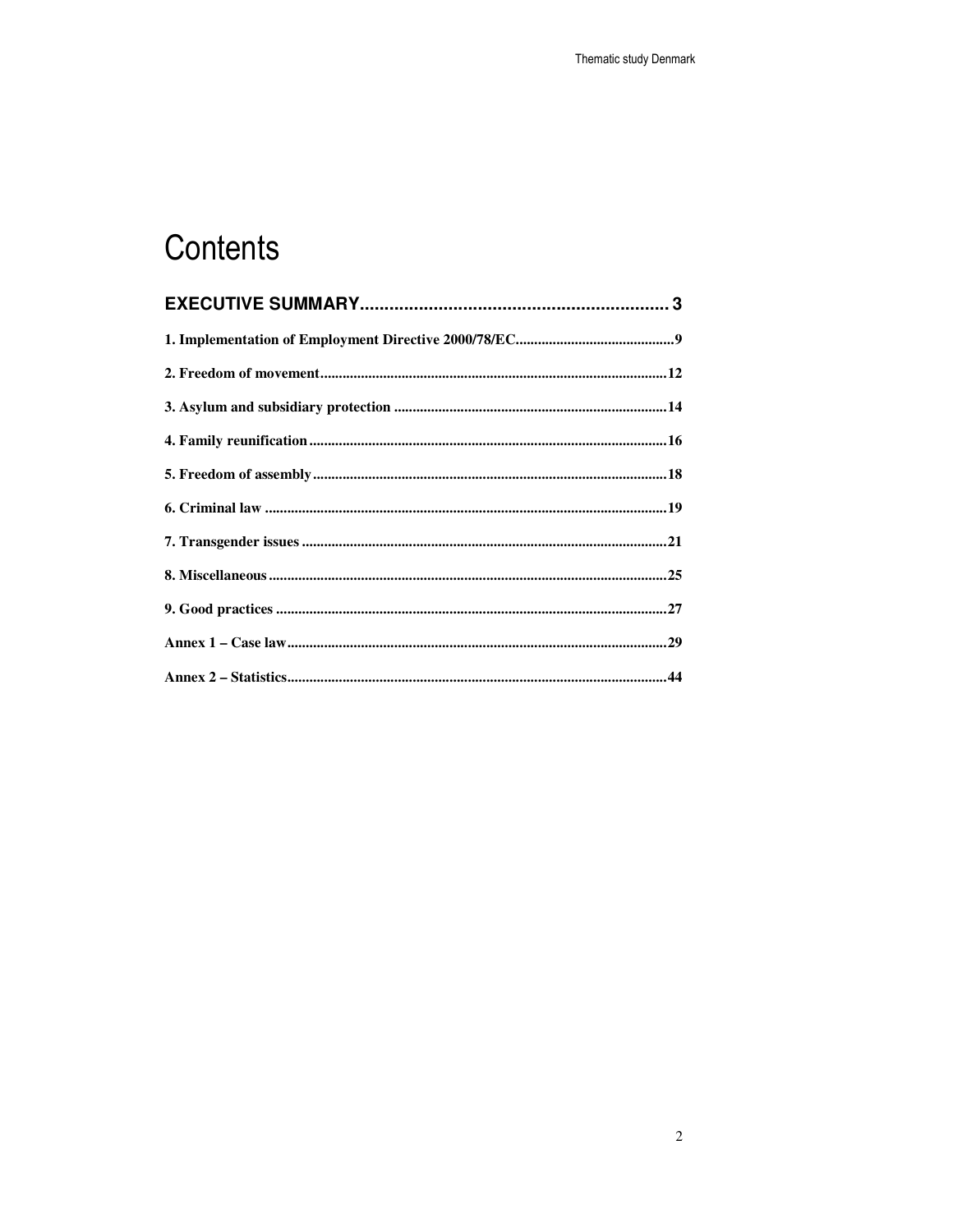# Executive summary

# Implementation of Employment Directive 2000/78/EC

The Employment Directive 2000/78/EC has been implemented through *Act no.* 459 *of 12.06.1996 No. 459 om forbud mod forskelsbehandling på arbejdsmarkedet m.v*. *[on Prohibition against Differential Treatment in the Labour Market, etc.]* with subsequent amendments. This Act prohibits direct and indirect discrimination on grounds of race, colour of skin, religion or faith, political opinion, sexual orientation, age, disability and national, social or ethnic origin.

The Employment Directive 2000/78/EC regarding discrimination on the ground of sexual orientation has been implemented into Danish legislation only as regards to employment.

The Board of Equal Treatment was established by 01.01.2009. The board is an administrative organ which handled cases concerning discrimination which are covered by the Danish anti-discrimination legislation. The board also treats cases concerning sexual orientation. Decisions made by the board are binding to the parties, and the board can bring cases of non-compliance to the Danish courts. The board cannot start cases on its own initiative.

At the moment in Danish civil law, the grounds of age, sexual orientation, disability and religion and belief do not enjoy protection outside the labour market. The criminal law covers direct differential treatment on the grounds of race, colour, national or ethnic origin, religious belief or sexual orientation outside the labour market, but not indirect discrimination and not harassment and not victimisation. The grounds of age and disability do not enjoy protection outside the labour market under criminal law.

## Freedom of movement

An EU citizen may bring family members, including spouse, registered partner (i.e. homosexual relationship) or cohabiting partner, children under the age of 21, or a family member who is dependent on the person in question for three months, or six months if the EU citizen is seeking employment, or for the duration of the residency of the EU citizen. Family members must however hold a valid visa if they are citizens of a country with a visa requirement for Denmark.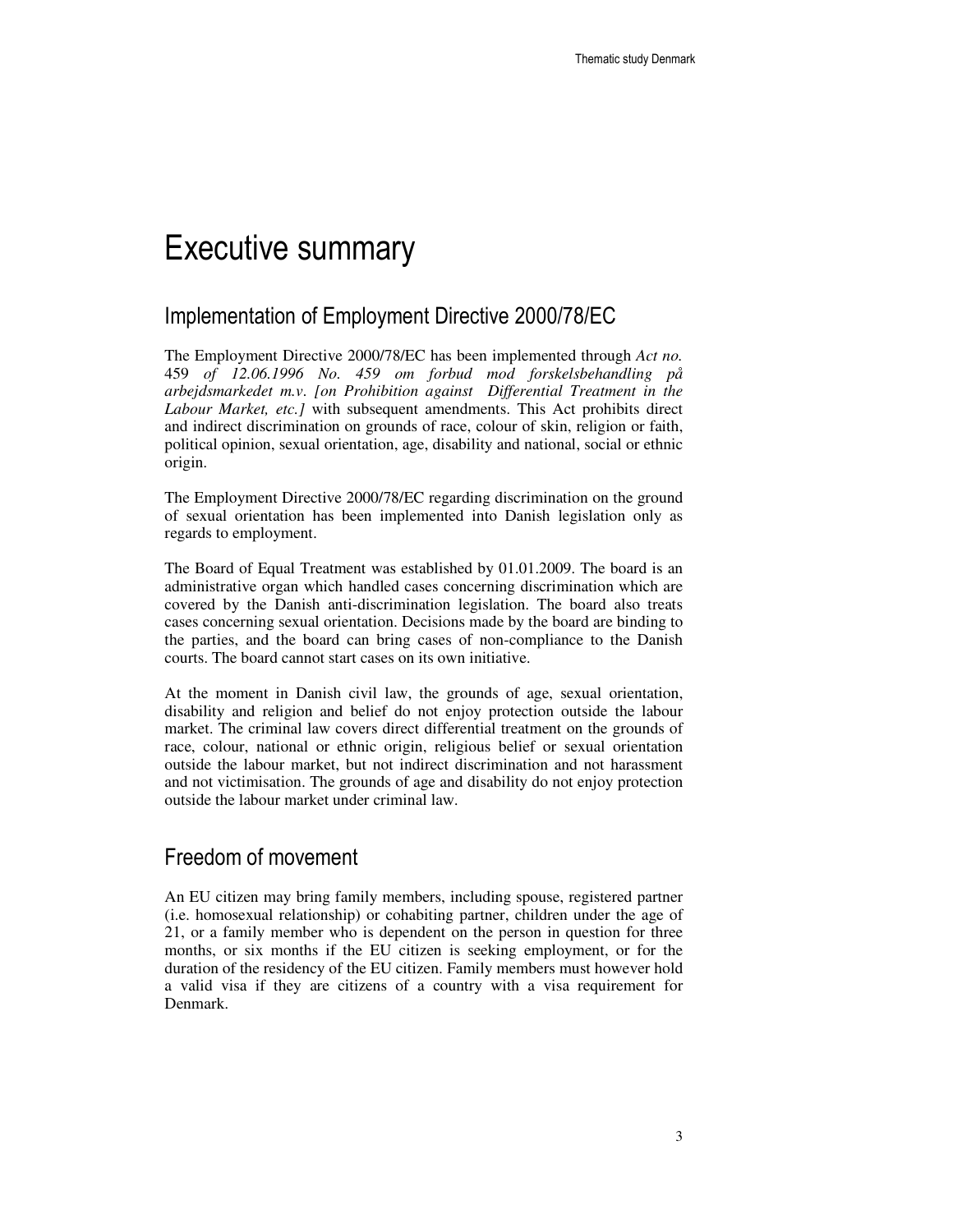Generally, little statistical data is available on LGBT people, due to the fact that such information is perceived as sensitive personal information. For more information on statistics, please refer to section B.1. Statistics below.

# Asylum and subsidiary protection

In accordance with Articles 1 and 2 of the Protocol on the Position of Denmark, annexed to the Treaty on European Union and to the Treaty establishing the European Community, Denmark will not adopt Council Directive 2004/83/EC (29.04.2004).

In general the term 'sexual orientation' is not perceived to fall within *Consolidated Act no. 785 of 10.08.2009 Udlændingeloven [The Aliens Act*] Section 7(1) (social group criteria), and therefore persecution on this basis is as a point of departure not considered to justify qualification as a refugee according to the understanding of the term as stipulated in the Geneva Convention. However, a person can obtain a B-Status (Protection-Status) residence permit if he or she risks the death penalty or torture if expelled. A few cases are known.

## Family reunification

In accordance with Article 1 and 2 of the Protocol on the Position of Denmark, annexed to the Treaty on European Union and the Treaty establishing the European Community, Denmark will not adopt Council Directive 2003/86/EC of 22 September 2003.

If a person has relatives in Denmark, he or she can apply for a residence permit in accordance with the regulations for family reunification as defined in the Danish Aliens Act. Provided certain mandatory conditions are fulfilled, residence permits can be granted to: spouses, registered partners and cohabiting partners and children under 15 years of age. This would include spouses of the same sex if the marriage is valid under the national legislation of the State where the marriage took place.

Since 1989 Danish law has allowed two persons of the same sex to register their relationship (known as a 'registered partnership') and with some few exceptions thus obtain the same legal status as a traditional different-sex marriage. From a statistical view this is the only point of entry for statistical information on LGTB partnerships since registered partnership only is open to same-sex couples. In 2005, 5,282 (2,774 men and 2,508 women) persons were living in registered partnerships.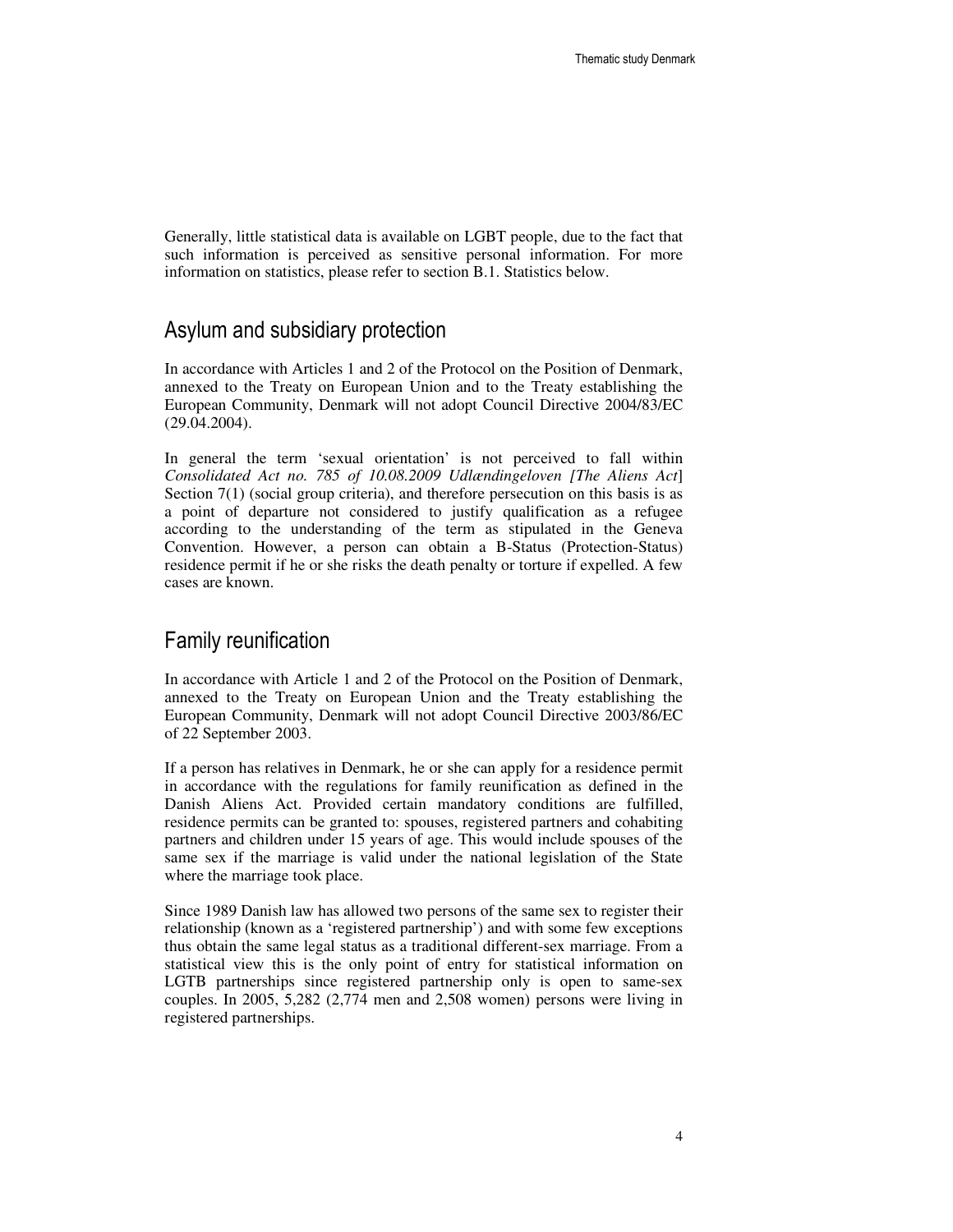In accordance with Denmark's international obligations to protect the right to family life, exemptions from the following requirements for the right to family reunification can be granted to certain groups of applicants: the 24-year age requirement, the attachment requirement, the housing requirement, the collateral requirement, and the requirement that a person's spouse/partner has not received certain types of public assistance within the past 12 months.

# Freedom of assembly

No particular legislation or incident of particular relevance. No pro-LGBT demonstrations (Gay Pride, etc.) have been prohibited due to the fear of public disorder caused by counter-demonstrations.

Freedom of assembly is constitutionally protected (as well as protected according to international human rights obligations).

According to section 78 (1) of *Act no. 169 of 05.06.1953 Danmarks Riges Grundlov [The Constitution of Denmark]*, "The citizens shall be entitled without previous permission to form associations for any lawful purpose."

According to section 79 of The Danish Constitution, "The citizens shall without previous permission be entitled to assemble unarmed. The police shall be entitled to be present at public meetings. Open-air meetings may be prohibited when it is feared that they may constitute a danger to the public peace."

## Criminal Law

According to Section 266 b (1) of the *Straffeloven<sup>3</sup>* , any person who, publicly or with the intention of wider dissemination, makes a statement or imparts other information by which a group of people are threatened, scorned or degraded on account of their race, colour, national or ethnic origin, religion, or sexual orientation shall be liable to a fine or to imprisonment for any term not exceeding two years.

Section 81 no. 6 of the Straffeloven. $4$  The provision now spells out explicitly that generally when sentencing, it must be considered an aggravating circumstance if an offence is based on the ethnic origin, religion or sexual orientation, etc., of other parties.

The Justitsministeriet (Ministry of Justice) in 2007 established a new reporting system with reference to decisions in criminal cases where the crime has been committed on account of the victim's race, national or ethnic background,

<sup>&</sup>lt;sup>3</sup> The Danish Criminal Code (Act of 1930 No. 126).

<sup>4</sup> Inserted by Act No. 218 of 31 March 2004 amending the Criminal Code.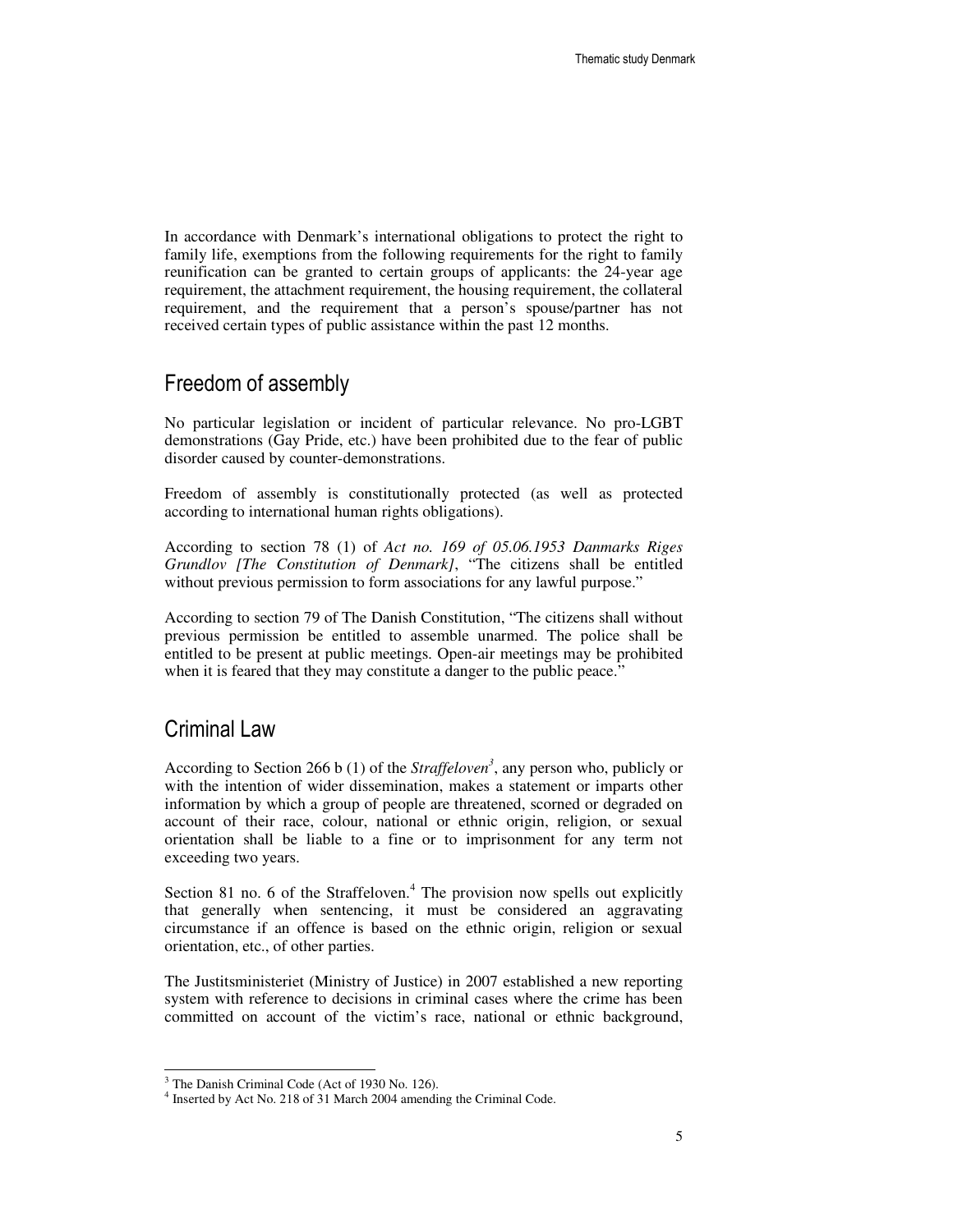religious beliefs or sexual orientation. The result of the reporting system will be published in spring 2008.

According to guidelines from Rigspolitichefen (Commissioner of Police), the Danish police districts have since 1992 reported to Politiets Efterretningstjeneste (PET) (the Danish Security and Intelligence Service) on criminal acts which are deemed to be religiously or racially motivated. The aim is to monitor possible signs of systematic or organised criminal activity in these areas. No such arrangement has been initiated in relation to criminal acts deemed motivated by the sexual orientation of the victim.

## Transgender issues

Gender reassignment is regulated in the Danish Health Care Act, section 115.

There is no official legal definition of 'transgender', 'transsexual' or 'transvestite' in Denmark.

Section 266 b of Straffeloven<sup>5</sup> prohibits the dissemination of statements or other information by which a group of people are threatened, insulted or degraded on account of their race, colour, national or ethnic origin, religion, or sexual orientation (introduced by Act no. 357 in 1987, according to the legal commentary probably covering transvestites/transsexualism). This interpretation of 'sexual orientation' also covers Section 81 no. 6 of Straffeloven<sup>6</sup>. This provision now spells out explicitly that generally, in sentencing, it must be considered an aggravating circumstance if an offence is based on the ethnic origin, religion, or sexual orientation, etc.

In the Ministry of Health and Prevention's guidelines<sup>7</sup> on castration in order to undertake a gender reassignment, it is mentioned that besides fulfilment of the requirements in section 115 in Sundhedsloven<sup>8</sup> he applicant has to show that his or her wish for gender reassignment are consistent and that the applicant understands the consequences of the gender reassignment.

The Administrative Order on Names<sup>9</sup> states in section 13 that persons who have not had gender reassignment surgery but who have been judged transsexual by Sexologisk Klinik (Sexological Clinic) at the National Hospital of Denmark may obtain a name change.

In Denmark there is no specific law regarding gender reassignment operations. Sundhedsstyrelsen (The Danish National Board of Health) handles applications for gender reassignment operations with reference to chapter 33 in

<sup>&</sup>lt;sup>5</sup> The Danish Criminal Code (Act of 1930 No. 126).

<sup>&</sup>lt;sup>6</sup> Act amending the Criminal Code, inserted by Act No. 218 of 31 March 2004

<sup>7</sup> No. 10077 of 27 November 2006,

<sup>&</sup>lt;sup>8</sup> The Act on Health of 2005 No. 546.

<sup>&</sup>lt;sup>9</sup> No. 328 of 11 May 2007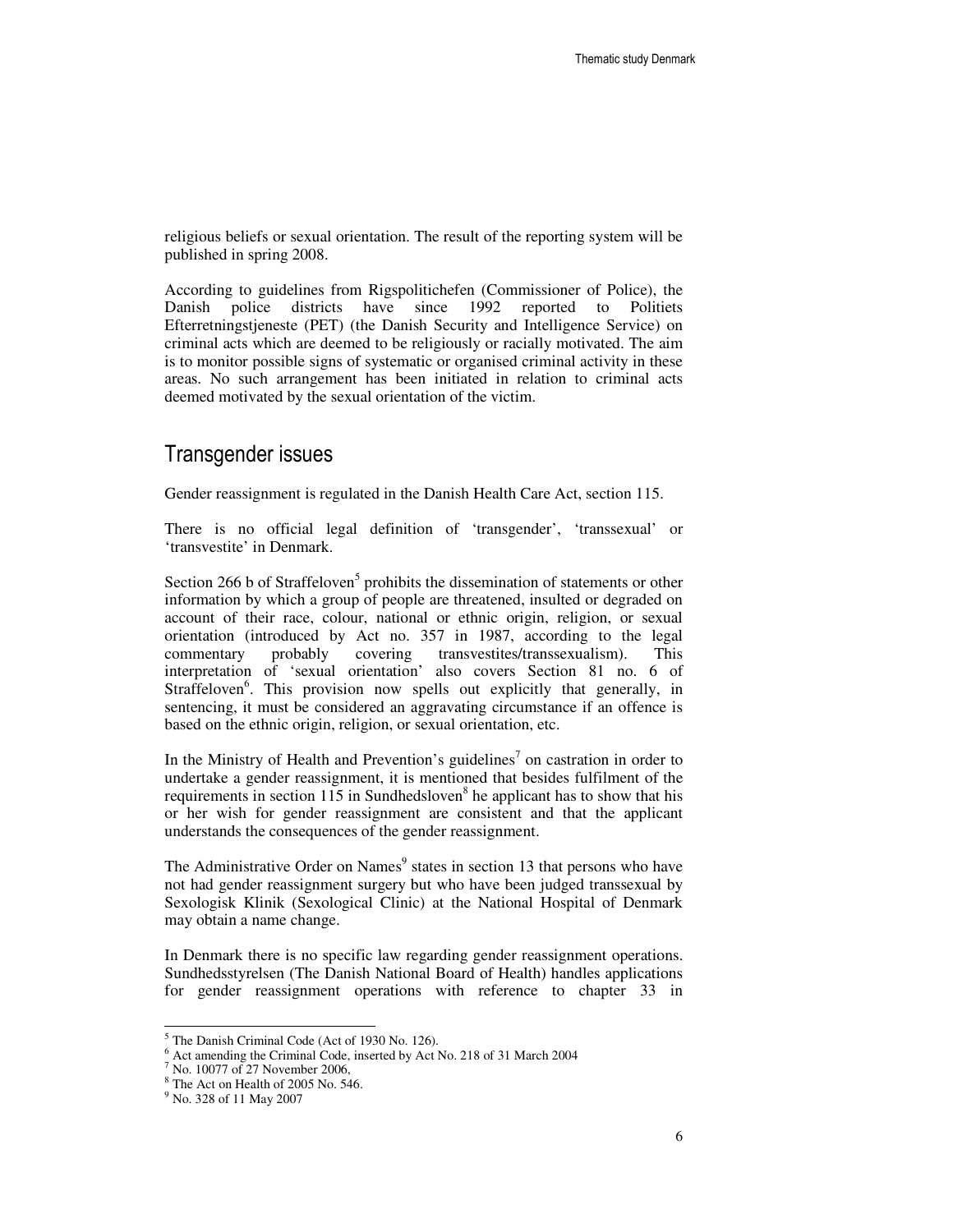Sundhedsloven<sup>10</sup> and Administrative Order regarding sterilisation and castration<sup>11</sup>, including in reference to gender reassignment. In section 115, subsection 1, of Sundhedsloven a person can receive permission for castration.

Ligestillingsnævnet (The Gender Equality Board –closed down as of 01-01- 2009) has handled two complaints regarding discrimination towards transsexual persons.

## **Miscellaneous**

Faroese legislation only prohibits hate speech based on religion and ethnicity. However, in 2006 a proposal was adopted by the *Lagting* [Faroese Parliament] to include sexual orientation in the provision prohibiting hate speech in the Faroese Criminal Code.

In 1994, Justitsministeriet (the Ministry of Justice) in Denmark, in consultation with the *Landsstyre* [cabinet of the Greenland home rule government], appointed a joint Danish and Greenland commission to review the Greenland justice system. Den Grønlandske Retsvæsenskommission (The Commission on Greenland's Judicial System) proposed in 2004 that the section on hate speech in the Greenlandic Criminal Code should be amended to include 'sexual orientation', corresponding to the parallel section of the Danish Penal Code.

# Good practices

Amendment to Lov om kunstig befrugtning i forbindelse med lægelig behandling, diagnostik og forskning m.v. $^{12}$  Prior to the amendment, single women and lesbian couples were not able to receive treatment by a physician with a view to conceiving a child by artificial insemination. This proposed amendment has now been adopted by the *Folketing* [Danish national parliament]; henceforth, women will have the same access to artificial insemination regardless of their marital status and sexual orientation. The Act entered into force on 1 January 2007.

The 17 March 2009, the Parliament adopted a Parliamentary decision requiring the Government to draft legislation allowing homosexuals to adopt children. The proposal was not supported by Government, but still adopted by majority in

 $10$  The Act on Health, of 2005 No. 546.

 $11$  No. 14, 10th of January 2006

<sup>&</sup>lt;sup>12</sup> Act 1997 No. 460; Act on Artificial Insemination in connection with medical treatment, diagnosis, research, etc. (extent of treatment in regional hospitals; assessment of parental unfitness; relaxation of the rules regarding egg donation; and extension of the storage of frozen human eggs).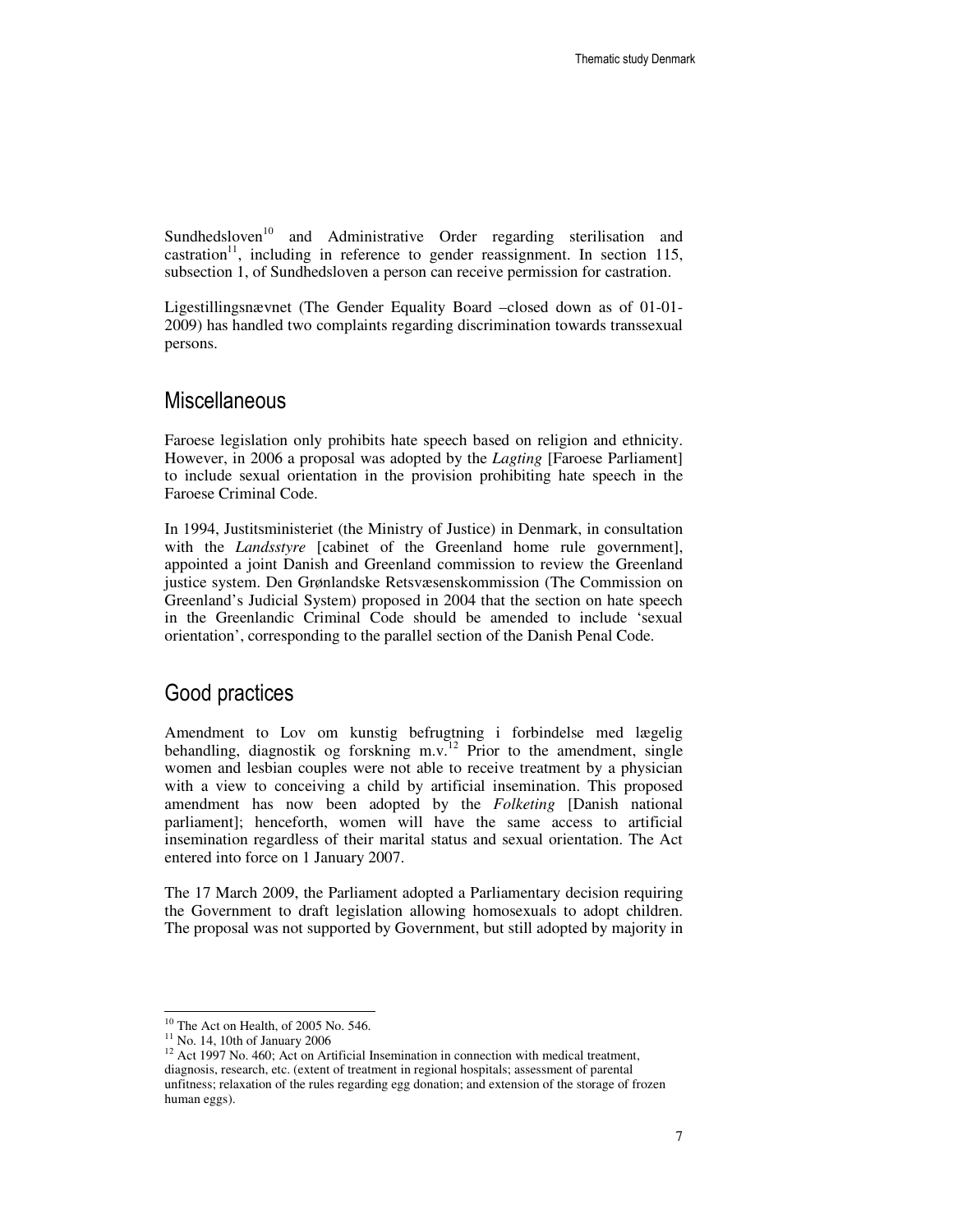Parliament (62 in favour and 52 against). 6 MPs (from the liberal party) voted for the proposal and against the political line of the party.<sup>13</sup>

Copenhagen Police, Copenhagen Municipality, The Danish Institute for Human Rights, The Society of Gays and Lesbians as also World Outgames have in 2009 initiated cooperation and a campaign with the aim of stopping or reducing hate crimes.

<sup>&</sup>lt;sup>13</sup> L B 36 Forslag til folketingsbeslutning om adgang til at ansøge om fremmedadoption for par i registreret partnerskab.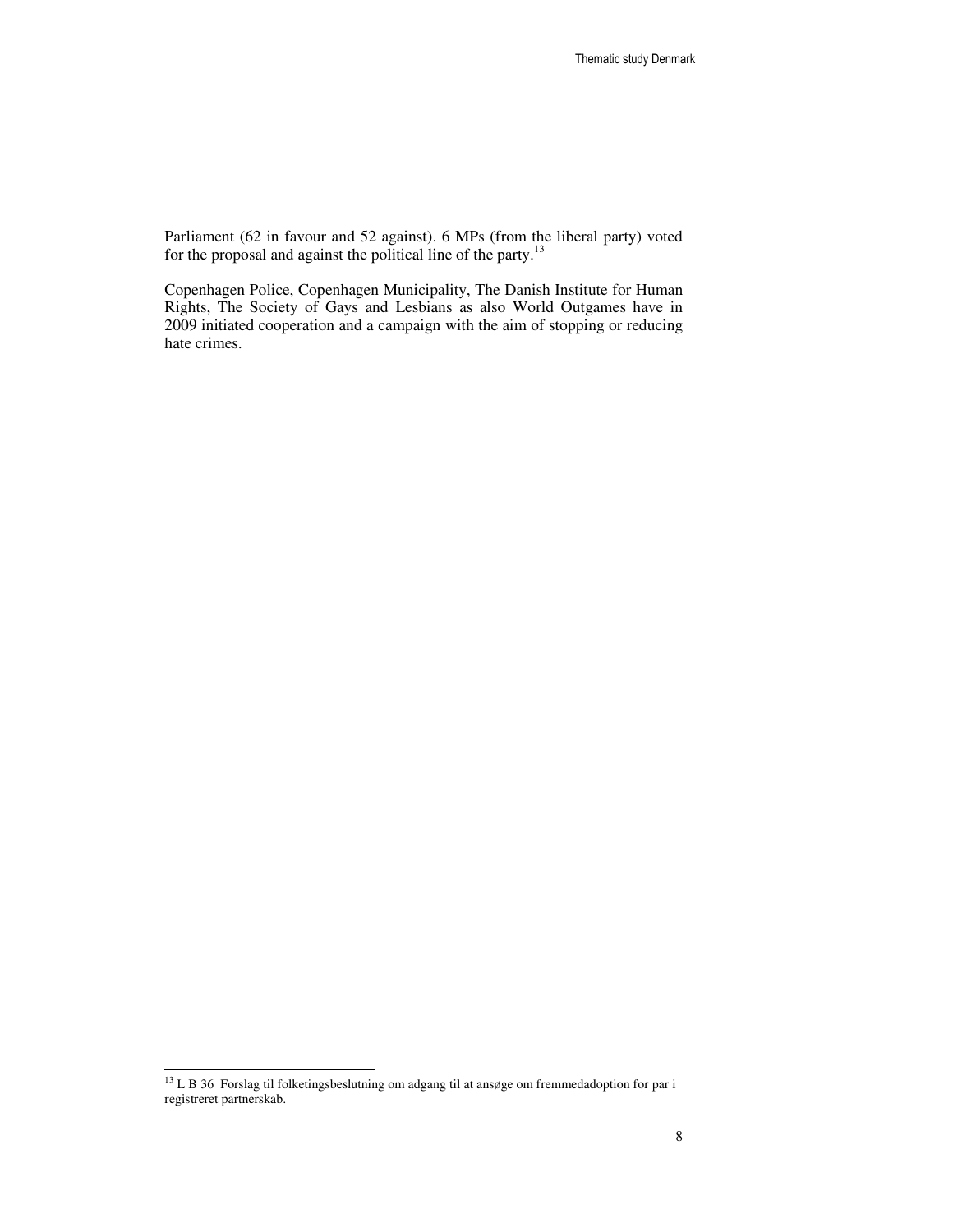# 1. Implementation of Employment Directive 2000/78/EC

In March 2004, the Danish Parliament adopted an amendment to the *Lov om forbud mod forskelsbehandling på arbejdsmarkedet m.v*.[Act on Prohibition against Differential Treatment in the Labour Market, etc.], in order to implement anti-discrimination directives  $2000/43/EC$  and  $2000/78/EC$ <sup>14</sup>. The Act on Prohibition against Differential Treatment in the Labour Market, etc now prohibits direct and indirect discrimination because of race, colour of skin, religion or faith, political conviction, sexual orientation, age, disability and national, social or ethnic origin. The Act prohibits discrimination in connection with recruitment, dismissal, transfer and promotion as well as discrimination with regard to pay and working conditions and also provides protection against harassment. Similarly, it is prohibited to discriminate against employees as regards access to vocational education and training, continued training and retraining. The same prohibition applies to people providing guidance and training as well as people involved in work placement activities and people who are involved in the formulating rules and making decisions about the right to perform activities in professional trades and membership of workers' and employers' organisations. The above-mentioned amendments adopted in 2004 introduced protection against discrimination based on religious conviction (a precision in the legislative text compared to an earlier formulation) as well as the possibility of shifting the burden of proof in cases of alleged discrimination.<sup>15</sup> The newest amendment to the Act on Prohibition against Differential Treatment in the Labour Market is consolidated act no. 1349 of 16.12.2008, with the same title.

A victim of discrimination can bring the case before the ordinary courts unless the prohibition of differential treatment is mentioned in a collective agreement and the victim is a member of a trade union. In this case, the complaint has to be handled by the labour market system. The above- mentioned amendments should be perceived as complete implementation of the Employment Directive 2000/78/EC.

*Hovedorganisation for fagforeninger (LO) [Danish Federation of Trade Unions (LO)]* initiated a survey with the aim of analysing the conditions for homosexuals on the Danish labour market. CATINET Research was responsible for the practical part of the survey. The survey showed that only 1 percent of homosexuals – whose colleagues knew that they were homosexual – felt that their colleagues generally had a negative attitude to the fact that he or she was

 14 *Act No. 253 of 7. April 2004 om ændring af lov om forbud mod forskelsbehandling på arbejdsmarkedet [[amending act on Prohibition against Differential Treatment in the Labour Market, etc.]*

<sup>&</sup>lt;sup>15</sup> Fifth Periodic Report of Denmark concerning the International Covenant on Civil and Political Rights (April 2007)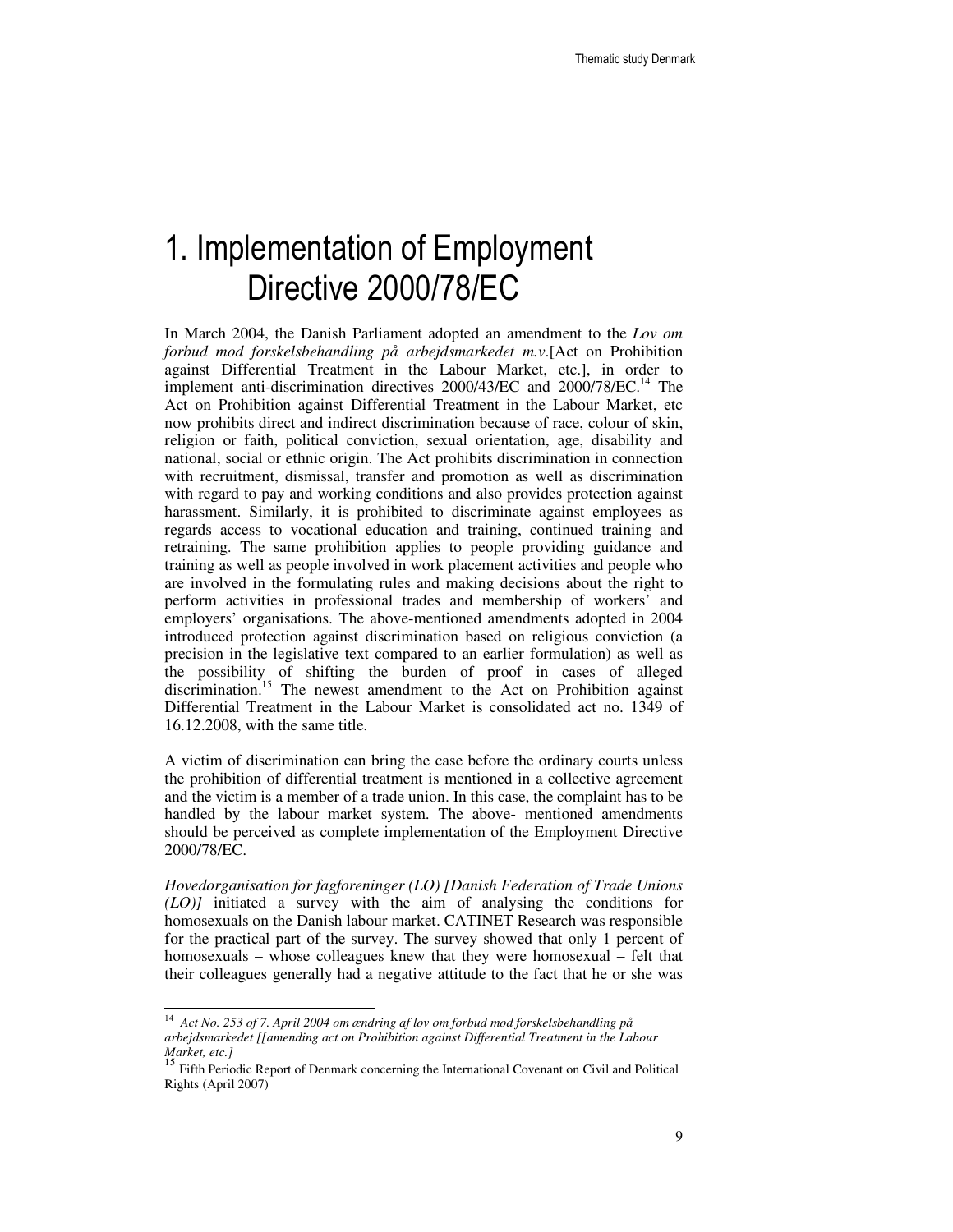homosexual. However, 39 percent had experienced discrimination at their former or present work places. 54 percent of those who had experienced discrimination at their work place had been exposed to unpleasant hints. The survey also showed that 5 percent of homosexuals had been asked about their sexual orientation during a job interview.

The Employment Directive 2000/78/EC regarding discrimination on the ground of sexual orientation was implemented into Danish legislation only relating to employment.

## Equality Bodies

-

*Ligebehandlingsnævnet [The Board of Equal Treatment]* is an administrative body established 01.01.2009.<sup>16</sup> The board deals with complaints related to discrimination based on gender, race, colour, religion or belief, political views, sexual orientation, age, disability or national, social or ethnic origin within the Labour Market. Outside the labour market, the Board deals with complaints related to discrimination based on race, ethnic origin or gender. The Board is composed of three judges who act as presidency and nine additional members with a law degree. Decisions made by the Board are final and binding for both parties and can be brought before the City Courts. The Board is able to award compensation to victims. Any citizen can file a complaint to the Board of Equal Treatment. If a decision by the Board of Equal Treatment is not followed by a party the Board has an obligation to bring the case before the courts at the request of the other party. The Board of Equal Treatment bases its decisions on written information received from the complainant, the defendant and the secretariat of the Board of Equal treatment. It is not possible to present a complaint to the Board in person. It is possible however to request a meeting with the Secretariat. The Board of Equal Treatment is unable to start cases on it's own initiative.

A victim of discrimination can also bring the case before the ordinary courts unless the prohibition of differential treatment is mentioned in a collective agreement and the victim is a member of a trade union. The complaint then has to be handled by industrial bodies. If the case is brought before the ordinary courts, the judge can decide to let a third party with a legal interest in the outcome of the case intervene in support of one of the parties<sup>19</sup>. The intervening party will however not be able to appeal the case independently.

<sup>16</sup> The board was established by *Act no. 387 of 27.05.2008 om Ligebehandlingsnævnet [on the Board of Equal Treatment]*

<sup>&</sup>lt;sup>19</sup> Retsplejeloven § 252 (The Administration of Justice Act section 252).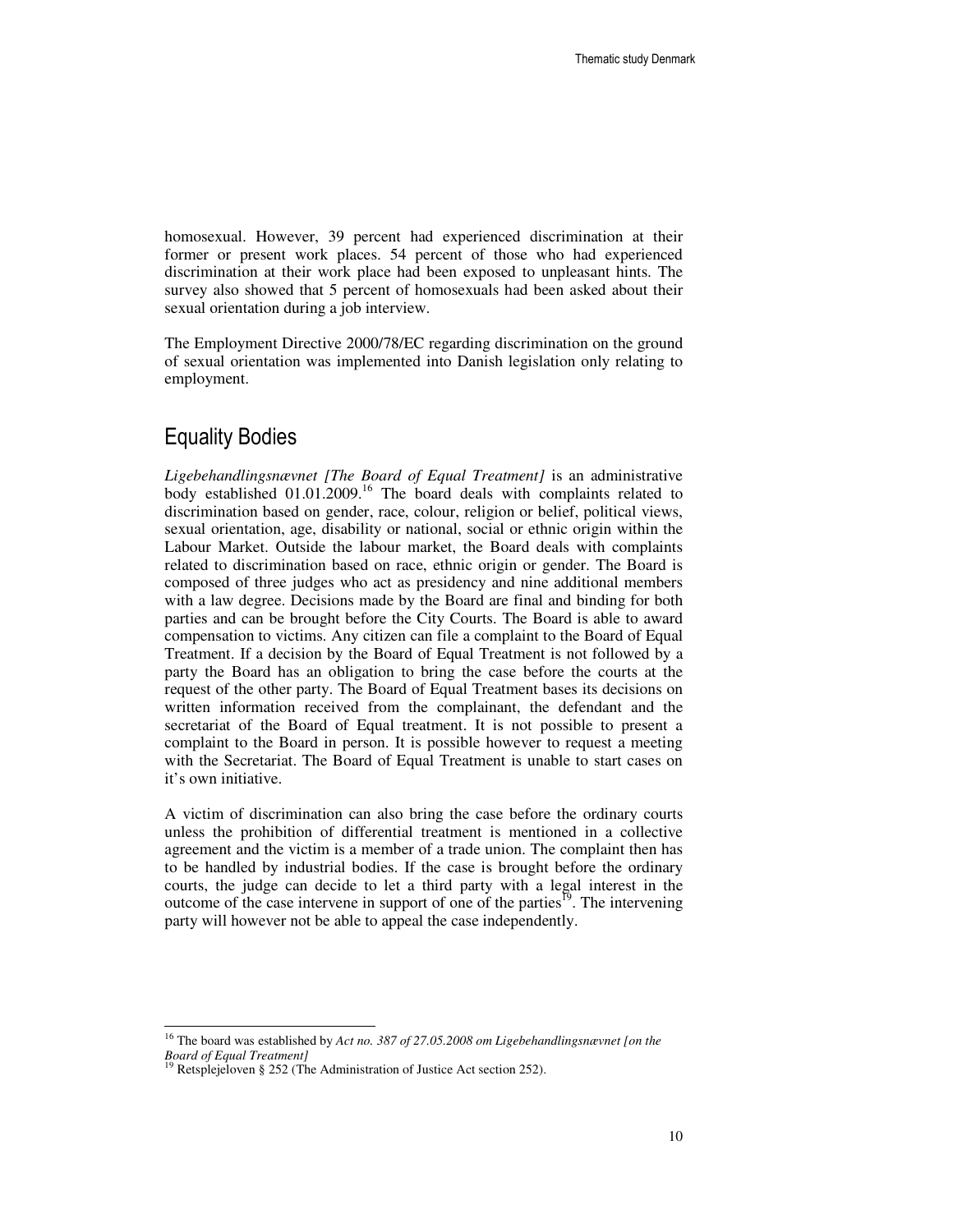# Non-Governmental Organisations

A civil society organisation which should be mentioned is *Landsforeninen for bøsser, lesbiske, biseksuelle og transpersoner (LGBT Danmark) [the Danish National Association of Gays & Lesbians]*. LGBT Danmark is a sexual and gender political interest group that for example gives guidance to victims of discrimination on the ground of sexual orientation. In Denmark there are also other groups which focus on interests of transgender people, e.g. *Transseksuel.dk* and *Patientforeningen For Transseksuelle (PFT) [Patient Association of Transgender People]*.

The NGOs can give legal advice to victims during discrimination procedures. Normally the trade union will be the prime mover in cases regarding discrimination on the labour market. Normally the guidance from LGBT Danmark and other NGOs is concentrated at the earlier stages by helping collecting documentation, by contacting the trade union or other relevant guidance.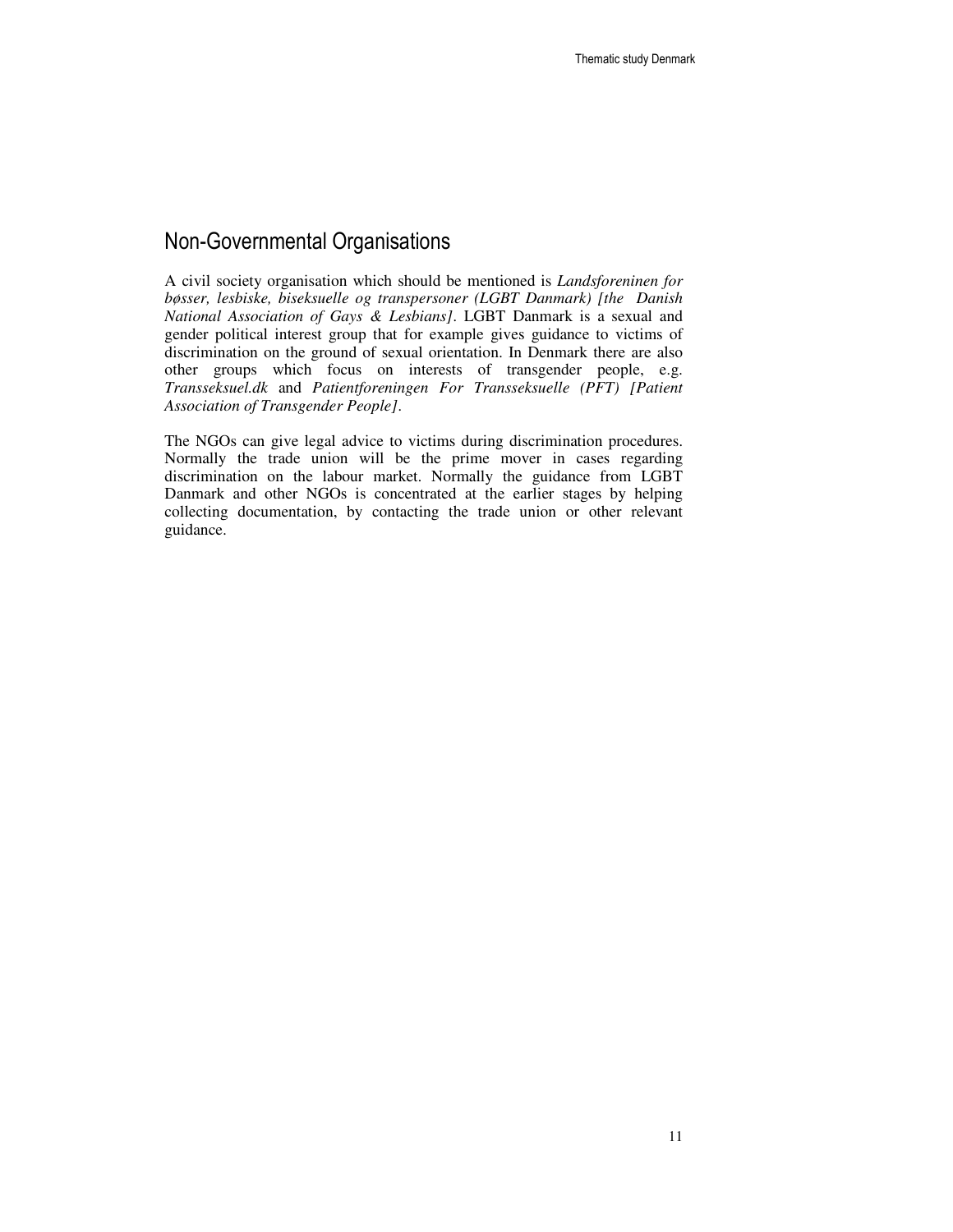# 2. Freedom of movement

An EU/EEA citizen may bring his/her family members, e.g. spouse, registered partner (i.e. homosexual relationship) or cohabiting partner, children under the age of 21, or a family member who is dependent on the person in question, for three months, or six months if the EU/EEA citizen is seeking employment, or for the duration of their residency. However, family members must hold a valid visa if they are citizens of a country with a visa requirement for Denmark.<sup>20</sup>

Denmark has implemented Directive 2004/38/EC and no exceptions to the Directive have been introduced. Hence, as long as the conditions for a registered partnership are met, LGBT partners are equal to other family members falling within the scope of article 2 (b) of the Directive. Same-sex spouses legally married (or registered) under the laws of another EU Member State are considered spouses for the purposes of family reunification in Denmark.

An EU/EEA citizen can reside freely in Denmark for up to three months. If this person is seeking employment, they can stay for up to six months.

If a person stay exceeds the three or six month limit, he or she needs proof of registration (if the person is an EU citizen) or proof of residence (if the person is an EEA citizen). Unlike the residence permit issued in accordance with Udlændingeloven (the Aliens Act), proof of registration or residence is simply proof of the rights the person already holds according to the EU regulations on free movement of people and services.

*Danmarks Statistik* [Statistics Denmark] provides basic and detailed data on every person living legally in Denmark.

Statistics Denmark is the central statistical authority and is an independent and autonomous institution. Statistical information on demographic issues is almost exclusively based on information that is recorded in the government's Centrale Personregister (Central Population Register (CPR)). This register contains no information on ethnic identity, religion or language, sexual orientation or other sensitive personal information, with certain exceptions in relation to citizens of foreign countries, persons born outside Denmark and information on whether a person is a member of Folkekirken (the Danish National Church). Most of the data on the population comes from administrative databases held by governmental agencies rather than census data. All inhabitants in Denmark are registered in the Central Population Register with a unique 10-digit personal number. Information on place and date of birth, sex, emigration and immigration status, addresses, civil status, as well as names and personal numbers of parents, spouses and children are all listed in the register. The

<sup>&</sup>lt;sup>20</sup> Cf. Administrative order no. 322 of 21.04.2009 om ophold i Danmark for udlændinge, der er *omfattet af Den Europæiske Unions regler (EU-opholdsbekendtgørelsen)[ on residence in Denmark for foreigners included by the European Union regulation (the EU-residence order)]*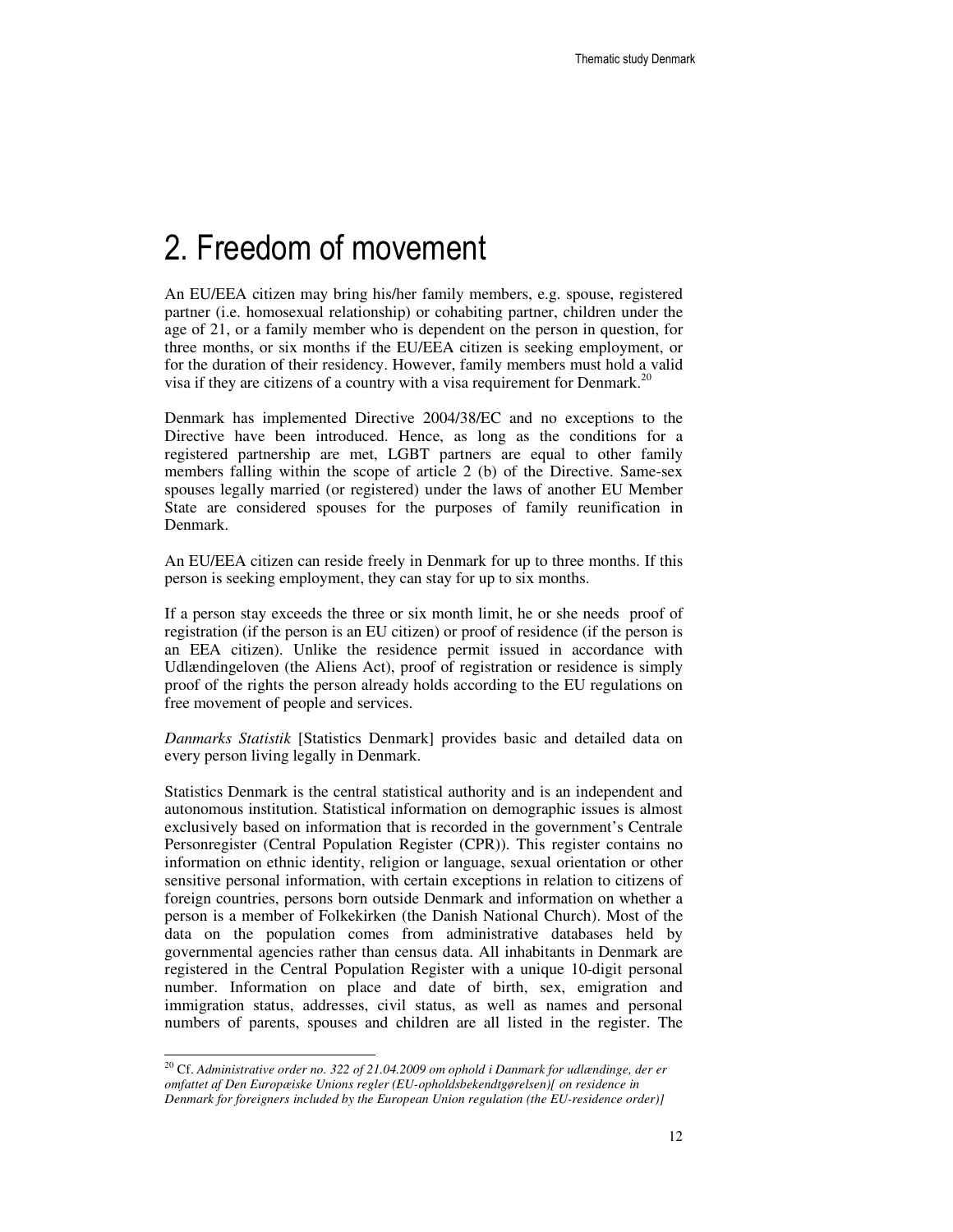personal number is a key that links data from other population databases for example on highest completed education, labour market attachment, income, use of day care, receipt of social benefits  $\text{etc}^{21}$ .

Since 1989 Danish law has allowed two persons of the same sex to register their relationship (known as 'registered partnership') and with some few exceptions obtain the same legal status as a traditional different-sex marriage. This is the only point of entry for statistical information on LGTB partnerships. In 2005, 5,282 people (2,774 men and 2,508 women) were living in registered partnerships. One partner is not a Danish resident or is an immigrant in Denmark in between approximately 20 to 30 per cent of all registered partnerships<sup>22</sup>.

 $21$  Towards Common Measures for Discrimination (2005, Part 1): Exploring possibilities for

combining existing data for measuring ethnic discrimination. <sup>22</sup> Danmarks Statistik (2005): *Vielser og skilsmisser - børn i skilsmisser*, I have formatted this reference in line with the instructions for a report, but this would need to be changed for a book.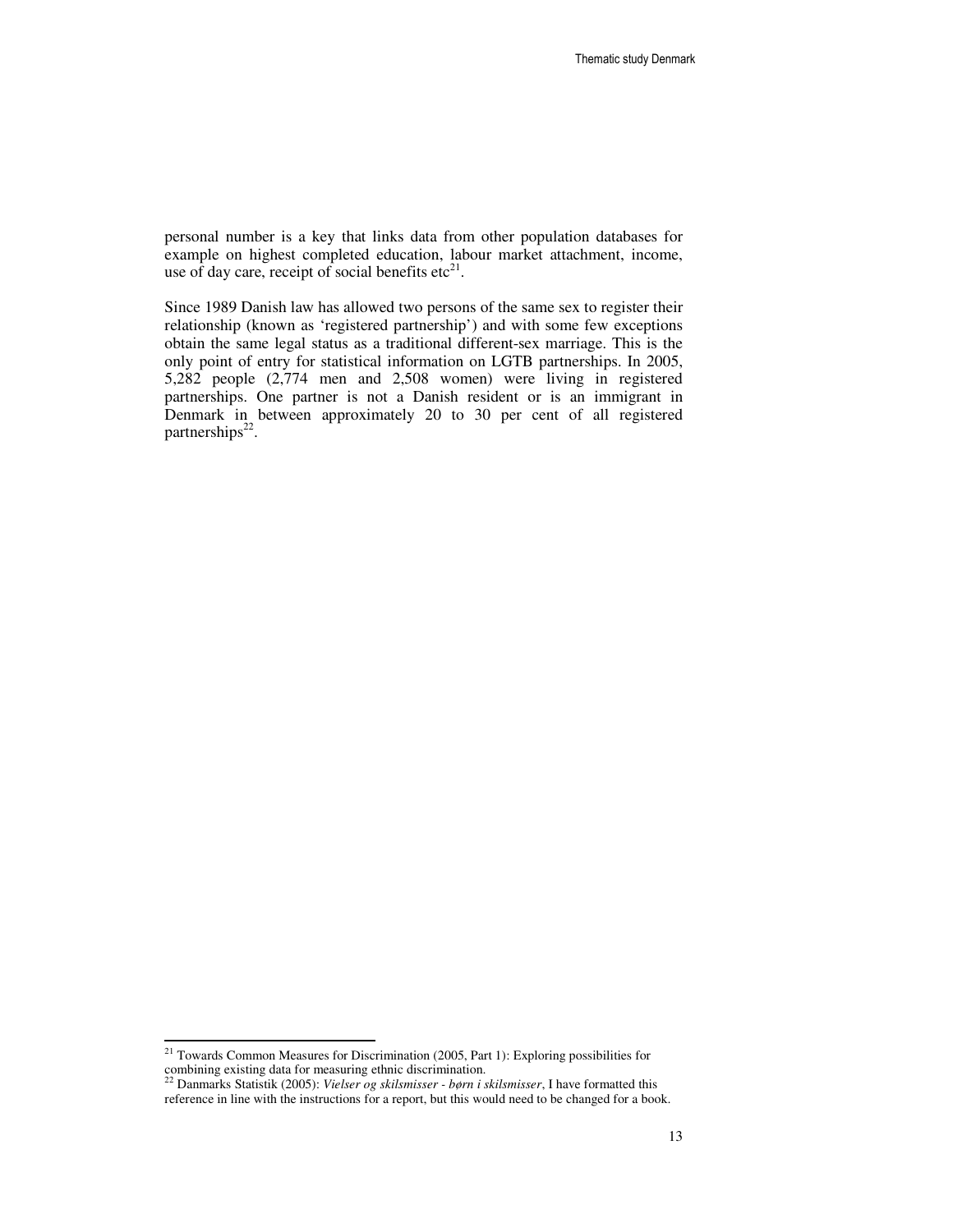# 3. Asylum and subsidiary protection

In accordance with Articles 1 and 2 of the Protocol on the Position of Denmark annexed to the Treaty on the European Union and to the Treaty establishing the European Community, Denmark will not adopt Council Directive 2004/83/EC of 29 April 2004 on the minimum standards for the qualification and status of third country nationals or stateless persons as refugees or as persons who otherwise need international protection and the content of the protection granted (Article 40 of the Preamble).

According to the 1951 United Nations Convention on the Status of Refugees, a refugee is a person who is outside his or her country of origin due to a wellfounded fear of being persecuted for reasons of race, religion, nationality, membership of a particular social group, or political opinion. Asylum seekers whose applications Denmark has an obligation to treat and who are covered by the definition in the Refugee convention are entitled to asylum in Denmark, cf. Section 7 of consolidated act no. 785 of 10.08.2009 *Udlændingeloven [The Aliens Act]*.

In addition, Denmark grants protection in cases where it is obliged to do so as a state in order to comply with the international conventions it has ratified. For example, residence permits are granted to asylum seekers who risk the death penalty, torture, or inhumane or degrading treatment or punishment if they return to their country of origin, cf. Section 7(2) of the Aliens Act. Such a residence permit is referred to as *B-status (Protection-Status)*.

In general the terms 'sexual orientation' is by Danish authorities not deemed to fall within section 7(1) of the Aliens Act (the social group criteria), and therefore those persecuted on this basis are not considered 'refugees' according to the understanding of the term as stipulated in the Geneva Convention.<sup>23</sup> A person may however obtain a B-Status residence permit if he or she risks death penalty or torture if expelled. Hence, an LGBT person may be returned to his/her country of origin even if homosexuality or transgenderism is a criminal offence in that country, as long as that person does not risk death penalty or to be subjected to torture.

Asylum applications based on the applicant's sexual orientation is – as any other application for asylum – considered under section 7 of the Danish Aliens Act.

If the applicants claim to be at risk of being exposed to persecution or other forms of harm because of the applicant's sexual orientation this will be a part of the assessment. In the legal practice of the Danish asylum authorities, applicants who have been granted a residence permit under section 7 of the Aliens Act

<sup>&</sup>lt;sup>23</sup> Confer Annex 1 C for case law by the Danish Refugee Appeals Board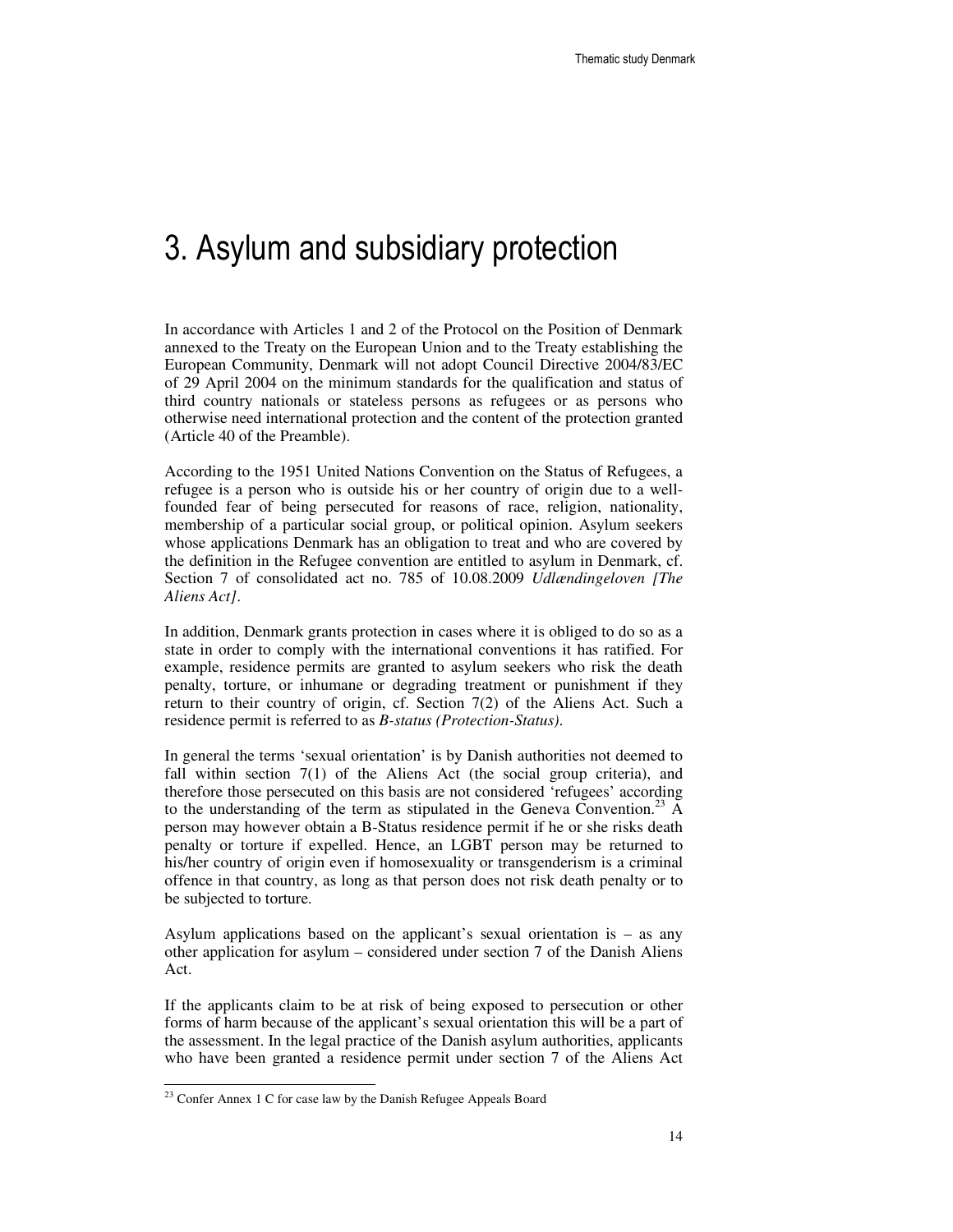with reference to their sexual orientation have been granted a residence permit according to section 7 (2) (subsidiary protection). This practice is the result of the assessment the authorities have made of the specific circumstances of each individual case and not a decision in principle.

LGTB partners are accepted as family members in the context of asylum and /or subsidiary protection in so far that they are co-habiting partners, on equal footing as different sex partners.

No statistics are available on the Danish case law, however *Flygtningenævnet [the Refugee Appeals Board]* publishes selected cases on their website.<sup>24</sup> The data on this website is only available back to 2004. 5 cases were published in 2004; one case in 2005, one case in 2007, one case in 2008 and 3 cases in 2009, where LGBT individuals were denied protection. In 2 published cases from 2005, one from 2008 and one from 2009 did LGBT people benefit from protection. In the case from 2009, a homosexual man received protection according to section 7(1) of the Aliens Act. The person is however also a stateless person from Lebanon, which in itself may entitle him to protection according to section 7(1). Therefore the case doesn't necessarily mean that homosexuality is considered as covered by the Refugee convention.

Case law: In September 2005 the Danish Refugee Appeals Board granted a residence permit to a male citizen from Iran. The man had entered into a homosexual relationship with a school friend. The Board decided that there was no reason to assume that the applicant would risk being persecuted by the authorities because of his homosexuality if he returned to Iran. The Board however found that the applicant would risk assault as included in paragraph 7 (2) of the Aliens Act if he was returned to Iran. The decision was based on former assaults by the brothers of the applicant's boyfriend and the fact that the brothers and the applicant's father had threatened the applicants' life.<sup>25</sup> The applicant was therefore granted b-status residence permit.

The National Expert has no knowledge of phallometric testing or similar or comparable practices being used when establishing the credibility of asylum claims based on sexual orientation. In Danish asylum cases the credibility of the asylum seekers story is often taken into consideration. If an asylum seeker claims to be the victim of persecution because of his or her sexual orientation the Danish asylum authorities will probably request an elaborating explanation concerning this issue. Whether an asylum seeker has a specific sexual orientation will however not be questioned unless specific circumstances or information gives reason to consider this unlikely.

<sup>&</sup>lt;sup>24</sup> www.flygtningenaevnet.dk

<sup>&</sup>lt;sup>25</sup> Please refer to Annex: Chapter C, Asylum and subsidiary protection, case law relevant to art 10/1/d of Council Directive 2004/83/EC, case 1Iran/2005/15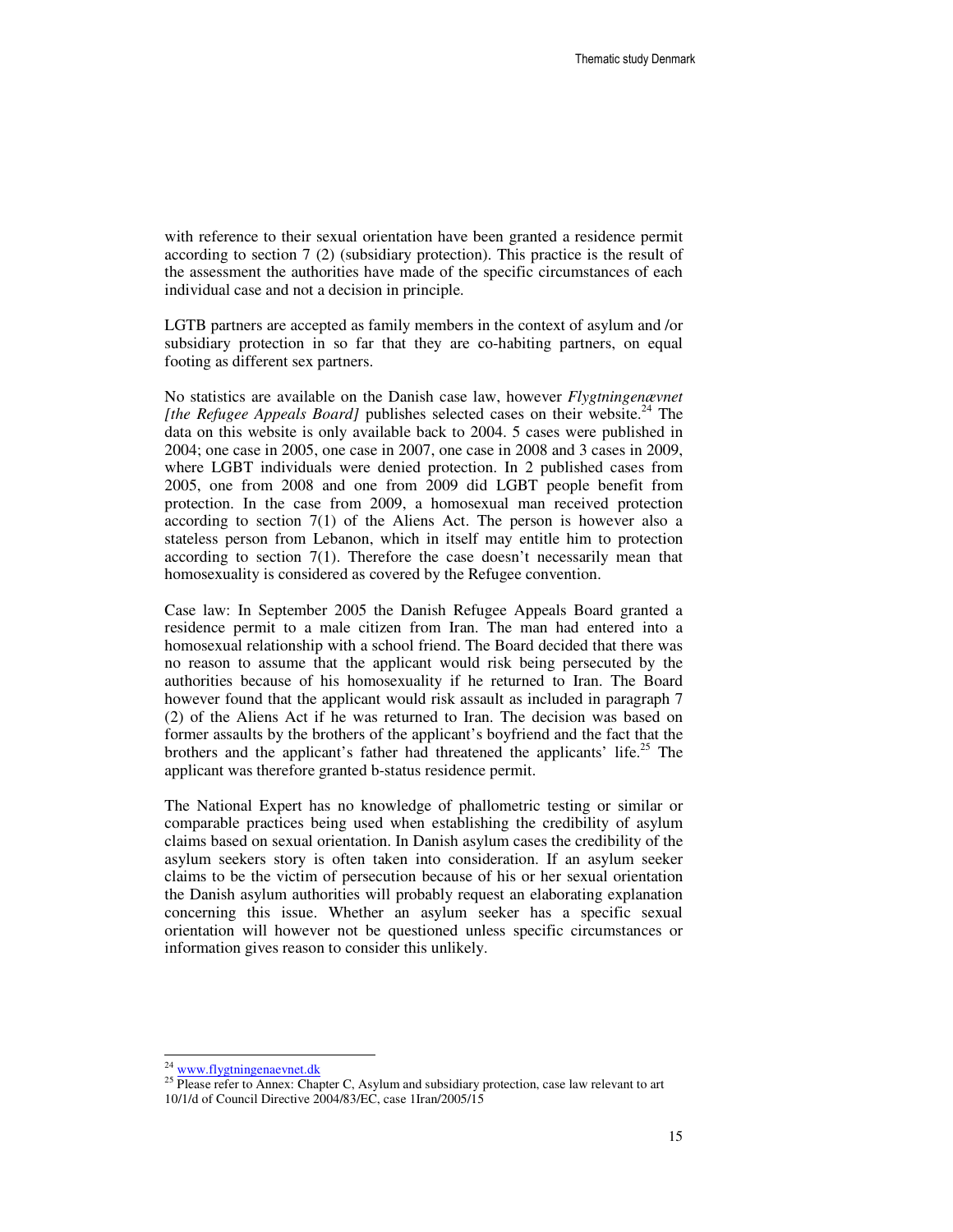# 4. Family reunification

In accordance with Article 1 and 2 of the Protocol on the Position of Denmark annexed to the Treaty on European Union and the Treaty establishing the European Community, Denmark will not adopt Council Directive 2003/86/EC of 22 September 2003 on the right to family reunification (Article 18 of the Preamble).

If a person has relatives in Denmark, he or she can apply for a residence permit in accordance with the regulations on family reunification as defined in the Danish Aliens Act. Provided certain mandatory conditions are fulfilled, residence permits can be granted to: spouses, registered partners and cohabiting partners and children under 15 years of age. Residence permits are initially issued temporarily with a possibility of extension provided the original conditions for issuing the permit are still met. After an initial period of time determined by a person's specific situation, he or she can apply for a permanent residence permit. Normally, a residence permit gives the right to work in Denmark.

## Obtaining a residence permit

Pursuant to section 9 of the Aliens Act, a residence permit may be granted, upon application, to an alien over the age of 24 who cohabits at a shared residence, either in marriage or in regular cohabitation of prolonged duration, with a person permanently resident in Denmark over the age of 24 who is a Danish national, or a national of one of the other Nordic countries, or is issued with a residence permit as a refugee, or has held a permanent residence permit for Denmark for more than the last three years. Obtaining a residence permit under section 9(1) of the Danish Aliens Act, also requires that other conditions of mainly financial character are satisfied.

Denmark recognises the possibility to obtain a family reunification in relation to de facto cohabitation and recognise the existence of a registered partnership between individuals of the same sex. Hence, a same-sex spouse married to the third-country national legally residing in Denmark is considered a 'spouse' for purposes of family reunification. According *Act no. 938 of 10.10.2005 om registreret partnerskab [on registered partnership]* section 3, registered partnerships have the same legal consequences as traditional different sex marriages.<sup>29</sup>

In accordance with Denmark's international obligations to protect the right to family life, exemptions from the following requirements can be granted to certain groups of applicants: the 24-year requirement, the attachment requirement, the housing requirement, the collateral requirement, and the

<sup>-</sup> $29$  With some few exceptions listed in Section 4 of the Act including (non-exhaustively):

Adoption; special rules concerning one party of the marriage based on gender alone;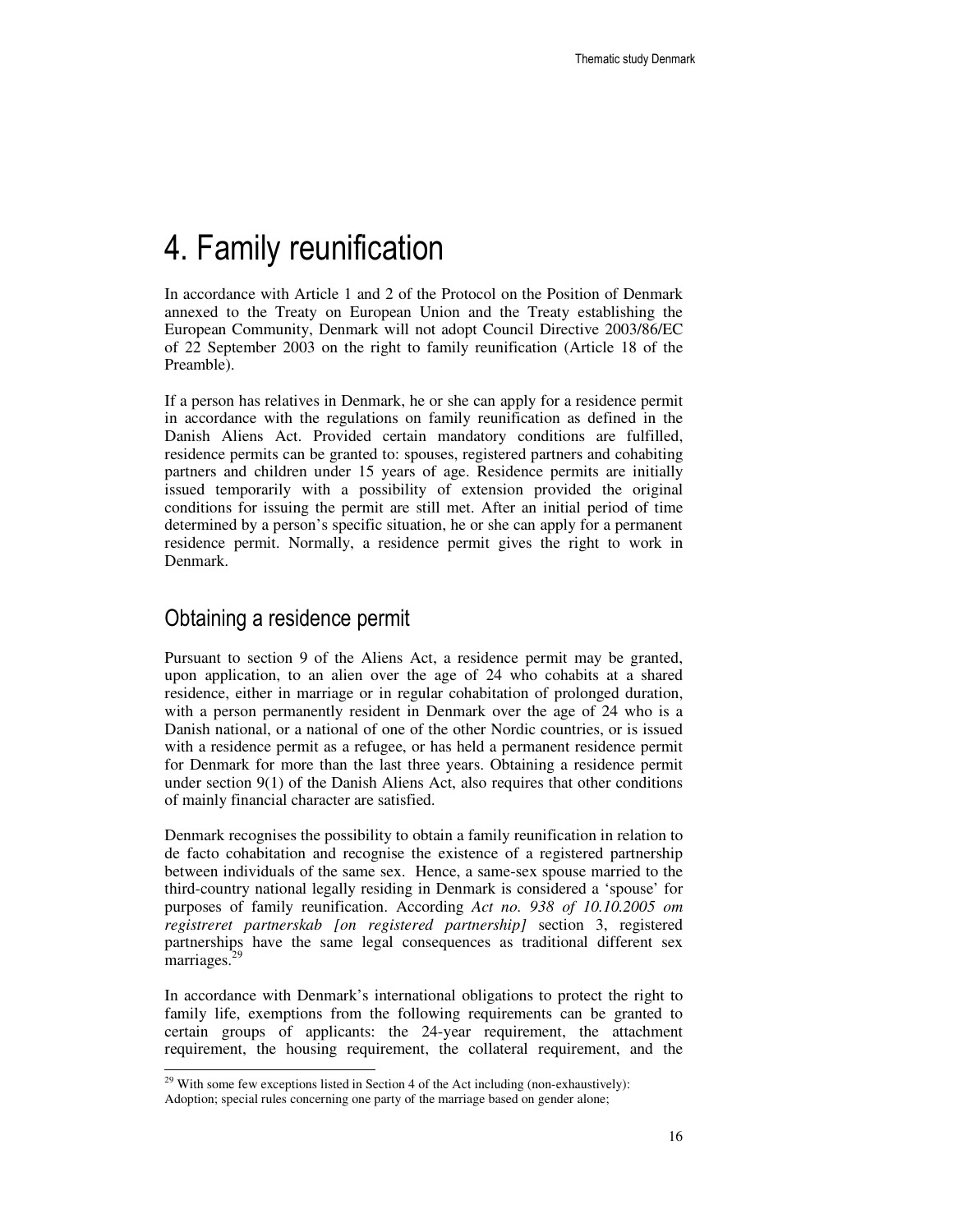requirement that a person's spouse/partner has not received certain types of public assistance within the past 12 months.

According to Danish law, two persons of the same sex can register their relationship (in a 'registered partnership') and with some few exceptions obtain the same legal status as a traditional different-sex marriage.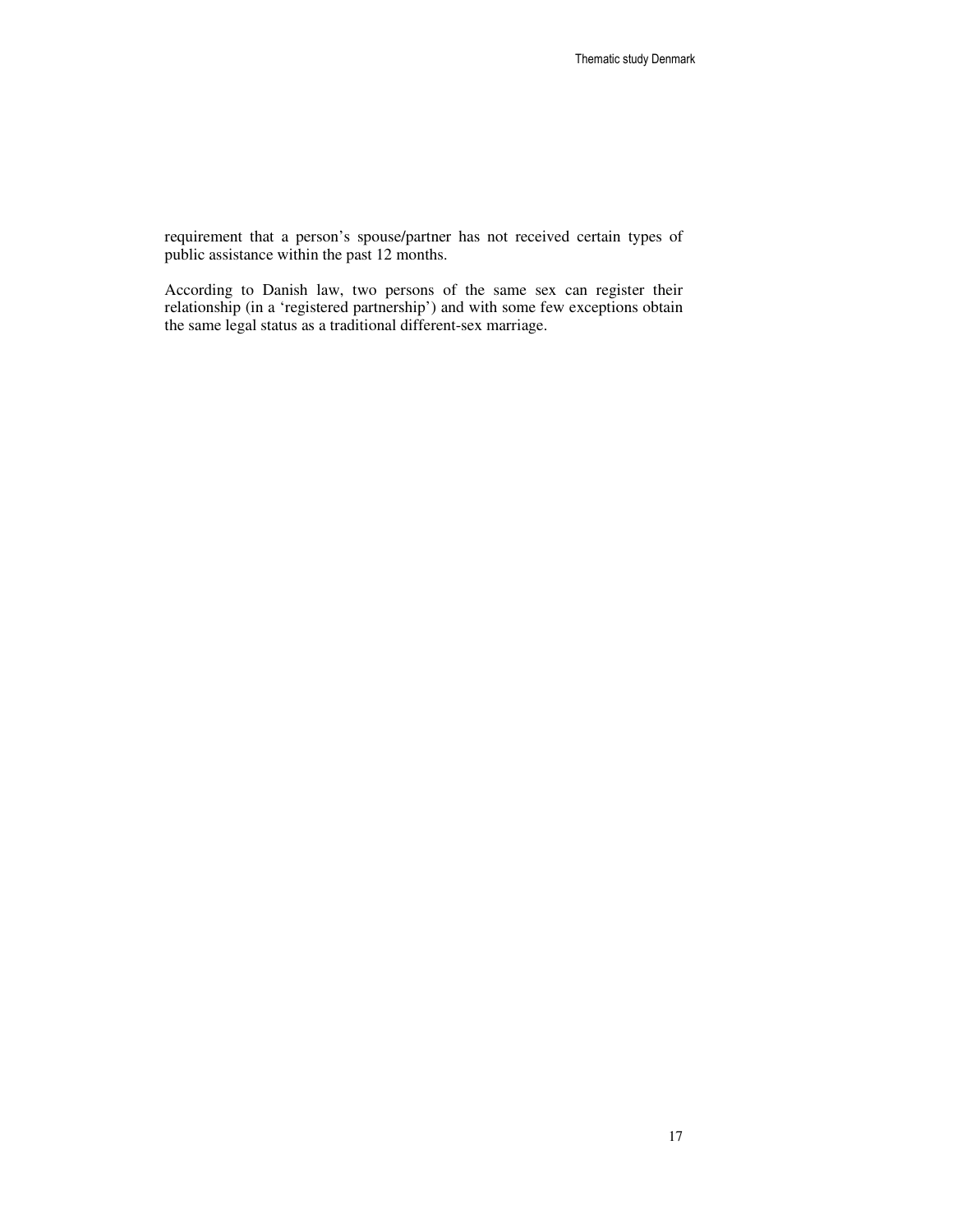# 5. Freedom of assembly

No particular legislation or incident of particular relevance.

Freedom of assembly is constitutionally protected (as well as protected according to international human rights obligations)

#### **Section 78, part 1 of the Danish Constitution (1849)**:

*"The citizens shall be entitled without previous permission to form associations for any lawful purpose."* 

#### **Section 79 of the Danish Constitution:**

*"The citizens shall without previous permission be entitled to assemble unarmed. The police shall be entitled to be present at public meetings. Open-air meetings may be prohibited when it is feared that they may constitute a danger to the public peace."* 

According to the legal commentary, "Danger to the public peace" implies a danger of violation of common interests of considerable value, for instance if an assembly constitutes a threat to the lives or welfare of citizens or commits widespread destruction of property.

In accordance to section 7 of the Danish *act no. 444 of 09.06.2004 om Politiets virksomhed [on the activities of the police]*, it is the duty of the police to secure the citizens right to assembly.

#### **Section 80 of the Danish Constitution:**

*"In case of riots the armed forces, unless attacked, may take action only after the crowd in the name of the King and the Law has three times been called upon to disperse, and such warning has been unheeded."* 

In accordance to section 9 of the Danish act on the activities of the police, it is the duty of the police to prevent disturbances which constitutes a danger to the public peace, public order, to the lives of single persons or to the public safety.

<sup>&</sup>lt;sup>31</sup> Inserted into the Criminal Code by Act No. 218 of 31 March 2004.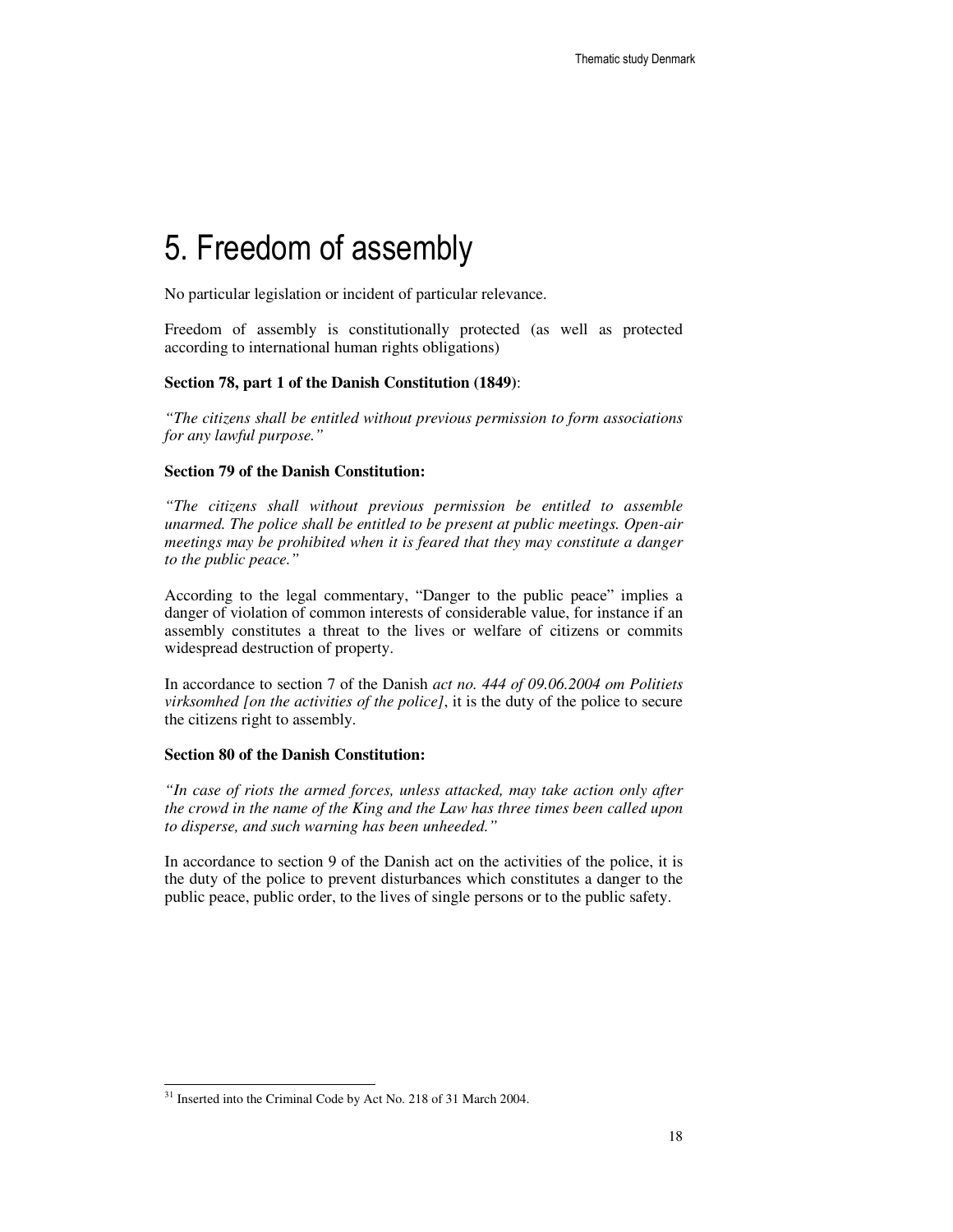# 6. Criminal law

#### *Hate speech and criminal law*

According to Consolidated Act no 1034 of 29.10.2009 *Straffeloven [The Danish Criminal Code]* section 266 b (1) any person who, publicly or with the intention of wider dissemination, makes a statement or imparts other information by which a group of people are threatened, scorned or degraded on account of their race, colour, national or ethnic origin, religion, or sexual orientation shall be liable to a fine or to imprisonment for any term not exceeding two years.

According to section 266 b, subsection 2, it shall be considered an aggravating circumstance if the conduct is characterised as propaganda. The Danish Criminal Code, section 266 b is subject to narrow interpretation out of regard for the right to freedom of expression and the principle of legality in criminal law.

Section 81 no. 6 of the Criminal Code<sup>31</sup> now spells out explicitly that generally, in sentencing, it must be considered an aggravating circumstance if an offence is based on the ethnic origin, religion or sexual orientation, etc., of other individuals.<sup>32</sup>

The Ministry of Justice in 2007 established a new reporting system with reference to decisions in criminal cases where the crime has been committed on account of the victim's race, national or ethnic background, religious beliefs or sexual orientation. The result of the reporting system will be published in the spring 2008.

According to guidelines from Rigspolitichefen (Commissioner of Police), the Danish police districts have since 1992 reported to the Danish Security and Intelligence Service on criminal acts which are deemed to be religious or racial motivated. The aim is to monitor if there are signs of a more systematic or organised character of the criminal activity in these areas. No such arrangement has been initiated in relation to on criminal acts which are deemed motivated due to sexual orientation of the victim<sup>33</sup>

According to section 234 of the Danish Penal Code, it is illegal to sell obscene pictures or items to persons below the age of 16. If the material in question is not sold it will not be covered by this provision. It might however be covered by section 232 of the Danish Penal code which states that it is illegal to commit offences against public decency.

 $32$  Fifth Periodic Report of Denmark Concerning The International Covenant On Civil and Political Rights – April 2007 <sup>33</sup> Politiets Efterretningstjeneste -The Danish Security and Intelligence Service:

http://www.pet.dk/Publikationer/RACI-indberetning.aspx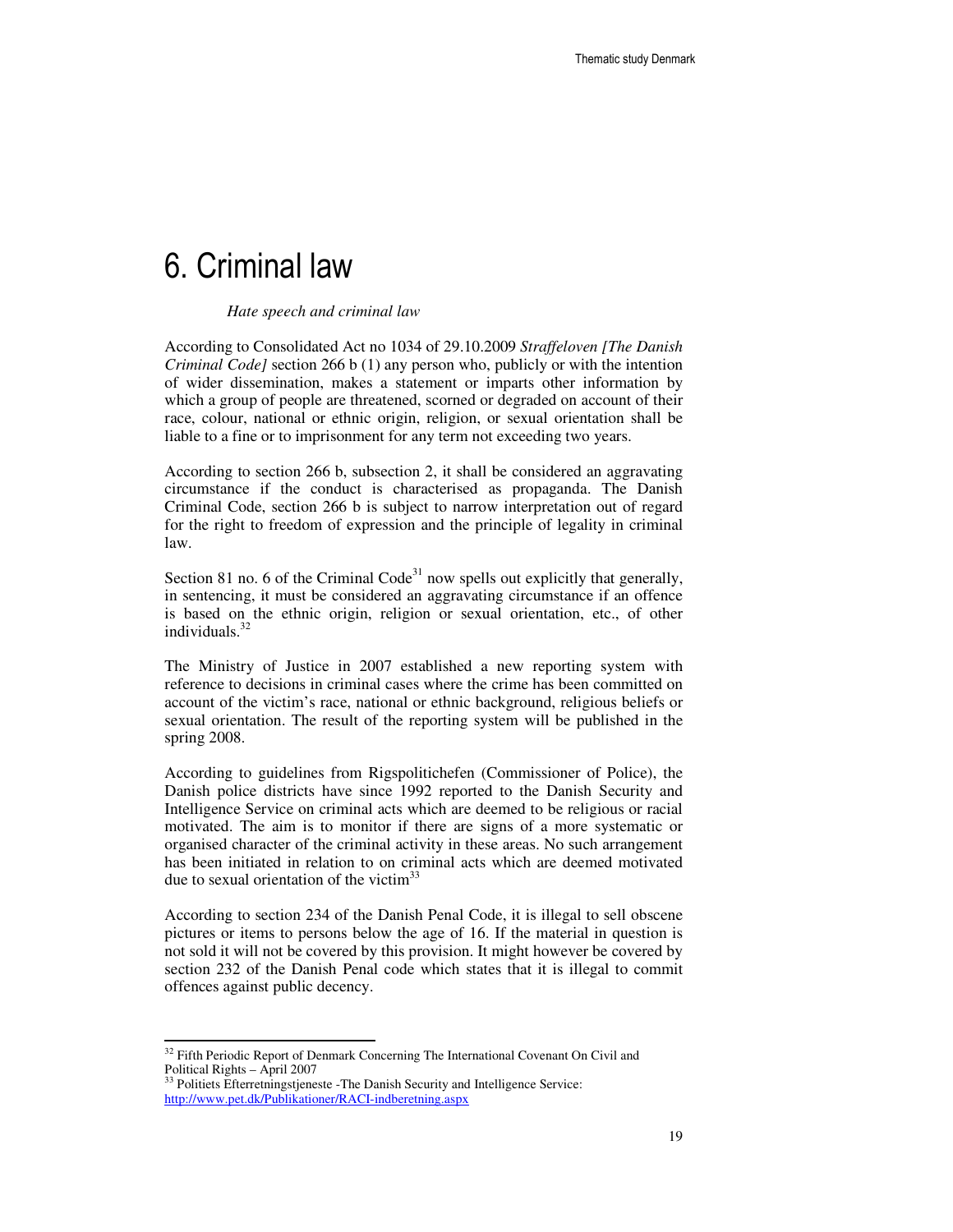There is no recent case law which defines what is considered obscene within the scope of sections 232 and 234. The official Danish Legal commentary *Karnov* is of the opinion that in a present day context pictures or film containing nudity or showing sexual intercourse is not considered obscene, unless the material contains pictures of homosexual, sadistic or sexually perverted contents.<sup>34</sup> There is however no recent Danish case law to support this distinction. It should also be underlined that in the opinion of the expert it is more than doubtful that drawing parallel from homosexuality, sadism and sexual perversion putting them into one single category of obscenity will be valid in a Danish court of law anno 2010. Hence a new up to date wording of the official commentary is recommended, which should reflect the quiet liberal present day conditions of the Danish society in this aspect.

According to *Administrative order no. 511 of 20.06.2005 om politiets sikring af den offentlige orden og beskyttelse af enkeltpersoners og den offentlige sikkerhed mv., samt politiets adgang til at iværksætte midlertidige foranstaltninger (Ordensbekendtgørelsen) [concerning the securing of public order and protection of individuals and the public safety by the police, and the access to initiate interim measures by the police (Administrative order on police regulation*)*]* section 3(2), it is prohibited to act in an indecent or offensive manner which is able to molest others or cause public indignation.

Section 9 prohibits the posting or distribution of posters or exhibition, sale or distribution of pictures or written material which is able to cause public disturbance or contains offensive content.

In Denmark, there is no other legislation similar to the Lithuanian law banning materials that agitate for homosexual, bisexual and polygamous relations from schools or public places and media where they could be viewed by children.

-

.

<sup>&</sup>lt;sup>34</sup> Karnov, Information om LBKG 2009-10-29 nr 1034 Straffeloven, note 929 (available at www.thomson.dk)

<sup>36</sup> Lehtonen & Mustola 2004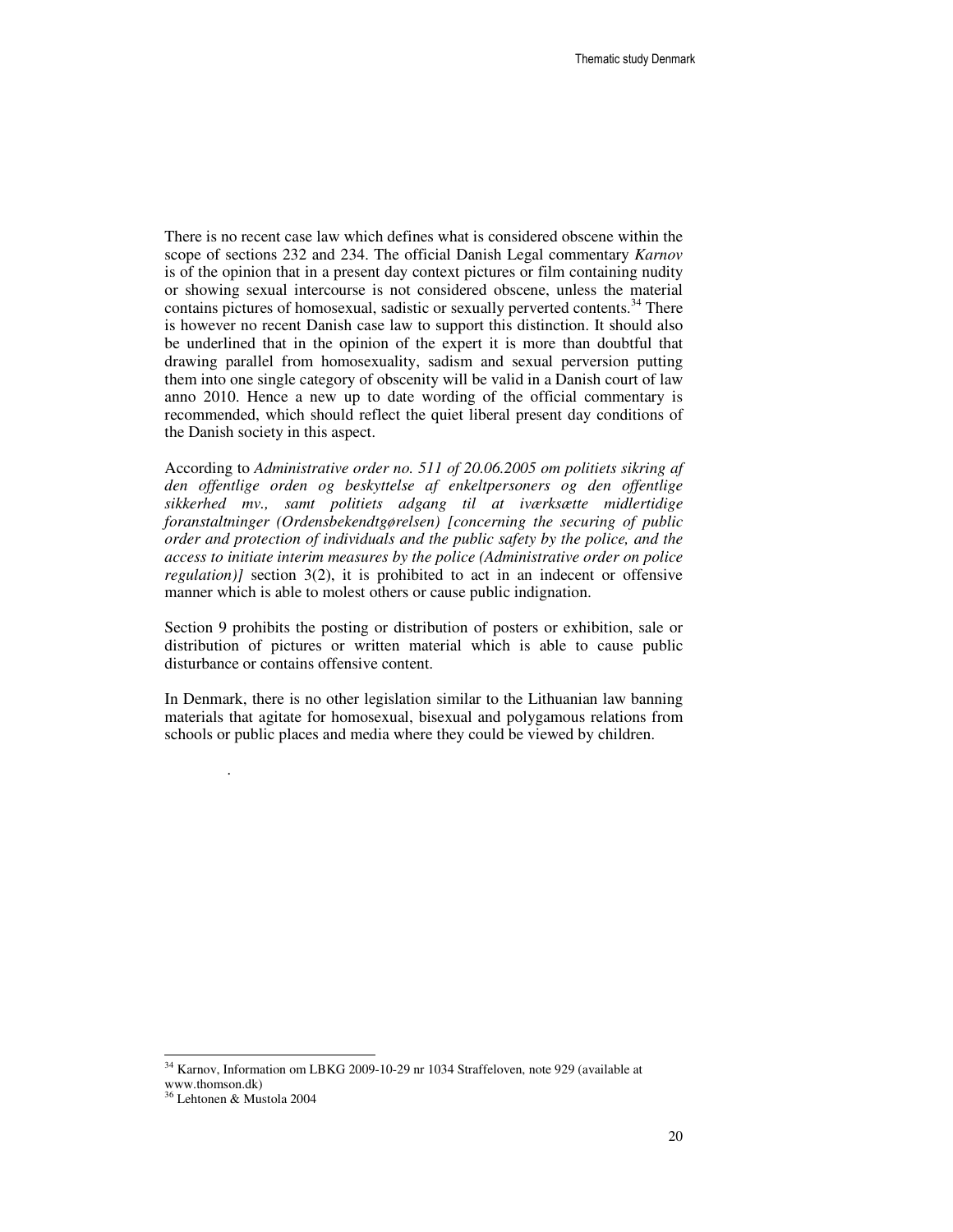# 7. Transgender issues

The Gender Equality Board has handled two complaints regarding discrimination towards transsexual persons. The task of the Gender Equality Board is to handle complaints about specific cases of differential treatment on the basis of gender. This may indicate that discrimination towards transgender persons is dealt as discrimination on the grounds of sex. See also paragraph 56

There is no official judicial definition on transgender or transsexual persons or transvestites in Denmark. But the term *transgender people* must be seen as an umbrella term referring to a group of people who differ from traditional gender norms and includes *transgender people* (individuals who identify with the opposite gender and sometimes desire to change their body to match their gender), *transvestites* (individuals who cross-dress to occasionally identify with the opposite gender), and *intersexuals* (individuals with physical characteristic of both sexes) $36$ .

Gender reassignment is regulated in the Danish Health Care Act, section 115.

The medical designation for transsexual is 'Gender Identity Disorder'<sup>37</sup>. The Sexological Clinic at the National Hospital of Denmark conducts an evaluation of whether a person can be described as a transsexual. The international organisation *Harry Benjamin International Gender Dysphoria Association* has drawn up medical and ethical guidelines for treatment of transsexuality. Observation and treatment of transsexuals in Denmark take place in conformity with these guidelines<sup>38</sup>.

Section 266 b of the Criminal Code prohibits the dissemination of statements or other information by which a group of people are threatened, insulted or degraded on account of their race, colour, national or ethnic origin, religion, or sexual orientation (introduced by Act no. 357 in 1987, legal commentators generally consider that this probably includes transvestites/transsexualism and sadomasochism, but not prohibited sexual behaviour such as paedophilia). However, it has also been argued that the area of protection as it is interpreted according to the preparatory works is too broad and it should be interpreted as gender orientation only (homo-, hetereo-, and bi-sexual orientation). There is no case law shedding light on this issue.

According to subsection 2 of section 266 b of Straffeloven (Prohibition of Hate Speech), it shall be considered an aggravating circumstance if the conduct is characterised as propaganda.

<sup>&</sup>lt;sup>37</sup> WHO's Diagnosis System ICD10

<sup>38</sup> www.sexologi.rh.dk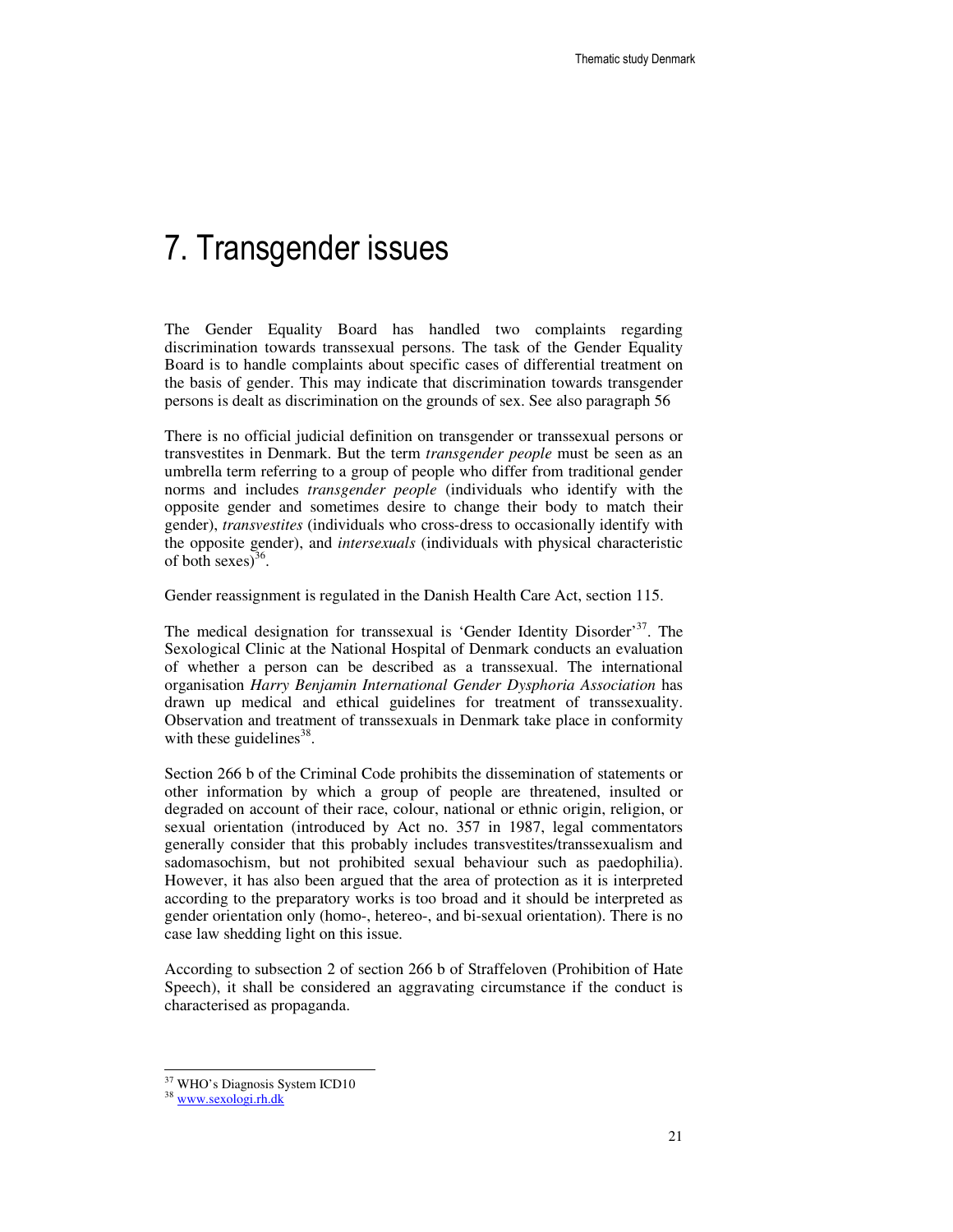Section 81 no. 6 of the Straffeloven.<sup>39</sup>. The section does not deal with hate speech, but with all other violations of the Danish Criminal Code (violence, arson etc.) This provision now spells out explicitly that generally, in sentencing, it must be considered an aggravating circumstance if an offence is based on the ethnic origin, religion or sexual orientation, etc., of other individuals (probably including transvestitism / transsexualism and sadomasochism, but not prohibited sexual behaviour such as paedophilia). Yet, it has been argued that the area of protection as it is interpreted by the explanatory notes is too broad and it should be interpreted as gender orientation only. There is no case law shedding light on this issue.

In relation to the Act on the Prohibition of Differential Treatment in the Labour Market, sexual orientation should be interpreted in relation to Council Directive 2000/78/EC.

There doesn't seem to be any differences of treatment in regard to legislation discussed in the remainder of the study between transgender people and other LGBT people. Prior to the adoption and entry into force of the new Act on the Board of Equal Treatment it seemed to be the case that transgender people could submit a case regarding discrimination within the labour market to the to the the Gender Equality Board (now closed down) whereas other LGBT persons did not have this possibility (discrimination based on sexual orientation). However, with the establishment of the Board of Equal Treatment, this differential approach of transgender vis-à-vis other LGBT ceased to exist. Members of trade unions can only file a complaint to the Board of Equal Treatment if the trade union can or will not bring the case to the special machinery for settlement of industrial disputes. Attention is drawn to the fact that the board only have written proceedings. The board will therefore reject cases which call for a regular production of evidence in the form of oral statements from the parties or examination or witnesses<sup>40</sup>.

In accordance to section 13, subsection 2 of the Danish Act on Names (Act no. 524 of the 24 June 2005) a first name may not denote the opposite gender in relation to the individual who will bear the name. In accordance with section 4, subsection 4 a family name cannot be adopted pursuant to subsection  $(1)$  (vi), if it denotes a member of the opposite gender in relation to the individual who intends to adopt the name. Familie- og forbrugsministeren (the Minister for Family and Consumer Affairs) may specify rules that exempt transsexual individuals from the abovementioned provisions. The Administrative Order on Names (No. 328 of 11 May 2007) states in section 13 that a person who has not had a gender reassignment operation, but who has been evaluated as transsexual by the Sexological Clinic at the National Hospital of Denmark, can obtain a name change. If the evaluation from the Sexological Clinic raises any doubts

<sup>&</sup>lt;sup>39</sup> Amending the Criminal Code by Act No. 218 of 31 March 2004

<sup>&</sup>lt;sup>40</sup> Lov om ligestilling mellem mænd og kvinder (Ligestillingsloven) - Lovbekendtgørelse nr. 1095 af 19. september 2007 (§ 20) og Lov om Ligebehandlingsnævnet nr. 387 af 27. maj 2008.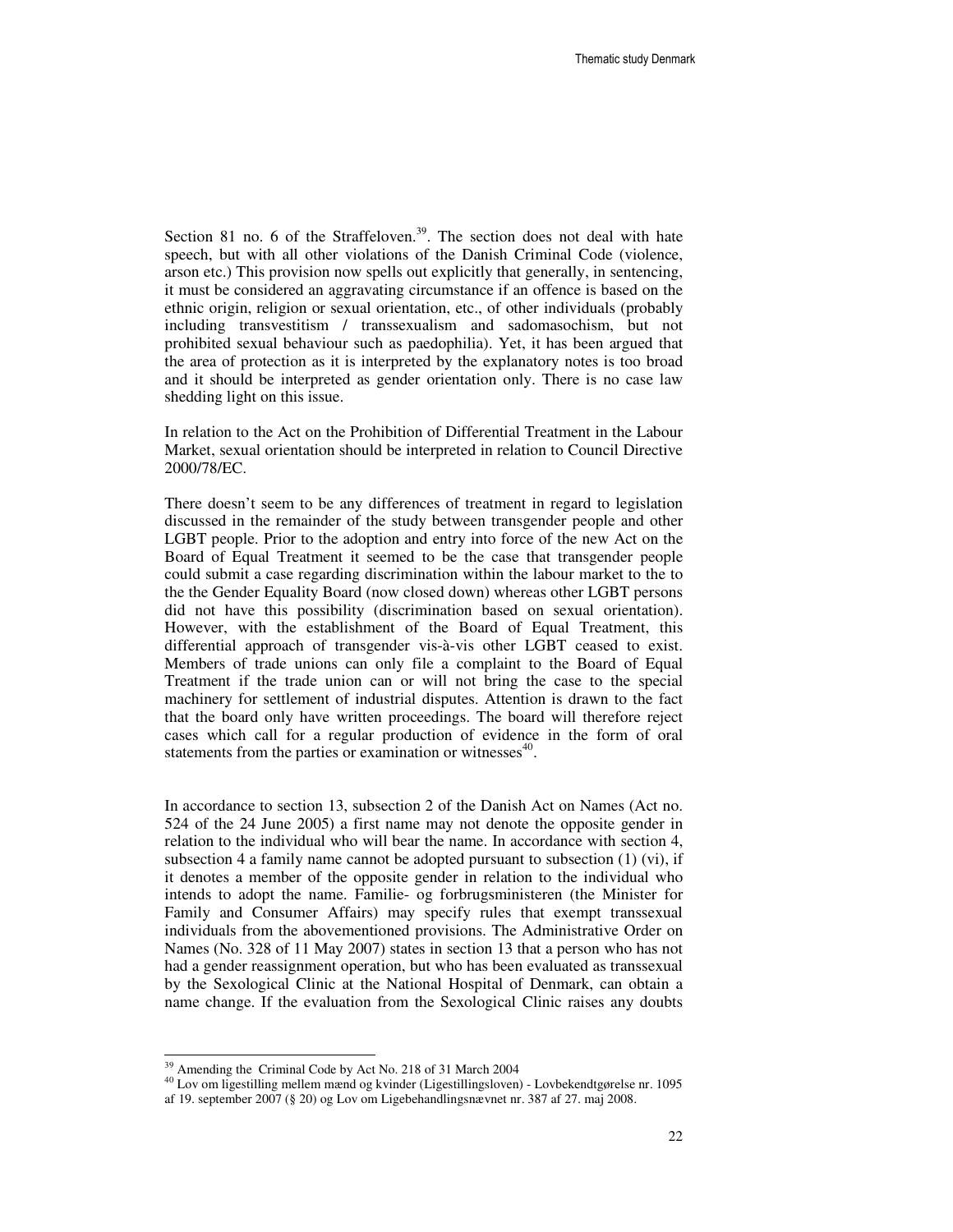about whether the person is transsexual, a supplementary evaluation can be obtained from the Retslægerådet<sup>41</sup>.

In the period 2000-2007, 20 persons were approved for a first name change equating to their new gender by the Sexological Clinic. As mentioned above, the Clinic has to confirm that the person is transsexual, and they may have gender reassignment surgery later $42$ .

In Denmark there is no specific law regarding gender reassignment operations. Sundhedsstyrelsen (The Danish National Board of Health) handles application for gender reassignment surgery with reference to chapter 33 in Sundhedsloven<sup>43</sup> and Administrative Order No. 14,  $10^{th}$  of January 2006 regarding sterilisation and castration, including in reference to gender reassignment. According to section 115, subsection 1 of the Act on Health, a person can receive permission for castration<sup>44</sup> in order to obtain gender reassignment if the applicant's sexual instinct causes substantial psychological suffering or social deterioration. In accordance with subsection 3, the castration of persons under 21 years is - as a fundamental principle - not allowed.

In the Ministry of Health and Prevention's Guidelines on castration in order to undertake gender reassignment, No. 10077 of 27 November 2006, it is mentioned that besides fulfilling the requirements of section 115 in the Act on Health, the applicant has to show that his or her wish for gender reassignment is consistent and that the applicant understands the consequences of the operation.

As a fundamental principle, the Danish National Board of Health does not give permission for castration for the purposes of gender reassignment surgery unless the applicant has undergone an observation period at an approved clinic (i.e. the Sexological Clinic at the National Hospital of Denmark) for at least two years. The reason is that castration is a major and irreversible surgical intervention.

After gender reassignment surgery, the Danish National Board of Health will receive information from the hospital which undertook the gender reassignment operation. On this basis, the Danish National Board of Health will officially recognise the gender reassignment and ensure that the person's new gender (and new name) is recorded on the national register. The Danish National Board of Health also handles cases regarding the recognition of gender reassignment operations undertaken abroad.

If the Danish National Board of Health refuses an applicant castration in order to obtain gender reassignment, the applicant cannot bring the refusal before

<sup>&</sup>lt;sup>41</sup> The Medico-legal Council (Retslægerådet) is placed under the Danish Ministry of Justice.

<sup>&</sup>lt;sup>42</sup> Information received by email from *Familiestyrelsen* (Family Administration of the Ministry of Justice).

The Act on Health, No. 546, 24 June 2005.

<sup>&</sup>lt;sup>44</sup> The definition of castration is surgical intervention where the sexual glands are removed or treatment in order to permanently inactivate the sexual glands. Section 104 in Sundhedsloven ( the Act on Health)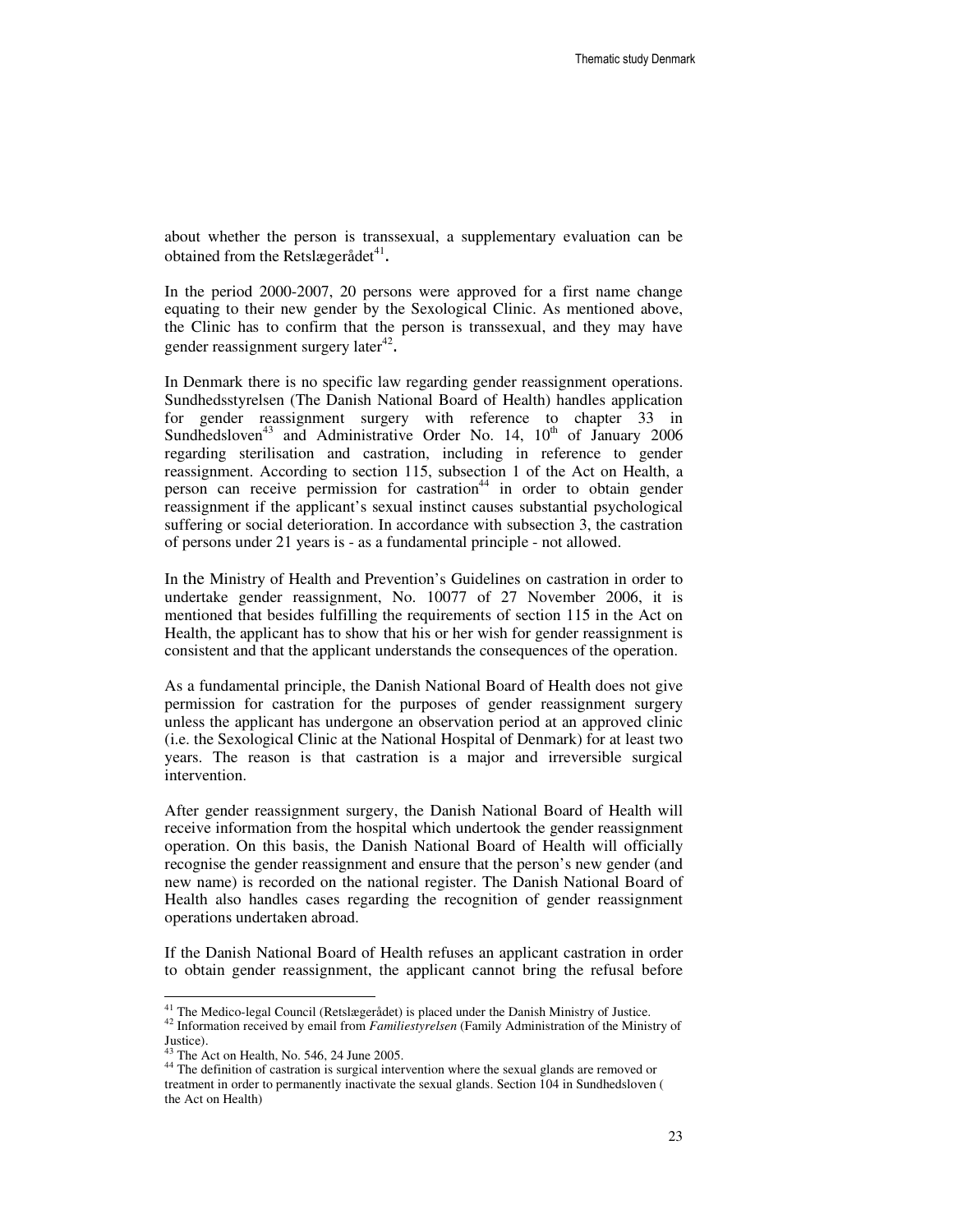another administrative authority. He or she has to go through the normal judicial system, i.e. the courts.

In March 2007, two members of the Danish Parliament presented a resolution which urged the government to put forward a bill to ensure the rights of transsexuals and transgender people. The resolution stated that the bill should make sure that adults have a legal right to decide their own name and the gender identity of their passport and civil registration number; and – after thorough guidance – to decide for themselves whether they wish gender reassignment surgery. Finally the resolution urged the government to make sure that everyone, regardless of their sex and sexual orientation, has the same options e.g. the option to adopt a child<sup>45</sup>. The decision is being handled by the Health Committee. The present Minister of Interior and Health answered in a speech on 11 May 2007 during a parliamentary debate that transsexuality cannot form an objective basis for the refusal of permission to adopt a child in Denmark. When considering an application for child adoption, the authorities will look at the applicant's age, health, social skills and criminal record in order to make an assessment of whether the adoption will be of benefit of the child $46$ .

Ligestillingsnævnet (The Gender Equality Board) has handled two complaints regarding discrimination towards transsexual persons. The cases are described in annex 1. The task of the Gender Equality Board is to handle complaints about specific cases of differential treatment on the basis of gender. Any citizen may complain free of charge to the Board, e.g. regarding job advertisements seeking applicants of one specific gender, differences in salary, or dismissal due to the gender of the employee. This free access aims to give the citizen easy access to a hearing of a complaint about gender discrimination. A decision may order that the complainant is granted compensation or that a dismissal is overruled. The Gender Equality Board decides cases concerning discrimination on grounds of gender within the scope of Lov om ligestilling af kvinder og mænd Ligestillingsloven (Act on Gender Equality) and other Acts which deal with gender discrimination. The Board may award damages for the violation of the prohibition against gender discrimination. The Gender Equality Board will be dismantled when the new Ligebehandlingsnævn (Equality of Treatment Board) is established in 2009.

 $^{45}$  B 142 - Forslag til folketingsbeslutning om transseksuelles/transkønnedes rettigheder – 30. marts 2007 (Proposal to resolution on the Rights of Transsexuals No. 142 30 March 2007).

 $\frac{1}{6}$  1. behandling af B 142 den 11. maj 2007. Indenrigs- og Sundhedsministerens tale (Minister of Interior and Health speech on 11 May 2007).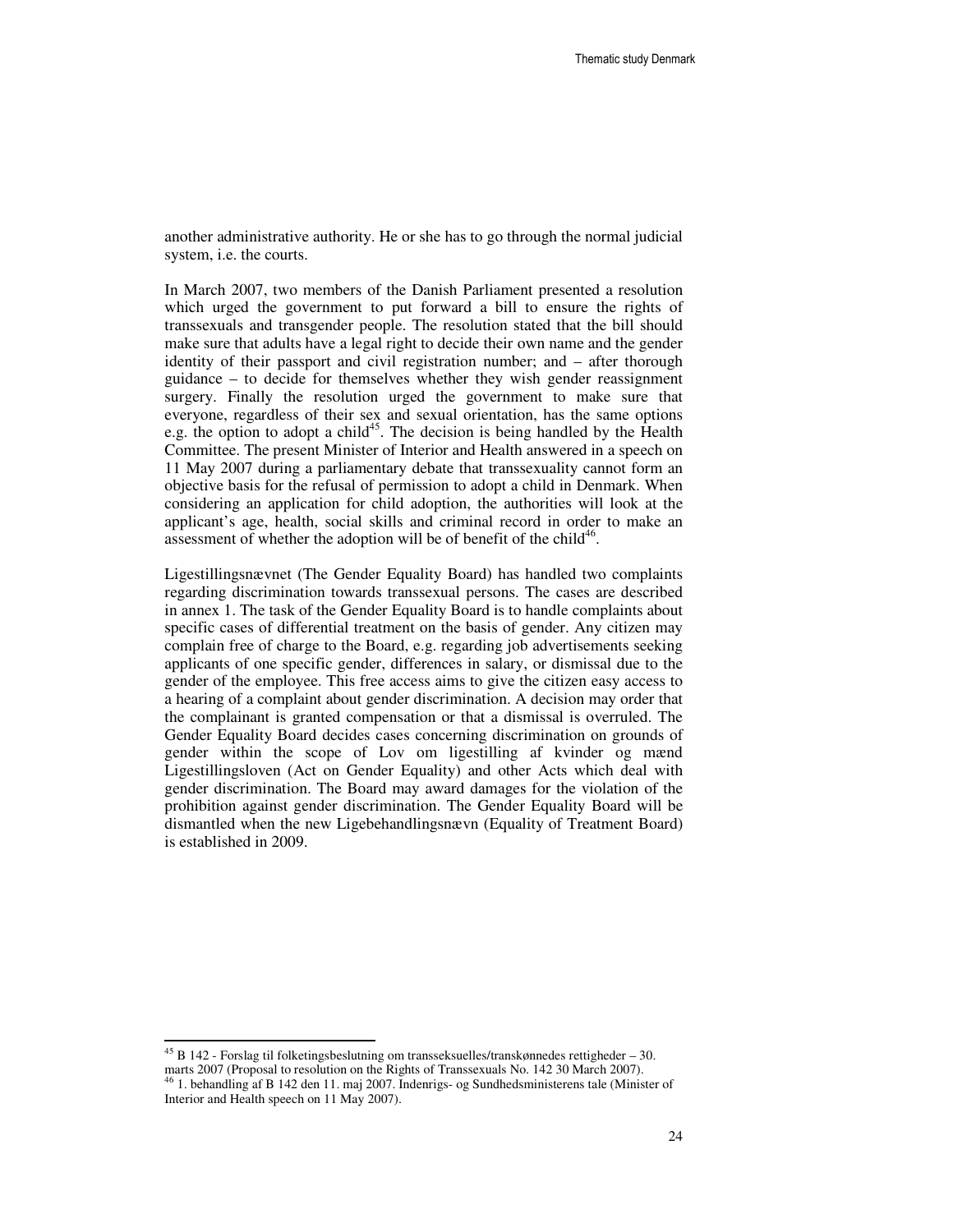# 8. Miscellaneous

The Faroe Islands and Greenland are parts of the Kingdom of Denmark. According to Grundloven (Section 19), the government has the mandate to enter into international legal obligations (treaties) as well as the responsibility to carry out foreign policy. In certain limited areas, an enabling act has been entered into with Greenland and the Faroe Islands on acceding to international treaties. This arrangement does not include international treaties that apply to Denmark or which are negotiated by an international organisation with Denmark as a member. Human rights are specifically exempt from these agreements.

Home rule was established in the Faroe Islands in 1948 and in Greenland in 1978. In the case of Greenland, some areas have not been taken over by the home rule government. These include administration of justice, police, prison and probation service, criminal justice and matters concerning aliens. In the case of the Faroe Islands, administration of justice, police, prison and probation service and criminal justice are among the areas not transferred.

Act no. 285 of April 29, 1992 on Incorporation of the European Human Rights Convention is put into force by Order no. 814 of 18 September 2001 and for the Faroe Islands by Order no. 136 of 25 February 2000. Neither the Faroe Islands nor Greenland are members of the EU.

#### *The rights of homosexuals in the Faroe Islands.*

In the autumn of 2006, the Danish media devoted substantial attention to discrimination against homosexuals in the Faroe Islands. Whereas Article 266 b of Straffeloven (the Danish Criminal Code) prohibits hate speech based on race, colour, and national or ethnic origin, as well as sexual orientation (since 1987), Faroese legislation only prohibits hate speech based on religion and ethnicity. An amendment was adopted by the *Lagting* [Faroese Parliament] to include prohibition of hate speech on the ground of sexual orientation in the Faroese Criminal Code.

#### *The rights of homosexuals in Greenland*

In 1994, the Ministry of Justice in Denmark in consultation with the *Landsstytre*  [Cabinet of the Greenland Home Rule Government] appointed a joint Danish and Greenland commission to review the Greenland justice system. The primary task of Den Grønlandske Retsvæsenskommission (the Commission on Greenland's Judicial System) was to review Denn Grønlandske Retsplejelov (the Administration of Justice Act for Greenland) and Den Grønlandske Straffelov (the Greenland Criminal Code) and to propose measures for modernisation and adjustments where appropriate in accordance with international human rights standards. The final report of Den Grønlandske Retsvæsenskommission (the Commission on Greenland's Judicial System) was submitted to the Danish Government and to the Greenland Home Rule Government in August 2004. According to section 71 (a) of the Greenland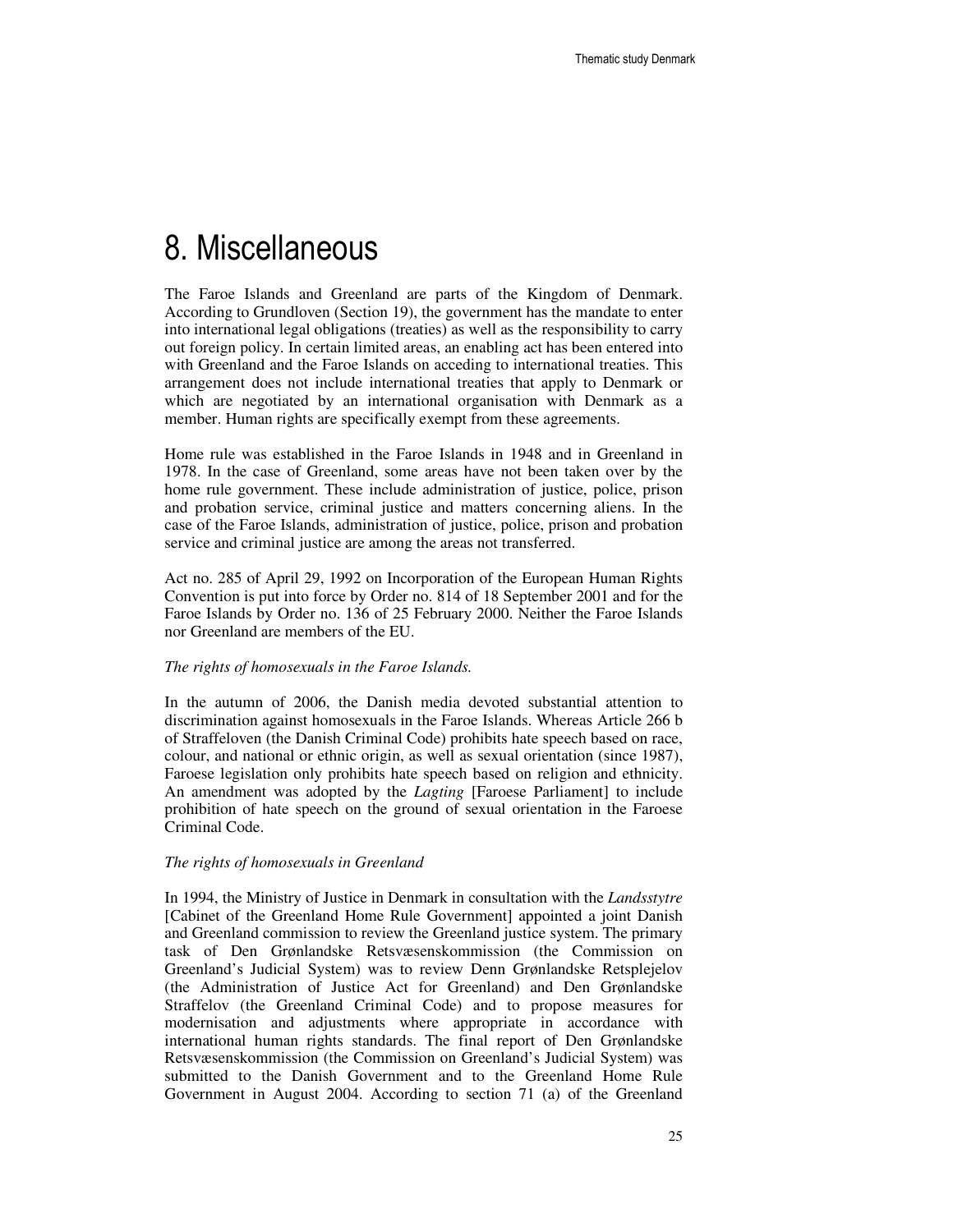Criminal Code, a person who publicly or with the intent of dissemination to a wider circle expresses or in any other way proclaims a statement by which a group of persons is threatened, ridiculed, or demeaned because of race, skin colour, national or ethnic origin or belief shall be sentenced. The Commission on Greenland's Judicial System proposed that the section should be amended to include 'sexual orientation', corresponding to the parallel section of the Danish Criminal Code.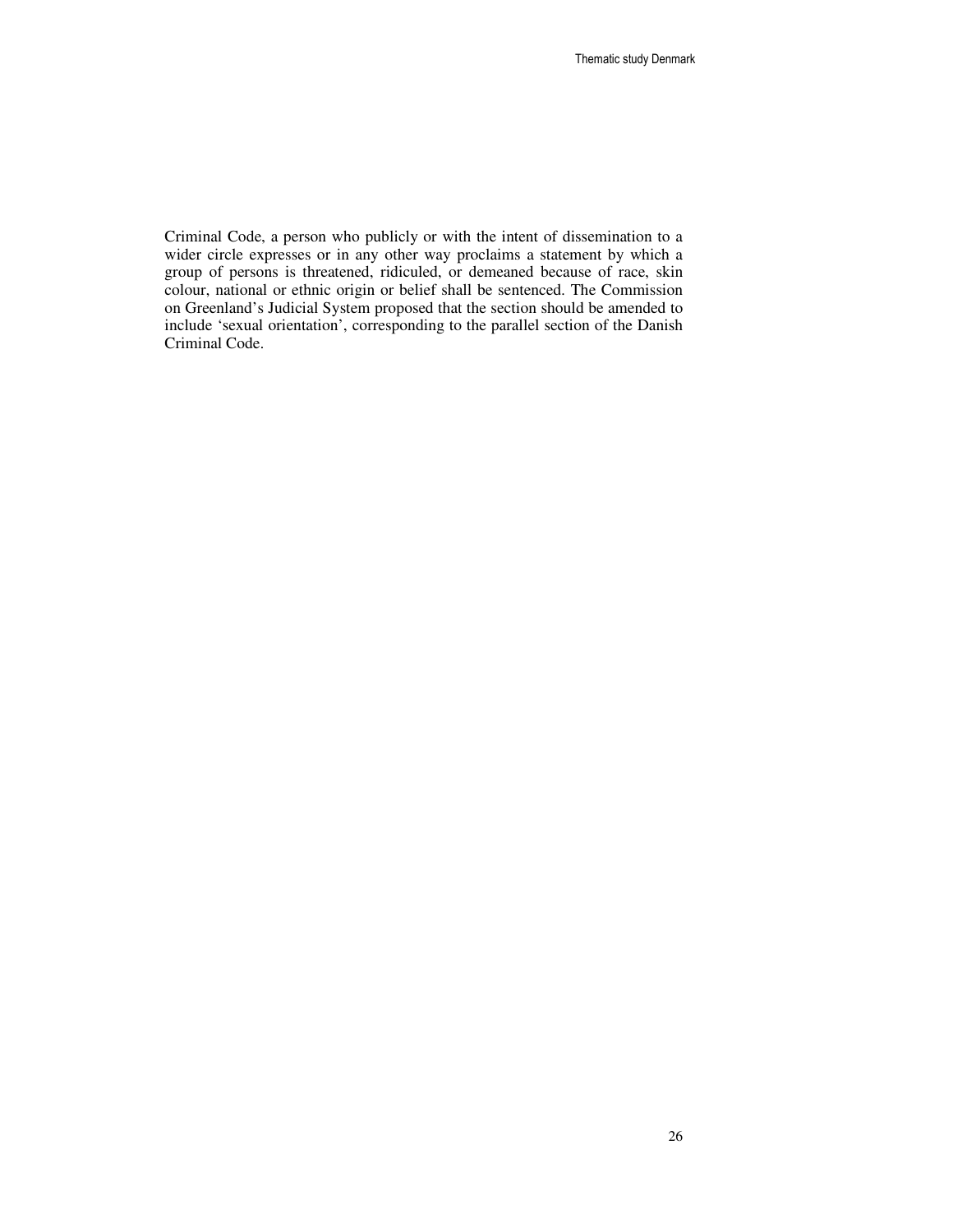# 9. Good practices

Section 81 no. 6 was inserted into Straffeloven.<sup>47</sup> This provision now spells out explicitly that generally, in sentencing, it must be considered an aggravating circumstance if an offence is based on the ethnic origin, religion or sexual orientation, etc., of other individuals.

An amendment to Lov om kunstig befrugtning i forbindelse med lægelig behandling, diagnostik og forskning m.v. $48$  was adopted in 2006. This amendment relates to the availability of treatment in regional hospitals; assessment of parental unfitness; relaxation of the rules regarding egg donation; and extension of the storage of frozen human eggs. An amendment was adopted in the course of parliamentary debate allowing single and lesbian women the same access to artificial insemination as women in heterosexual relationships. Accordingly, women would have the same access to artificial insemination regardless of their marital status and sexual orientation. The Act entered into force on 1 January  $2007<sup>49</sup>$ .

A Parliamentary proposal was adopted the 17 March 2009 allowing adoption of children (both foreign and Danish) by homosexual couples.<sup>50</sup> The Government is now required to draft the necessary legislation and propose the amendments in Parliament.

The Ministry of Justice in 2007 established a new reporting system for decisions in criminal cases where the crime has been committed on account of the victim's race, national or ethnic background, religious beliefs or sexual orientation. The result of the reporting system will be published in the spring 2008.

A research institution under the Ministry of Social Affairs, SFI - Det Nationale Forskningscenter for Velfærd (the Danish National Institute of Social Research) published a report entitled *Indsatser mod Æresrelateret Vold* ('The Efforts Against 'Honour-related' violence'). The report describes efforts and methods applied in Sweden, Denmark, the Netherlands, Norway, U.K., and France. To some extent the survey also touched upon the conditions related to 'honourrelated' violence against homosexuals, bi-sexuals and transsexuals (primarily in

 $\overline{\phantom{a}}$ 

<sup>&</sup>lt;sup>47</sup> Amending the Criminal Code by Act No. 218 of 31 March 2004

<sup>&</sup>lt;sup>48</sup> Act 1997 No. 460; Act on Artificial Insemination in connection with medical treatment, diagnosis, research, etc. (extent of treatment in regional hospitals; assessment of parental unfitness; relaxation of the rules regarding egg donation; and extension of the storage of frozen human eggs).

Act no. 535 of 8 June 2006 amending Lov om kunstig befrugtning.

<sup>50</sup> B 36 Forslag til folketingsbeslutning om adgang til at ansøge om fremmedadoption for par i registreret partnerskab.

<sup>52</sup> SFI (2006) *Indsatser mod æresrelateret vold - En undersøgelse af indsatsen i seks europæiske lande* (2006), available (in Danish) at the website of the Danish National Centre for Social Research http://www.sfi.dk/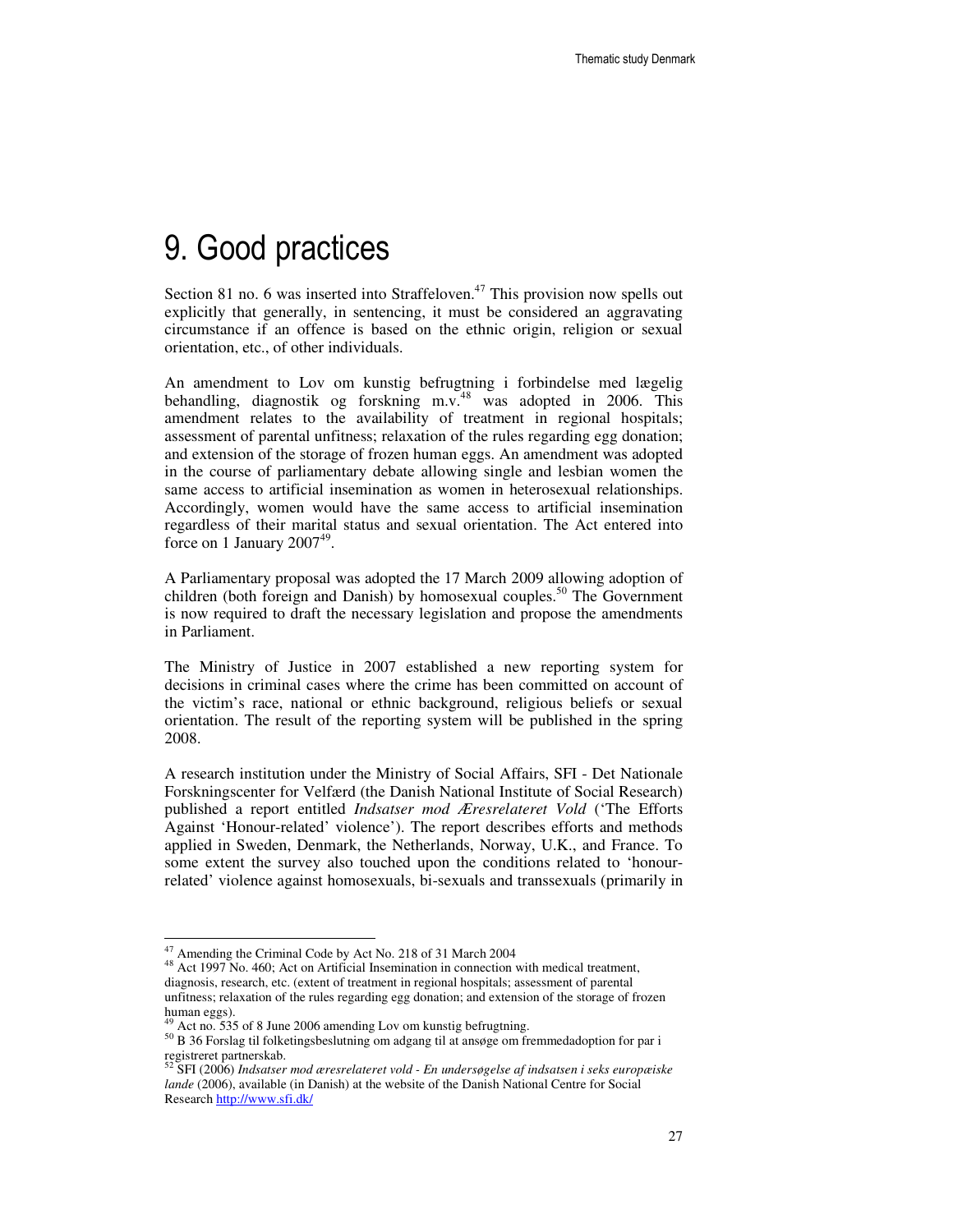relation to Sweden and the Netherlands). The report concluded that for the moment efforts primarily target female victims<sup>52</sup>.

The City Council has agreed on a grant to the Copenhagen Pride for their annual gay parade for the year 2008. The parade applies for funding each year and last year received a grant of DKK 150,000 ( $\epsilon$  20,000)<sup>53</sup>.

The Gay Olympics: Copenhagen has been awarded the 2009 World Outgames.

Copenhagen Police, Copenhagen Municipality, The Danish Institute for Human Rights, The Society of Gays and Lesbians as also World Outgames have in 2009 initiated cooperation and a campaign with the aim of stopping or reducing hate crimes. The webpage: http://www.stophadforbrydelser.nu (en English: stop hate crimes now) is a webpage established to ease the reporting to the police by victims or witnesses of hate crimes and in general to raise awareness of the issue.

<sup>&</sup>lt;sup>53</sup> http://www.cphpost.dk/get/105729.html (15.02.2008)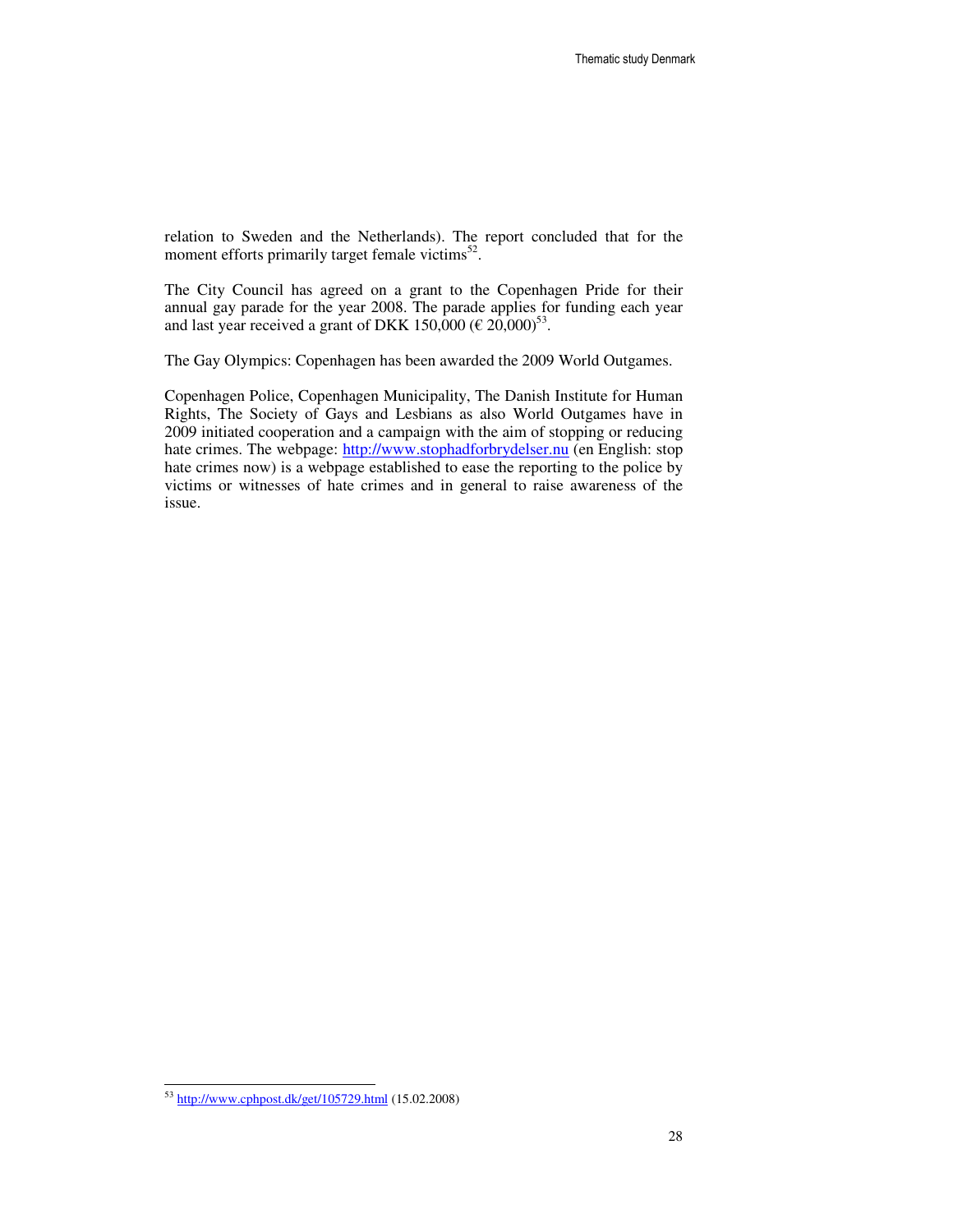# Annex 1 – Case law

| Case title                                                                                                                       | 22 February 2008 - Western High Court                                                                                                                                                                                                                                                                                                                                                                                                                                                                                                                                                                                                                                                                                                                                                                                                  |
|----------------------------------------------------------------------------------------------------------------------------------|----------------------------------------------------------------------------------------------------------------------------------------------------------------------------------------------------------------------------------------------------------------------------------------------------------------------------------------------------------------------------------------------------------------------------------------------------------------------------------------------------------------------------------------------------------------------------------------------------------------------------------------------------------------------------------------------------------------------------------------------------------------------------------------------------------------------------------------|
| Decision date                                                                                                                    | 22 February 2008 / 21 March 2007                                                                                                                                                                                                                                                                                                                                                                                                                                                                                                                                                                                                                                                                                                                                                                                                       |
| Reference details (type and<br>title of court/body; in original<br>language and English [official<br>translation, if available]) | Vestre Landsret- Dom af 22. February 2008 [Western High Court - Decision of 22.02.2008]<br>Byretten i Brønderslev - Dom af 21. marts 2007 [Brønderslev District Court – Decision of 21.02.2007]                                                                                                                                                                                                                                                                                                                                                                                                                                                                                                                                                                                                                                        |
| Key facts of the case<br>$(max. 500 \text{ chars})$                                                                              | An apprentice at a bakery chose in the summer 2005 to announce that he was gay. From that moment his employer<br>began to systematically harass the apprentice. He slandered the apprentice in front of other employees and<br>customers, and called homosexuals the most disgusting people he knew. Furthermore he stated that homosexuals<br>were mentally ill. The apprentice reported sick in February 2006. A medical certificate stated that the cause was<br>poor psychological working environment.<br>The apprentice made contact with his trade union, who tried to solve the case at a mediation meeting. The trade<br>union asked the employer for compensation equivalent to one year's salary. The employer refused to admit having<br>slandered the apprentice and the trade union chose to take the case to the court. |
| Main<br>reasoning/argumentation<br>$(max. 500 \text{ chars})$                                                                    | The injured party (the apprentice) claimed that he had been discriminated against on the ground of his sexual<br>orientation and been harassed with reference to the Act on the Prohibition of Differential Treatment in the Labour<br>Market, etc.                                                                                                                                                                                                                                                                                                                                                                                                                                                                                                                                                                                    |
| Key issues (concepts,<br>interpretations) clarified by<br>the case (max. 500 chars)                                              | Discrimination on the ground of sexual orientation, harassment, level of compensation                                                                                                                                                                                                                                                                                                                                                                                                                                                                                                                                                                                                                                                                                                                                                  |
| Results (sanctions) and key<br>consequences or implications<br>of the case (max. 500 chars)                                      | The Western High Court upheld the judgment of the District Court.<br>The employer was ordered to pay DKK 100,000 (EUR 13,210) to the injured party.                                                                                                                                                                                                                                                                                                                                                                                                                                                                                                                                                                                                                                                                                    |

### Chapter A, the interpretation and/or implementation of Employment Equality Directive 2000/78/EC, case 1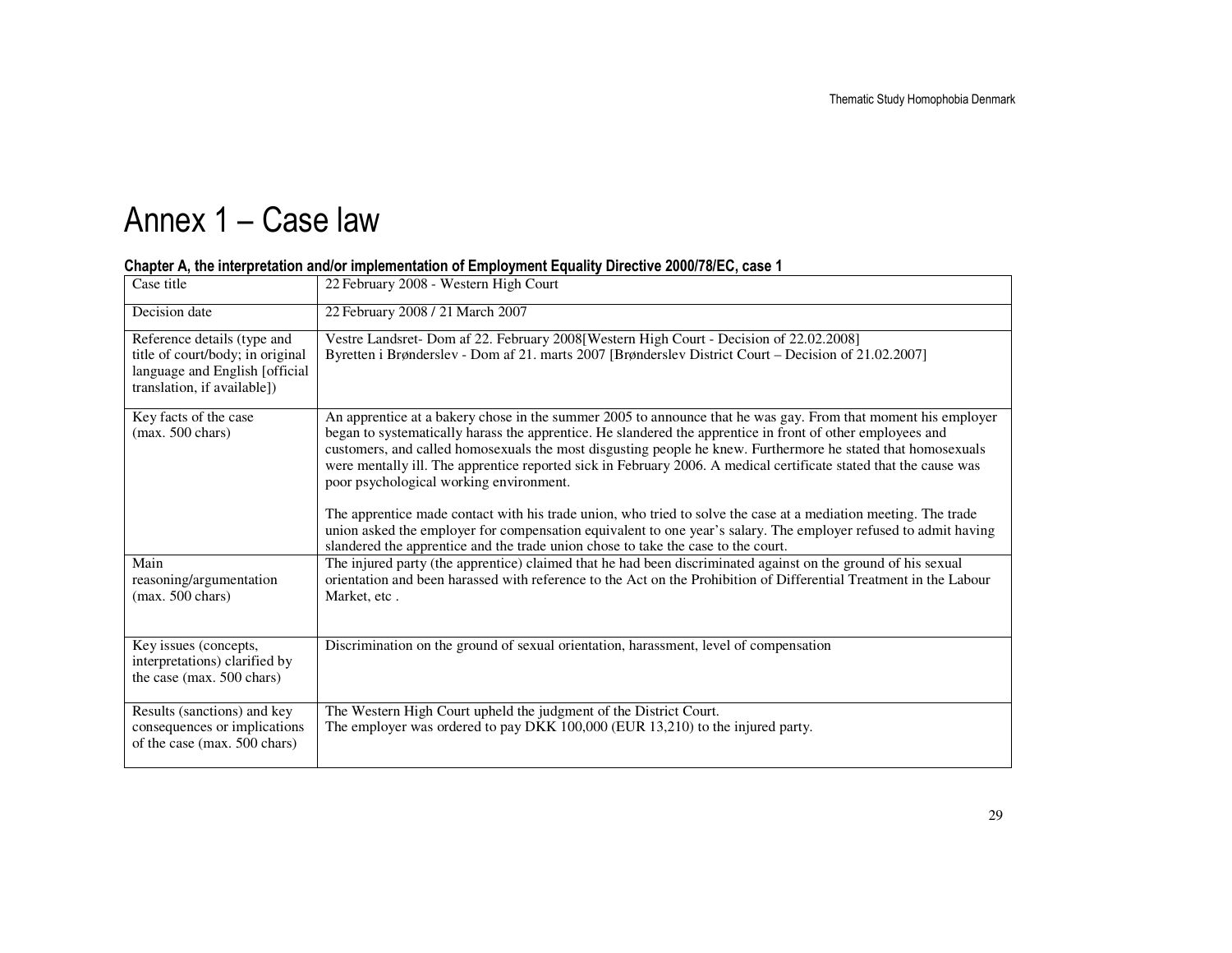## Chapter A, interpretation and/or implementation of Employment Equality Directive 2000/78/EC, case 2

| Case title                                                                                                                        | Child welfare worker                                                                                                                                                                                                                                                                                                                                                                                                                                                                                                   |
|-----------------------------------------------------------------------------------------------------------------------------------|------------------------------------------------------------------------------------------------------------------------------------------------------------------------------------------------------------------------------------------------------------------------------------------------------------------------------------------------------------------------------------------------------------------------------------------------------------------------------------------------------------------------|
| Decision date                                                                                                                     | 21 December 2007 - Extrajudicial settlement                                                                                                                                                                                                                                                                                                                                                                                                                                                                            |
| Reference details (type and<br>title of court/body; in original<br>language and English [official]<br>translation, if available]) | Extrajudicial settlement between the trade union BUPL - Forbundet for pædagoger og klubfolk (BUBL – Union of<br>Youth and Child Welfare Workers) and the board of a day care-centre.                                                                                                                                                                                                                                                                                                                                   |
| Key facts of the case<br>$(max. 500 \text{ chars})$                                                                               | The child welfare worker was hired to work at a day care-centre. On an introductory visit to the centre before he<br>started work, the manager asked the child welfare worker whether he was gay. He also warned him against telling<br>gay jokes in the centre. The following day the manager told him that he was not sure whether he would have hired<br>the child welfare worker if he had known that the latter was gay.<br>The child welfare worker decided not to start the job and turned to his union (BUPL). |
| Main<br>reasoning/argumentation<br>$(max. 500 \text{ chars})$                                                                     | The union contacted the board of the day care centre and made a compensation claim with reference to the Act on<br>the Prohibition of Differential Treatment in the Labour Market, etc.                                                                                                                                                                                                                                                                                                                                |
| Key issues (concepts,<br>interpretations) clarified by<br>the case (max. 500 chars)                                               | With reference to Section 4 of the Act on the Prohibition of Differential Treatment in the Labour Market, etc: an<br>employer is not allowed to $-$ in connection to or during $-$ the course of employment to ask for, obtain, receive or<br>use information about an employee's sexual orientation.                                                                                                                                                                                                                  |
| Results (sanctions) and key<br>consequences or implications<br>of the case (max. 500 chars)                                       | The child welfare worker received DKK 30,000 Danish (EUR 4,030) in compensation.                                                                                                                                                                                                                                                                                                                                                                                                                                       |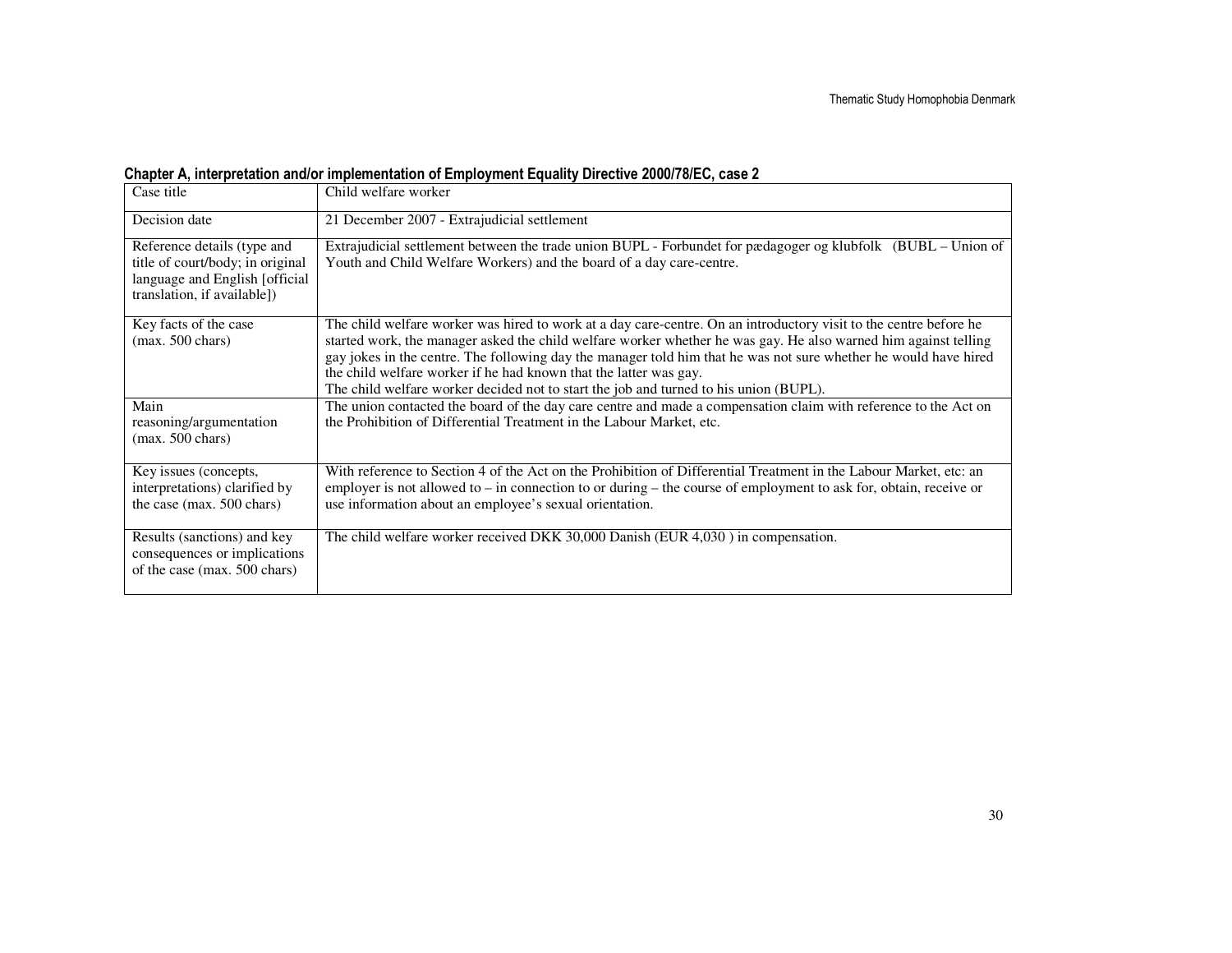### Chapter B, Freedom of movement, case law relevant to Directive 2004/38/EC, case 1

| Case title                                                      | No relevant case law |
|-----------------------------------------------------------------|----------------------|
| Decision date                                                   |                      |
| Reference details (type and<br>title of court/body; in original |                      |
| language and English [official                                  |                      |
| translation, if available])                                     |                      |
| Key facts of the case<br>$(max. 500 \text{ chars})$             |                      |
| Main                                                            |                      |
| reasoning/argumentation<br>$(max. 500 \text{ chars})$           |                      |
|                                                                 |                      |
| Key issues (concepts,<br>interpretations) clarified by          |                      |
| the case (max. 500 chars)                                       |                      |
| Results (sanctions) and key<br>consequences or implications     |                      |
| of the case (max. 500 chars)                                    |                      |
|                                                                 |                      |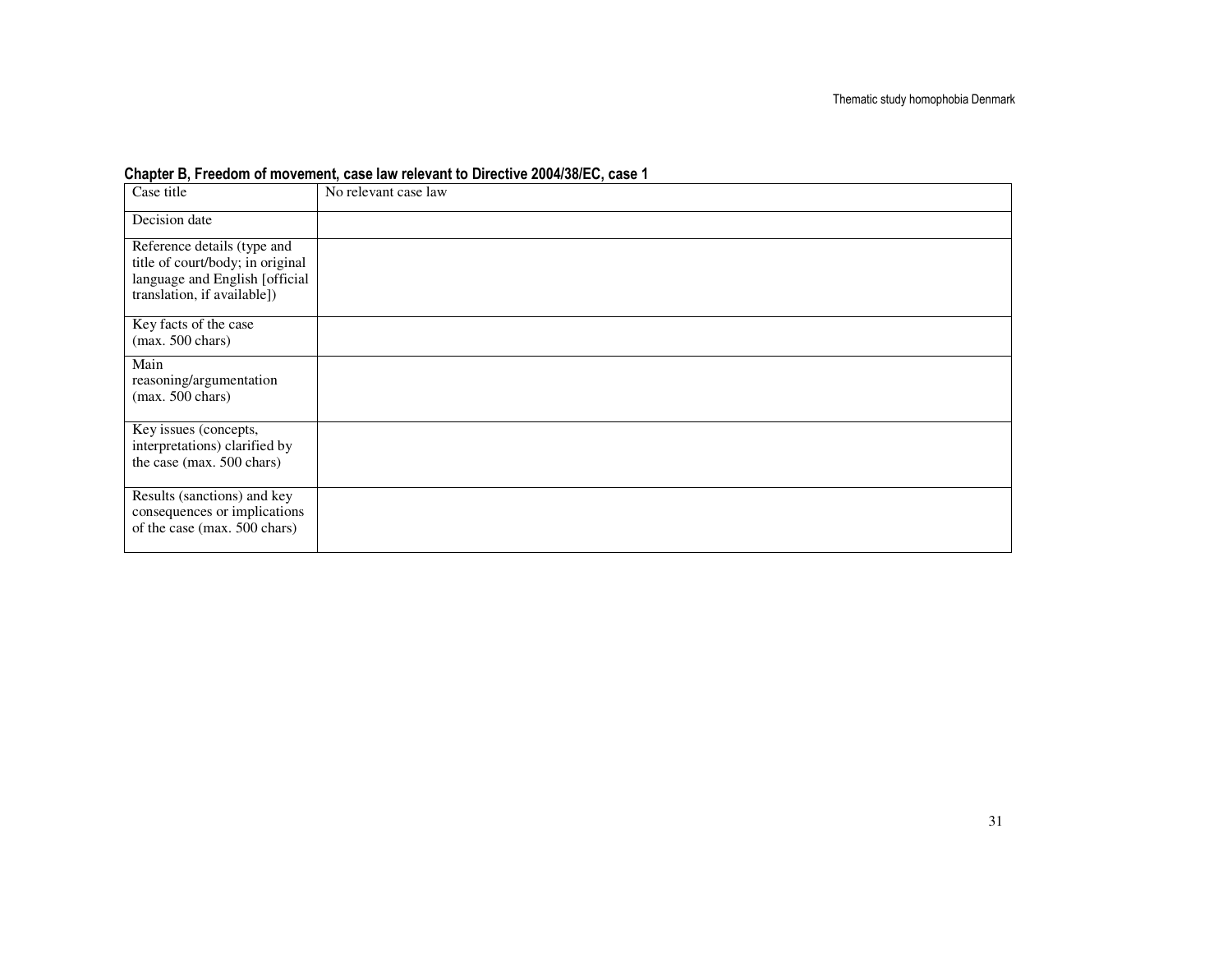|  | Chapter C, Asylum and subsidiary protection, case law relevant to art 10/1/d of Council Directive 2004/83/EC, case 1 |  |  |  |
|--|----------------------------------------------------------------------------------------------------------------------|--|--|--|
|  |                                                                                                                      |  |  |  |

| Case title                                                                                                                       | Iran/2005/15                                                                                                                                                                                                                                                                                                                                                                                                                                                                                                                 |
|----------------------------------------------------------------------------------------------------------------------------------|------------------------------------------------------------------------------------------------------------------------------------------------------------------------------------------------------------------------------------------------------------------------------------------------------------------------------------------------------------------------------------------------------------------------------------------------------------------------------------------------------------------------------|
| Decision date                                                                                                                    | September 2005                                                                                                                                                                                                                                                                                                                                                                                                                                                                                                               |
| Reference details (type and<br>title of court/body; in original<br>language and English [official<br>translation, if available]) | Flygtningenævnet (the Danish Refugee Appeals Board)                                                                                                                                                                                                                                                                                                                                                                                                                                                                          |
| Key facts of the case<br>$(max. 500 \text{ chars})$                                                                              | A male citizen from Iran had entered in a homosexual relationship with a school friend. The applicant had received<br>threats from his own father and his boyfriends' family. He applied for asylum in Denmark.                                                                                                                                                                                                                                                                                                              |
| Main<br>reasoning/argumentation<br>$(max. 500 \text{ chars})$                                                                    | The Board decided that there was no reason to assume that the applicant would risk being persecuted by the<br>authorities because of his homosexuality if he returned to Iran. The Board however found that the applicant would<br>risk assaults as included in paragraph 7 (2) of the Danish Aliens Act if he returned to Iran. The decision was based<br>on former assaults by the brothers of the applicant's boyfriend and the fact that the brothers and the applicant's<br>father had threatened the applicants' life. |
| Key issues (concepts,<br>interpretations) clarified by<br>the case (max. 500 chars)                                              |                                                                                                                                                                                                                                                                                                                                                                                                                                                                                                                              |
| Results (sanctions) and key<br>consequences or implications<br>of the case (max. 500 chars)                                      | Asylum denied in accordance with section 7 (1) of the Danish Aliens Act (no risk of persecution from authorities).<br>Asylum granted in accordance with section $7(2)$ because of risk of assault if returning to Iran.                                                                                                                                                                                                                                                                                                      |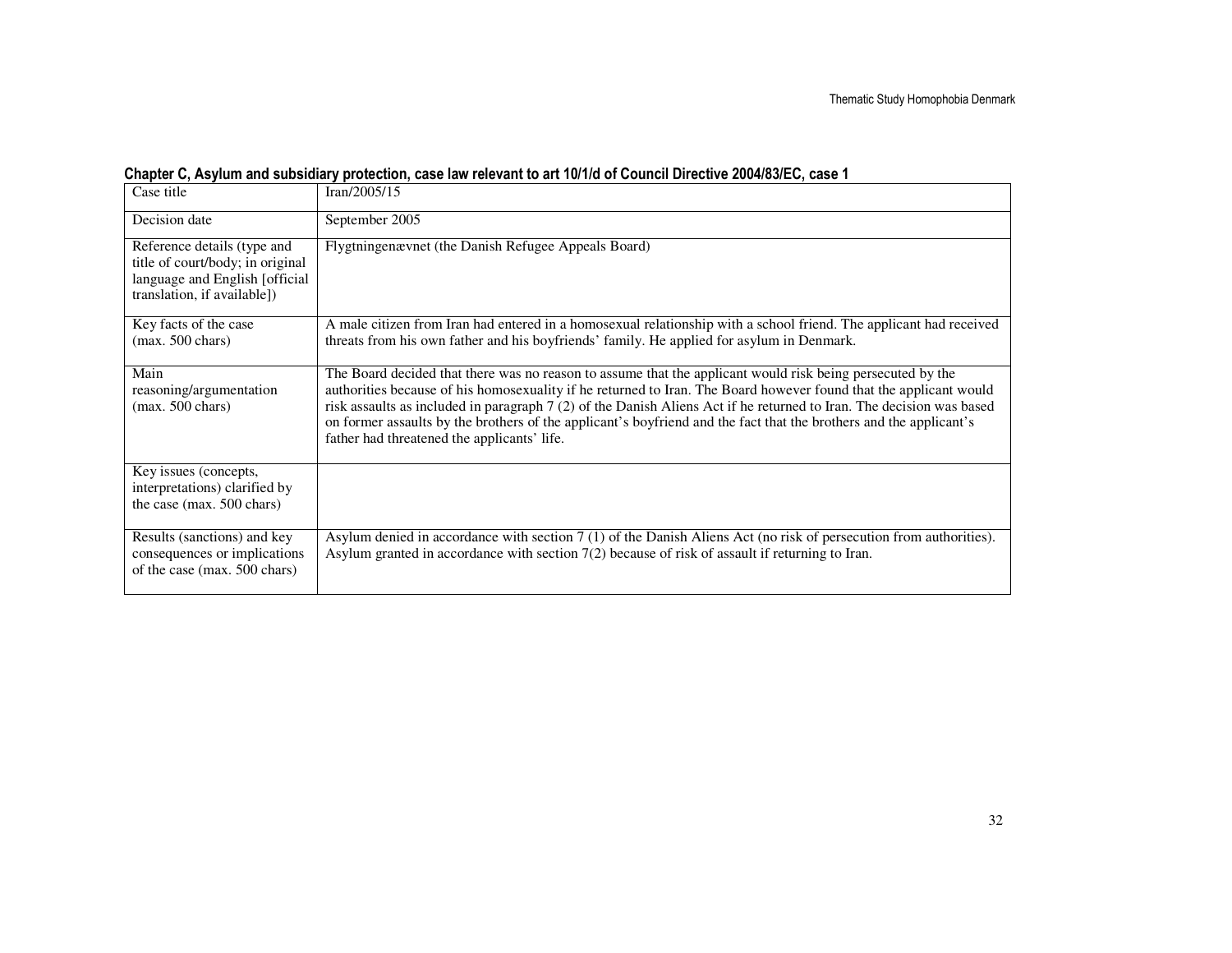### Chapter C, Asylum and subsidiary protection, case law relevant to art 2/h of Council Directive 2004/83/EC, case 1

| Case title                                                                                                                        | Irak/2005/26                                                                                                                                                       |
|-----------------------------------------------------------------------------------------------------------------------------------|--------------------------------------------------------------------------------------------------------------------------------------------------------------------|
| Decision date                                                                                                                     | June 2005                                                                                                                                                          |
| Reference details (type and<br>title of court/body; in original<br>language and English [official]<br>translation, if available]) | Flygtningenævnet (the Danish Refugee Appeals Board)                                                                                                                |
| Key facts of the case<br>$(max. 500 \text{ chars})$                                                                               | Male from Iraq who had engaged in a homosexual relationship. The applicants family was very religious and the<br>applicant left Iraq because of fear for his life. |
| Main<br>reasoning/argumentation<br>$(max. 500 \text{ chars})$                                                                     | The Board could not exclude that the applicants life would be threatened by his own family because of his<br>homosexual orientation if he was returned to Iraq.    |
| Key issues (concepts,<br>interpretations) clarified by<br>the case (max. 500 chars)                                               |                                                                                                                                                                    |
| Results (sanctions) and key<br>consequences or implications<br>of the case (max. 500 chars)                                       | Asylum granted in accordance with section 7(2) of the Danish Aliens Act (b-status refugee) because of risk to the<br>applicants life if returned to Iraq.          |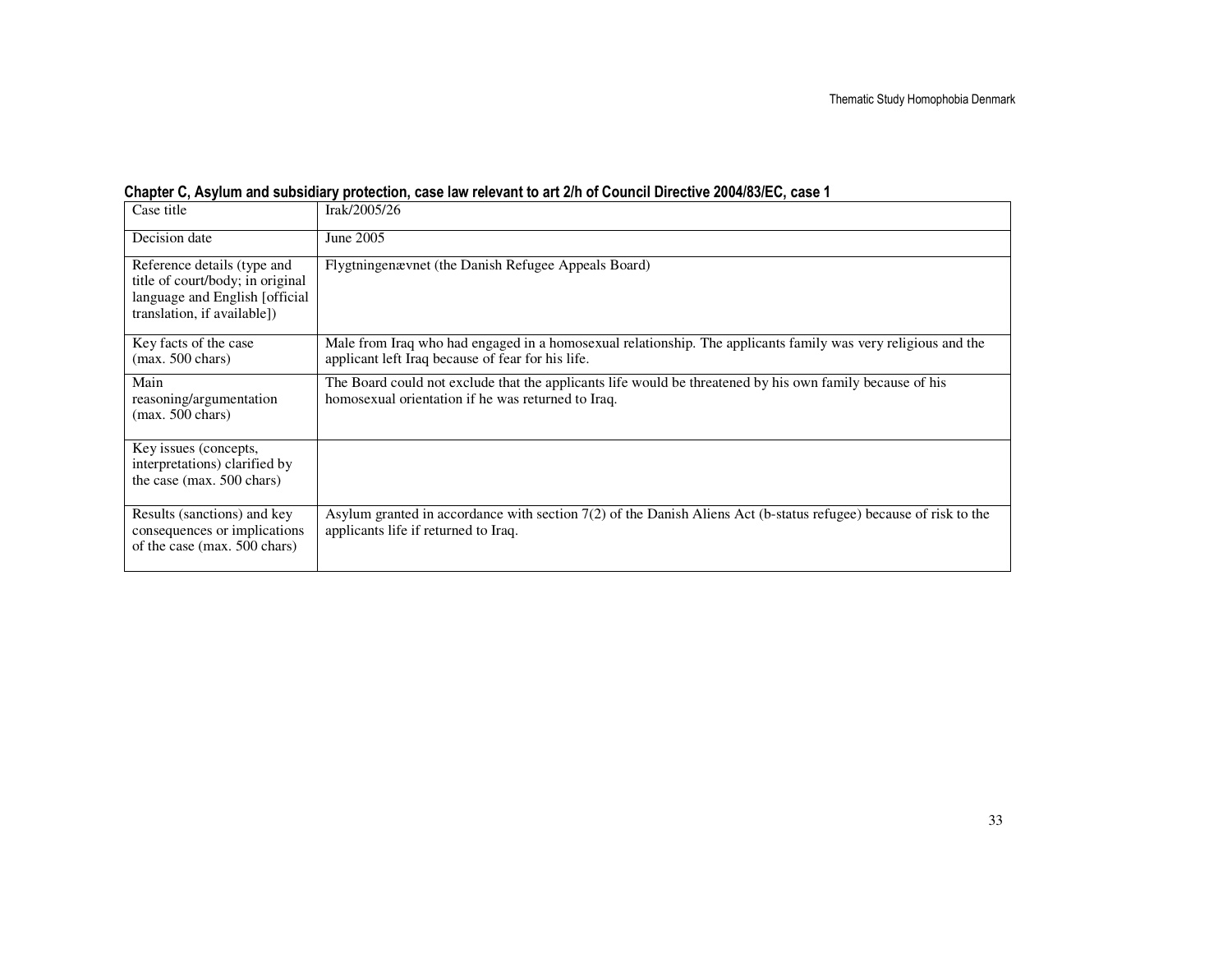| Chapter C, Asylum and subsidiary protection, case law relevant to art 2/h of Council Directive 2004/83/EC, case 1 |  |  |  |  |  |
|-------------------------------------------------------------------------------------------------------------------|--|--|--|--|--|
|-------------------------------------------------------------------------------------------------------------------|--|--|--|--|--|

| Case title                                                                                                                       | Irak/2005/13                                                                                                                                                                                                                                                                                               |
|----------------------------------------------------------------------------------------------------------------------------------|------------------------------------------------------------------------------------------------------------------------------------------------------------------------------------------------------------------------------------------------------------------------------------------------------------|
| Decision date                                                                                                                    | March 2005                                                                                                                                                                                                                                                                                                 |
| Reference details (type and<br>title of court/body; in original<br>language and English [official<br>translation, if available]) | Flygtningenævnet (the Danish Refugee Appeals Board)                                                                                                                                                                                                                                                        |
| Key facts of the case<br>$(max. 500 \text{ chars})$                                                                              | A female homosexual from Iraq applied for asylum in Denmark. She feared persecution because of her sexual<br>orientation if returned to Iraq. She informed that she had only told some family members and some acquaintances<br>in Denmark about her sexual orientation.                                   |
| Main<br>reasoning/argumentation<br>$(max. 500 \text{ chars})$                                                                    | The Board found that the applicant wasn't in danger of persecution because of her sexual orientation since there<br>was no reason to believe that the authorities in Iraq had knowledge of the fact that she was homosexual.<br>Furthermore the Board concluded that homosexuality is not a crime in Iraq. |
| Key issues (concepts,<br>interpretations) clarified by<br>the case (max. 500 chars)                                              |                                                                                                                                                                                                                                                                                                            |
| Results (sanctions) and key<br>consequences or implications<br>of the case (max. 500 chars)                                      | Asylum denied because the applicant wasn't in risk of persecution if returned to Iraq.                                                                                                                                                                                                                     |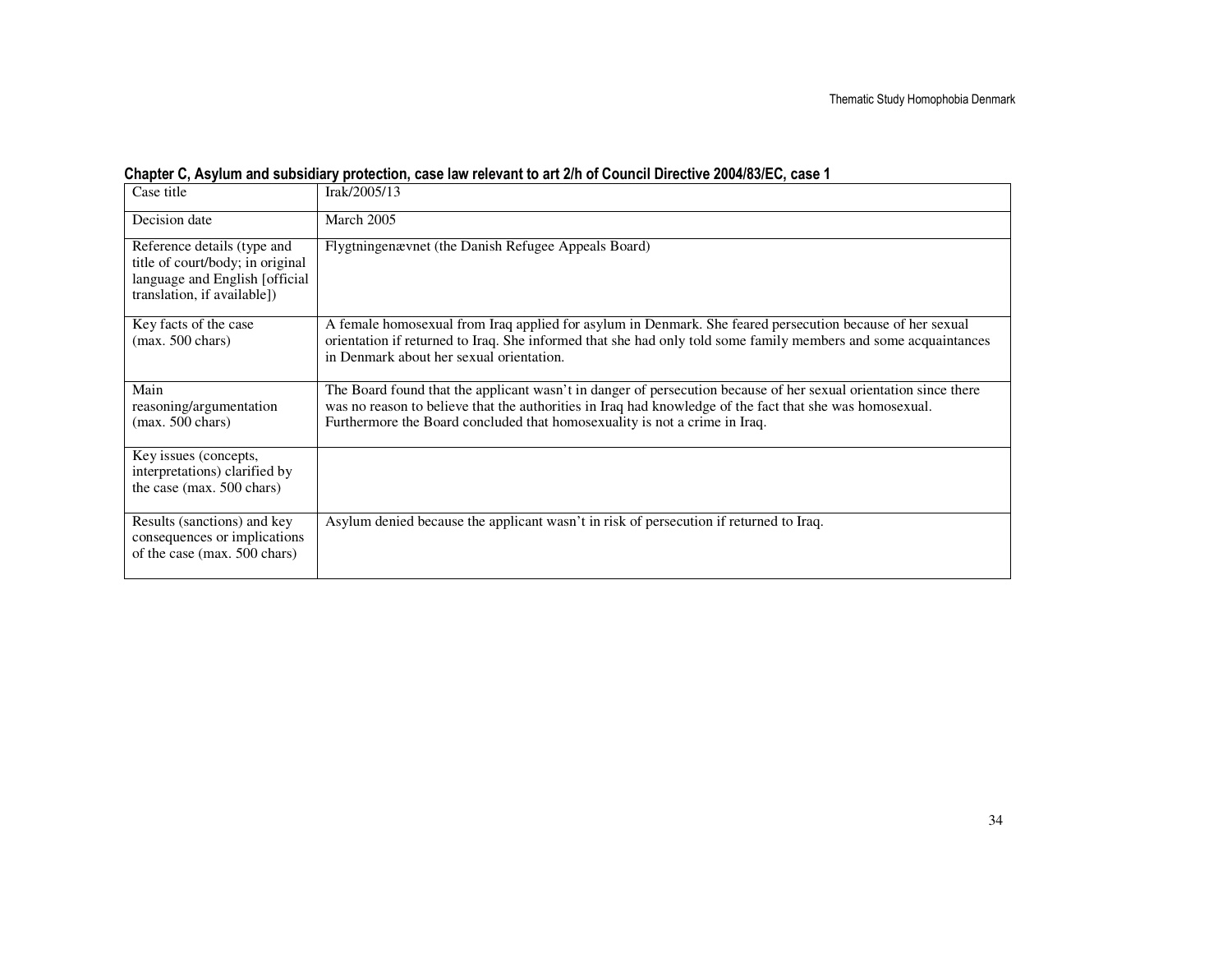|  | Chapter C, Asylum and subsidiary protection, case law relevant to art 2/h of Council Directive 2004/83/EC, case 1 |  |
|--|-------------------------------------------------------------------------------------------------------------------|--|
|  |                                                                                                                   |  |

| Case title                                                                                                                       | Usbekistan/2008/3                                                                                                                                                                                                                                                                                                                                                                                                                                                                                                                                                                         |
|----------------------------------------------------------------------------------------------------------------------------------|-------------------------------------------------------------------------------------------------------------------------------------------------------------------------------------------------------------------------------------------------------------------------------------------------------------------------------------------------------------------------------------------------------------------------------------------------------------------------------------------------------------------------------------------------------------------------------------------|
| Decision date                                                                                                                    | October 2008                                                                                                                                                                                                                                                                                                                                                                                                                                                                                                                                                                              |
| Reference details (type and<br>title of court/body; in original<br>language and English [official<br>translation, if available]) | Flygtningenævnet (the Danish Refugee Appeals Board)                                                                                                                                                                                                                                                                                                                                                                                                                                                                                                                                       |
| Key facts of the case<br>$(max. 500 \text{ chars})$                                                                              | The applicant (homosexual male from Usbekistan) received in October 2008 residence permit (so-called B-status).<br>According to the applicant he and his boyfriend was assaulted by two police officers in a park in Tasjkent The<br>boyfriend of the applicant was detained by the police and died in detention. The applicant complained but was<br>himself detained and abused. After being released he was harassed and threatened by the police and unknown<br>persons. The applicant complained to the prosecution authorities but with no action or investigation being initiated. |
| Main<br>reasoning/argumentation<br>$(max. 500 \text{ chars})$                                                                    | Based on the factual background information, the Danish Refugee Appeals Board found that the applicant had a<br>substantiated risk for further abuse by the authorities, if he were to return to Usbekistan. The Danish Refugee<br>Appeals Board found the risk was covered by the Aliens Act section $7(2)$ and granted the applicant residence<br>permit (B-status)                                                                                                                                                                                                                     |
| Key issues (concepts,<br>interpretations) clarified by<br>the case (max. 500 chars)                                              | Agents of Persecution, Sexual relations, Abuse by Police,                                                                                                                                                                                                                                                                                                                                                                                                                                                                                                                                 |
| Results (sanctions) and key<br>consequences or implications<br>of the case (max. 500 chars)                                      | The Danish Refugee Appeals Board found the risk was covered by the Aliens Act section $7(2)$ and granted the<br>applicant residence permit (B-status)                                                                                                                                                                                                                                                                                                                                                                                                                                     |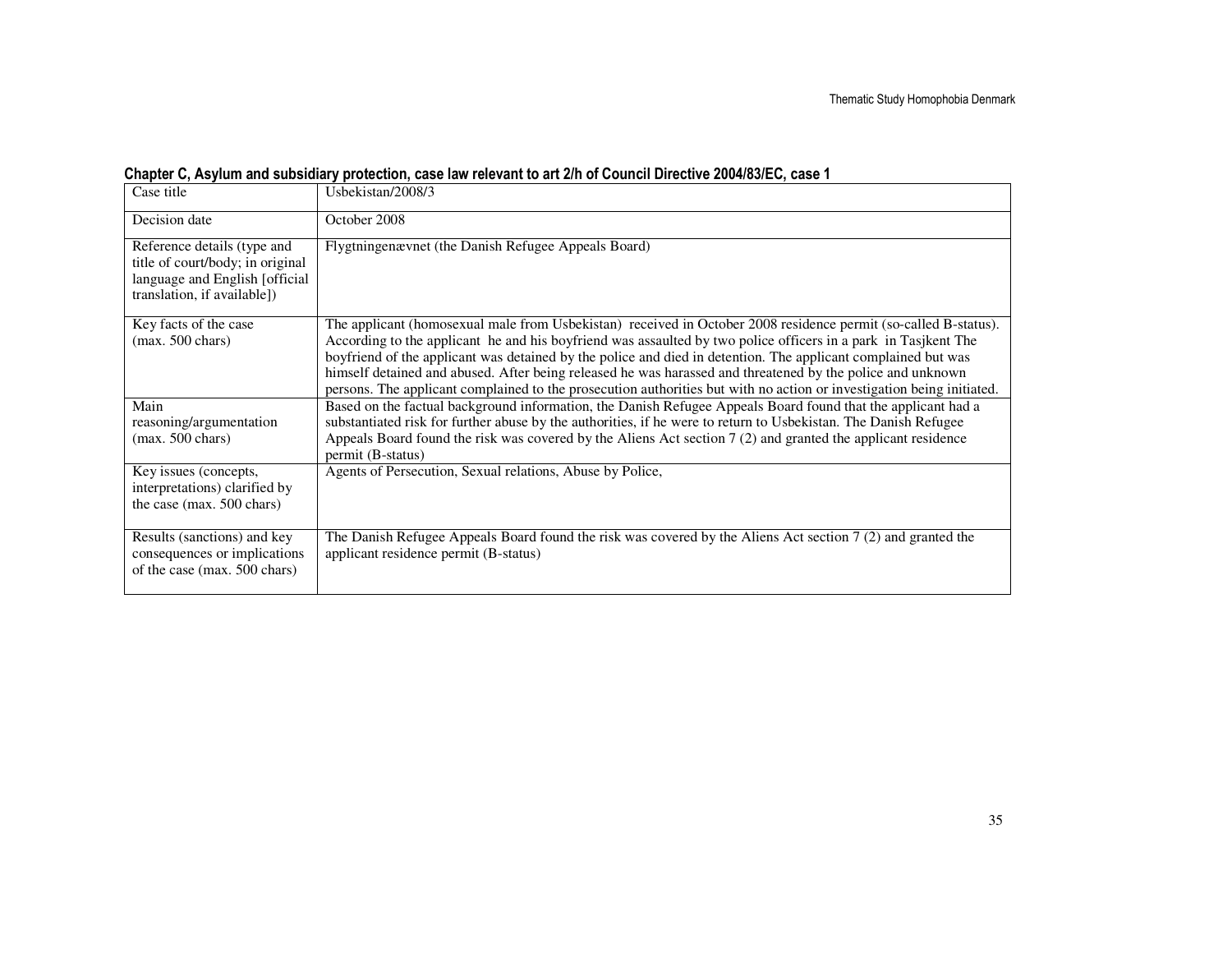| Case title                                                                                                                        | Statsløspal2009/3                                                                                                                                                                                                                                           |
|-----------------------------------------------------------------------------------------------------------------------------------|-------------------------------------------------------------------------------------------------------------------------------------------------------------------------------------------------------------------------------------------------------------|
| Decision date                                                                                                                     | February 2009                                                                                                                                                                                                                                               |
| Reference details (type and<br>title of court/body; in original<br>language and English [official]<br>translation, if available]) | The Danish Refugee Appeals Board                                                                                                                                                                                                                            |
| Key facts of the case<br>$(max. 500 \text{ chars})$                                                                               | The applicant (a stateless Palestinian) claimed to be threatened by his family and religious people in Libanon after<br>declaring that he was homosexual                                                                                                    |
| Main<br>reasoning/argumentation<br>$(max. 500 \text{ chars})$                                                                     | The Danish Refugee Appeals Board found the applicants documentation credible and established that the applicant<br>had been the victim of threats and violent abuse by his family and religious groups based of his homosexuality and<br>Western lifestyle. |
| Key issues (concepts,<br>interpretations) clarified by<br>the case (max. 500 chars)                                               | Documentation, religious groups, rejection by family, agents of prosecution,, lack of protection by authorities,<br>general circumstances.                                                                                                                  |
| Results (sanctions) and key<br>consequences or implications<br>of the case (max. 500 chars)                                       | The Danish Refugee Appeals Board granted the applicant residence permit according to the Aliens Act section 7<br>$(3)$ (K-status)                                                                                                                           |

## Chapter C, Asylum and subsidiary protection, case law relevant to art 2/h of Council Directive 2004/83/EC, case 1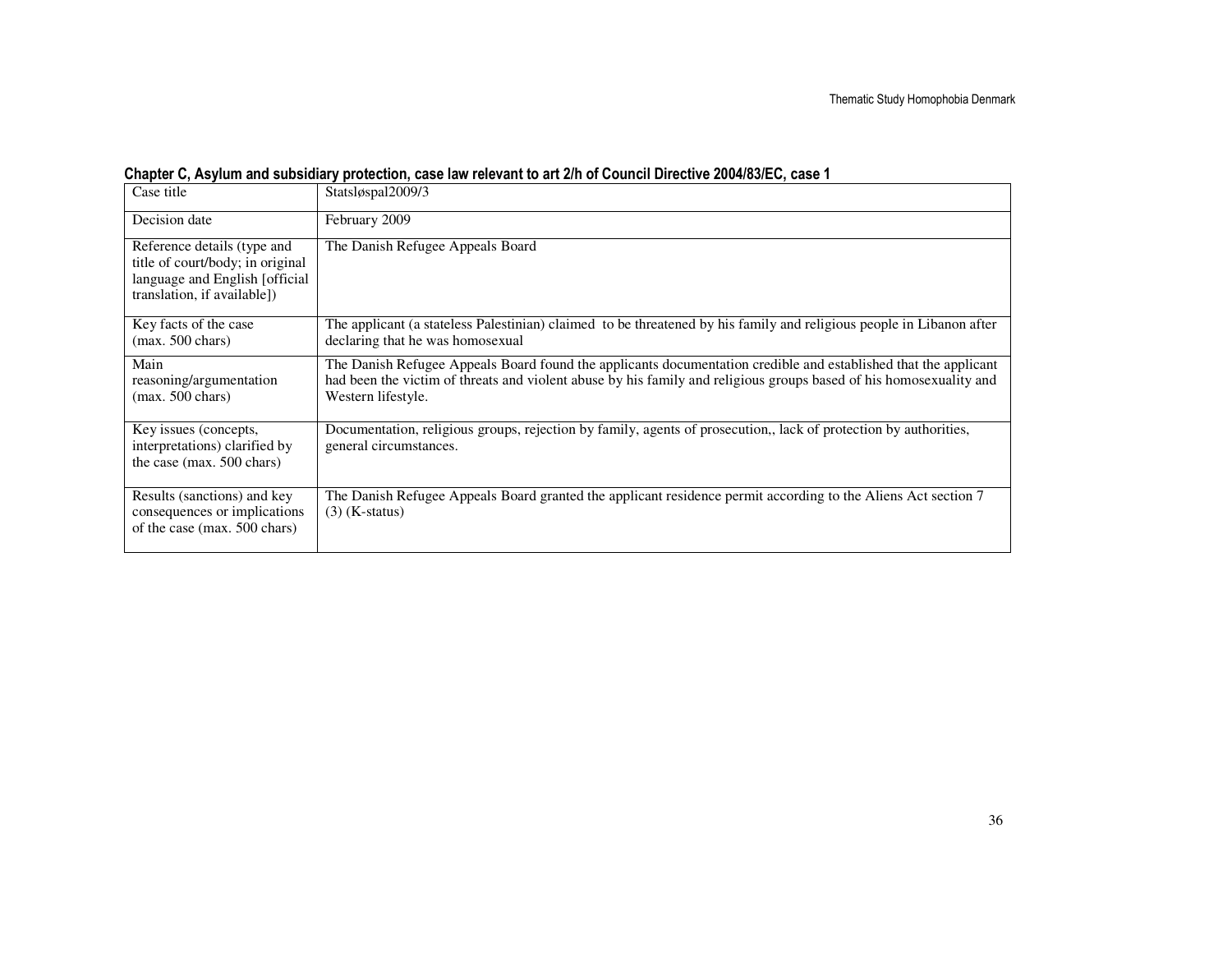| Case title                                                                                                                       | No relevant case law |
|----------------------------------------------------------------------------------------------------------------------------------|----------------------|
| Decision date                                                                                                                    |                      |
| Reference details (type and<br>title of court/body; in original<br>language and English [official<br>translation, if available]) |                      |
| Key facts of the case<br>$(max. 500 \text{ chars})$                                                                              |                      |
| Main<br>reasoning/argumentation<br>$(max. 500 \text{ chars})$                                                                    |                      |
| Key issues (concepts,<br>interpretations) clarified by<br>the case (max. 500 chars)                                              |                      |
| Results (sanctions) and key<br>consequences or implications<br>of the case (max. 500 chars)                                      |                      |

#### Chapter D, Family reunification, case law relevant to art 4/3 of the Council Directive 2003/86/EC, case 1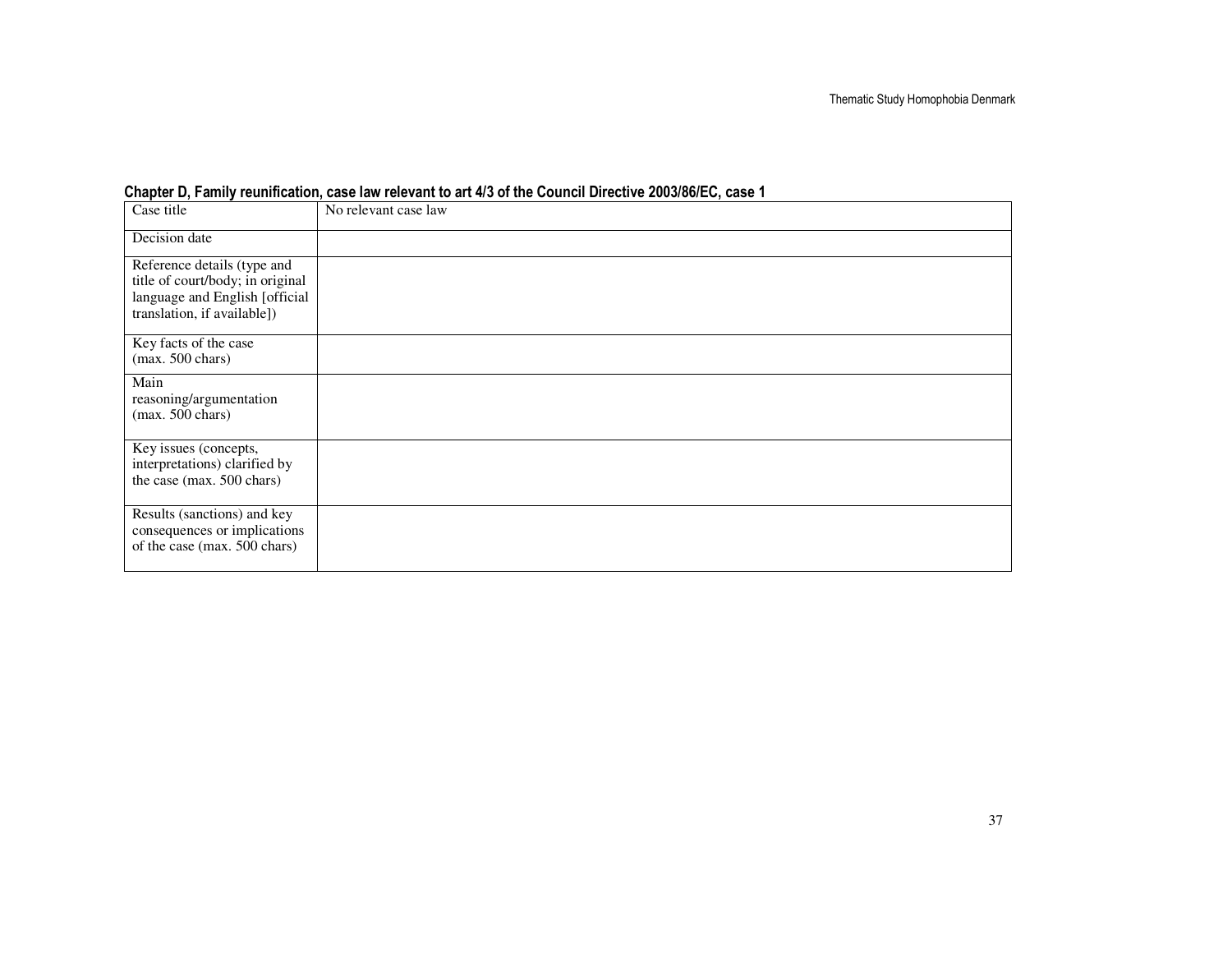### Chapter E, Freedom of assembly, case 1

| Case title                                                                                                                       | No relevant case law |
|----------------------------------------------------------------------------------------------------------------------------------|----------------------|
| Decision date                                                                                                                    |                      |
| Reference details (type and<br>title of court/body; in original<br>language and English [official<br>translation, if available]) |                      |
| Key facts of the case<br>$(max. 500 \text{ chars})$                                                                              |                      |
| Main<br>reasoning/argumentation<br>$(max. 500 \text{ chars})$                                                                    |                      |
| Key issues (concepts,<br>interpretations) clarified by<br>the case (max. 500 chars)                                              |                      |
| Results (sanctions) and key<br>consequences or implications<br>of the case (max. 500 chars)                                      |                      |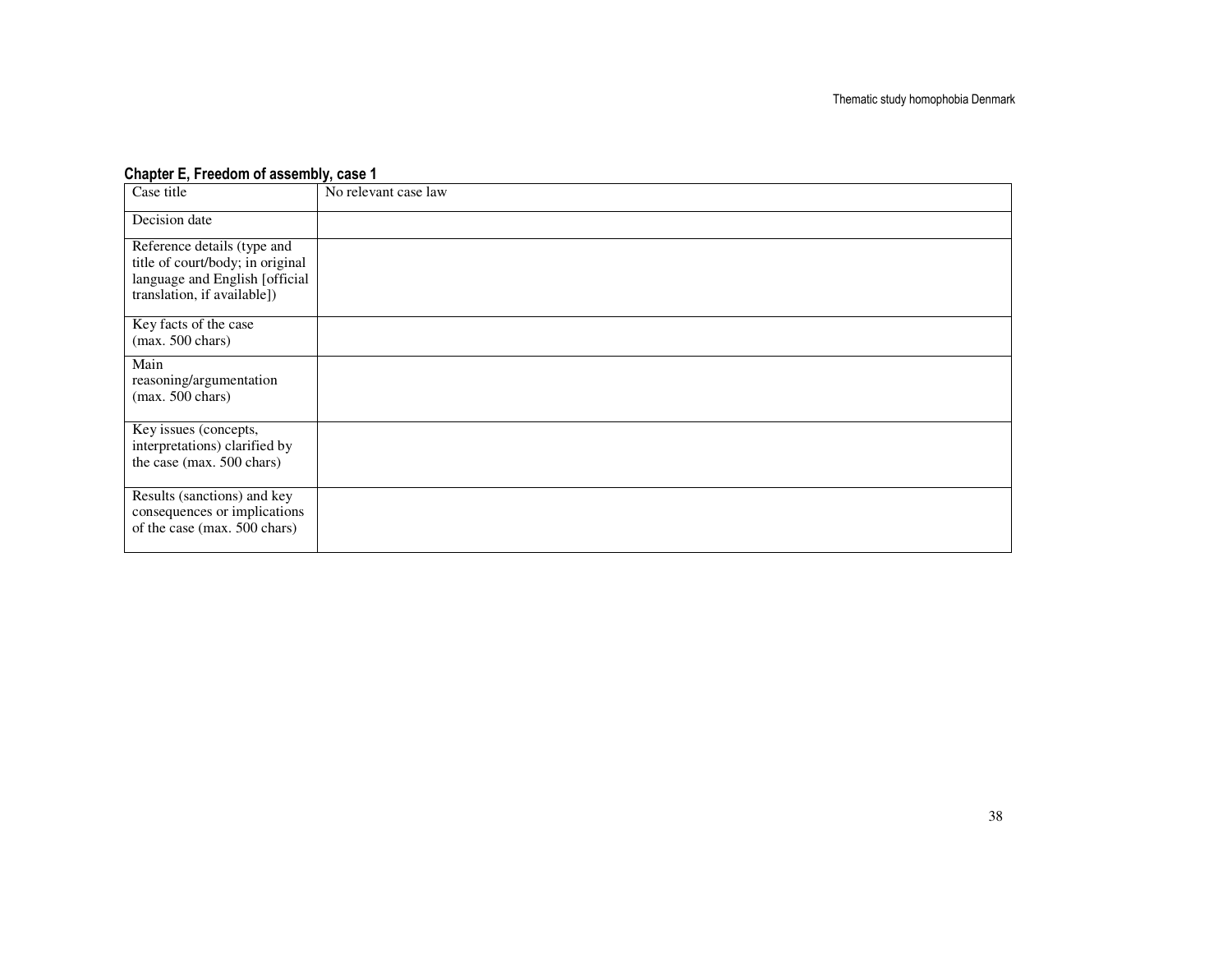#### **Chapter F, Hate crimes, case 1**<br>Case title For the moment no official statistics. However, please note Ugeskrift for Retsvæsen UfR 1990.636 V (Western High Court) Decision date 29. March 1990 Reference details (type and title of court/body; in original language and English [official translation, if available]) Ugeskrift for Retsvæsen UfR 1990.636 V (Western High Court) Key facts of the case (max. 500 chars) Letter to the Editor, reference to the Bible and the Bible's view on homosexuality, strong condemnation of homosexual behaviour Main reasoning/argumentation  $(max. 500 \text{ chars})$ Key issues (concepts, interpretations) clarified by the case (max. 500 chars) Reference to the Bible, freedom of expression considerations Results (sanctions) and key consequences or implications of the case (max.  $500$  chars) Acquittal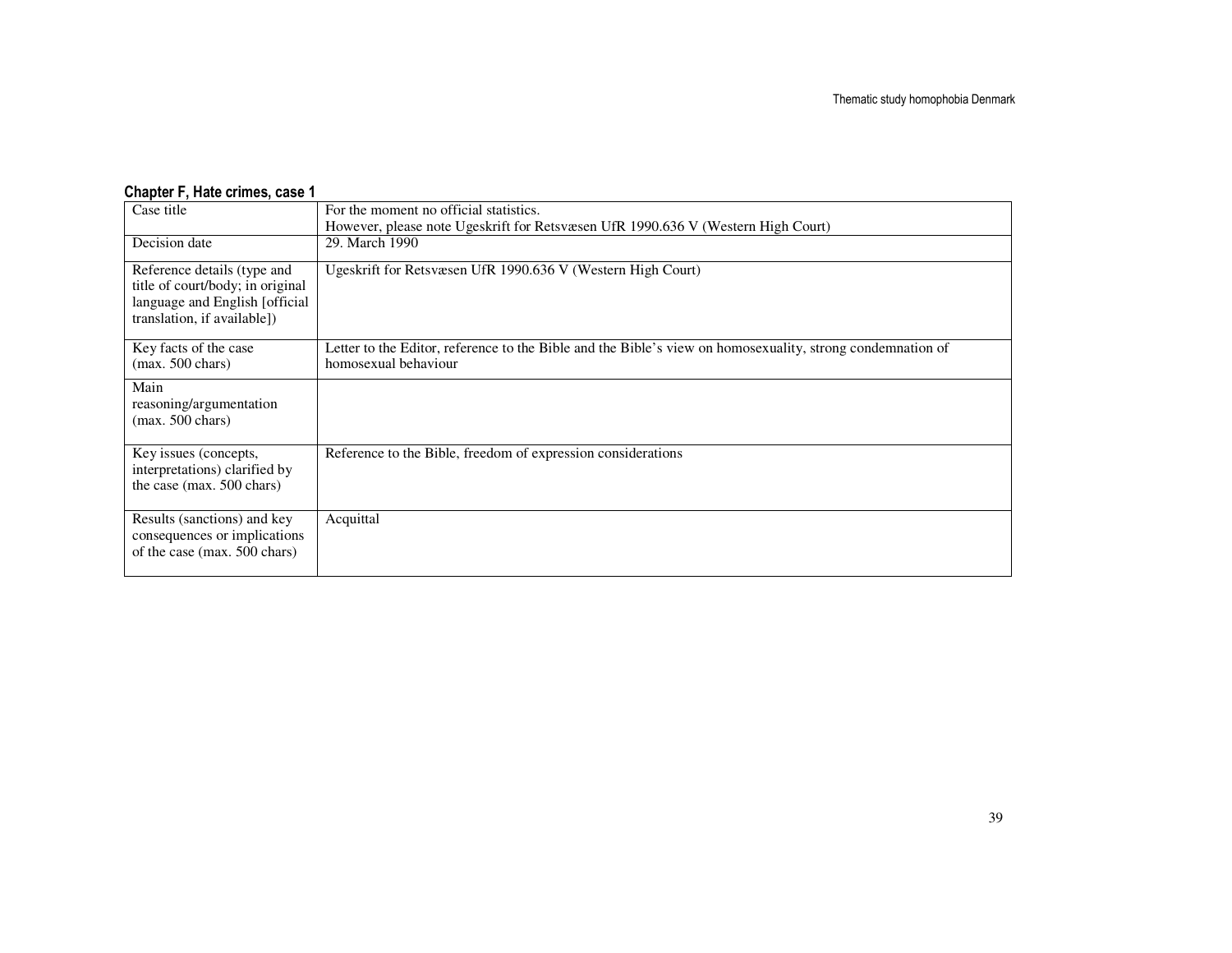### Chapter G, Applicability of legislation on trans gender issues, case 1

| Case title                                                                                                                       | Drama school                                                                                                                                                                                                                                   |
|----------------------------------------------------------------------------------------------------------------------------------|------------------------------------------------------------------------------------------------------------------------------------------------------------------------------------------------------------------------------------------------|
| Decision date                                                                                                                    | Decision No. 32/2005                                                                                                                                                                                                                           |
| Reference details (type and<br>title of court/body; in original<br>language and English [official<br>translation, if available]) | Ligestillingsnævnet [Gender Equality Board]                                                                                                                                                                                                    |
| Key facts of the case<br>$(max. 500 \text{ chars})$                                                                              | The complainant was a transsexual who was admitted to drama school. After the first year, the school<br>recommended that the complainant reconsider his future at the school.                                                                  |
| Main<br>reasoning/argumentation<br>$(max. 500 \text{ chars})$                                                                    | The complainant claimed that the reason for school's recommendation was the complainant's transsexuality.<br>The school denied this and stated that the complainant had not achieved the skills necessary for further studiy at the<br>school. |
| Key issues (concepts,<br>interpretations) clarified by<br>the case (max. 500 chars)                                              |                                                                                                                                                                                                                                                |
| Results (sanctions) and key<br>consequences or implications<br>of the case (max. 500 chars)                                      | The Gender Equality Board found that the complainant had not presented convincing evidence that the<br>recommendation from the school was due to his transsexuality.                                                                           |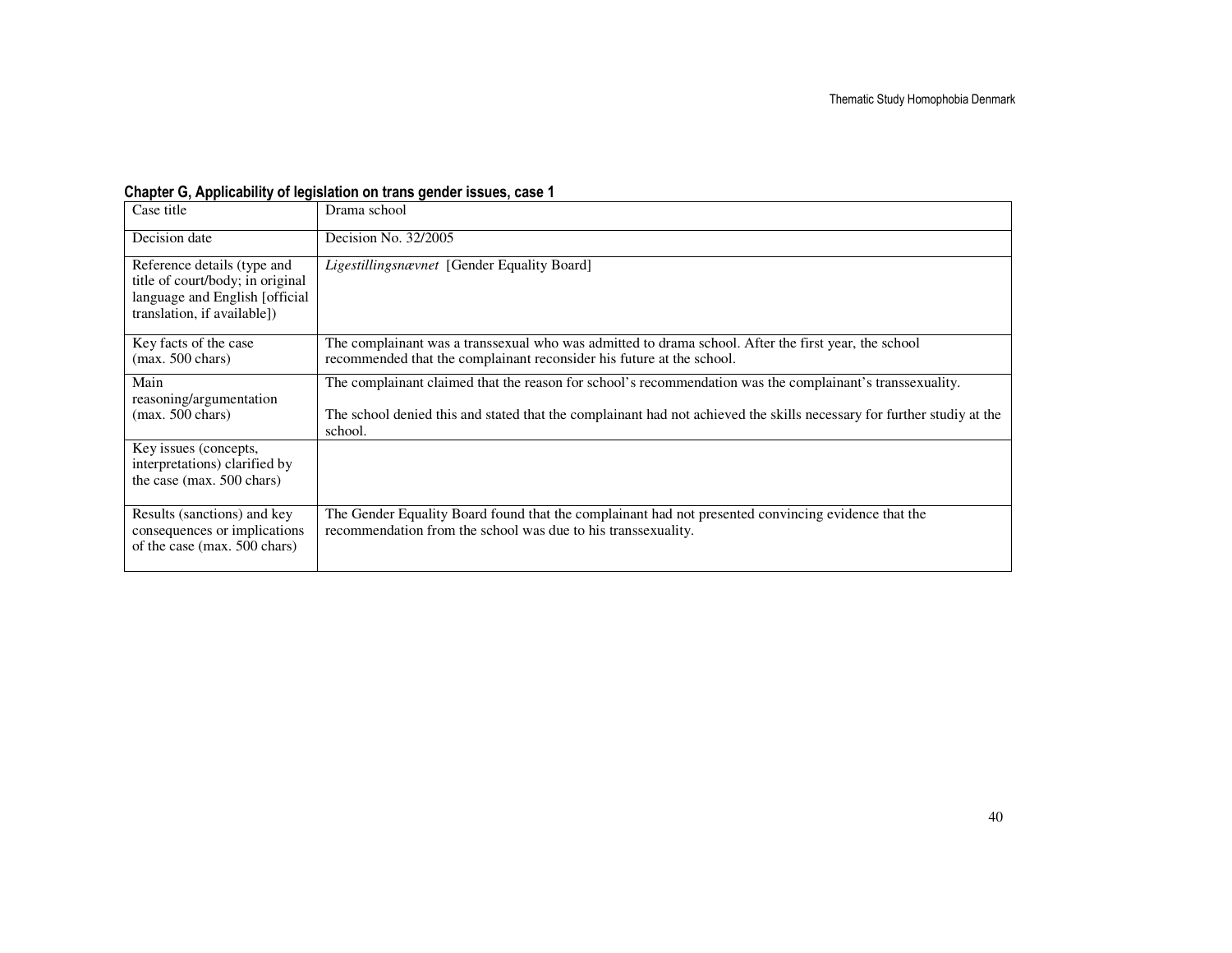## Chapter G, Applicability of legislation on trans gender issues, case 2

| Case title                                                                                                                        | Derogatory remarks from hospital staff                                                                                                                                                                                                                                                                                                               |
|-----------------------------------------------------------------------------------------------------------------------------------|------------------------------------------------------------------------------------------------------------------------------------------------------------------------------------------------------------------------------------------------------------------------------------------------------------------------------------------------------|
| Decision date                                                                                                                     | Decision No. 23/2001                                                                                                                                                                                                                                                                                                                                 |
| Reference details (type and<br>title of court/body; in original<br>language and English [official]<br>translation, if available]) | Ligestillingsnævnet [Gender Equality Board]                                                                                                                                                                                                                                                                                                          |
| Key facts of the case<br>$(max. 500 \text{ chars})$                                                                               | The complainant was admitted to a hospital in order to receive gender reassignment surgery.                                                                                                                                                                                                                                                          |
| Main<br>reasoning/argumentation<br>$(max. 500 \text{ chars})$                                                                     | The complainant reported that hospital staff had made derogatory remarks, e.g. a nurse had refused to treat the<br>complainant because the latter was 'different', and a doctor had asked why the complainant needed a vagina since<br>no-one would sleep with the latter.<br>None of the hospital staff admitted to the above-mentioned statements. |
| Key issues (concepts,<br>interpretations) clarified by<br>the case (max. 500 chars)                                               |                                                                                                                                                                                                                                                                                                                                                      |
| Results (sanctions) and key<br>consequences or implications<br>of the case (max. 500 chars)                                       | The Gender Equality Board did not find it sufficiently established that the hospital staff had made the alleged<br>derogatory remarks.                                                                                                                                                                                                               |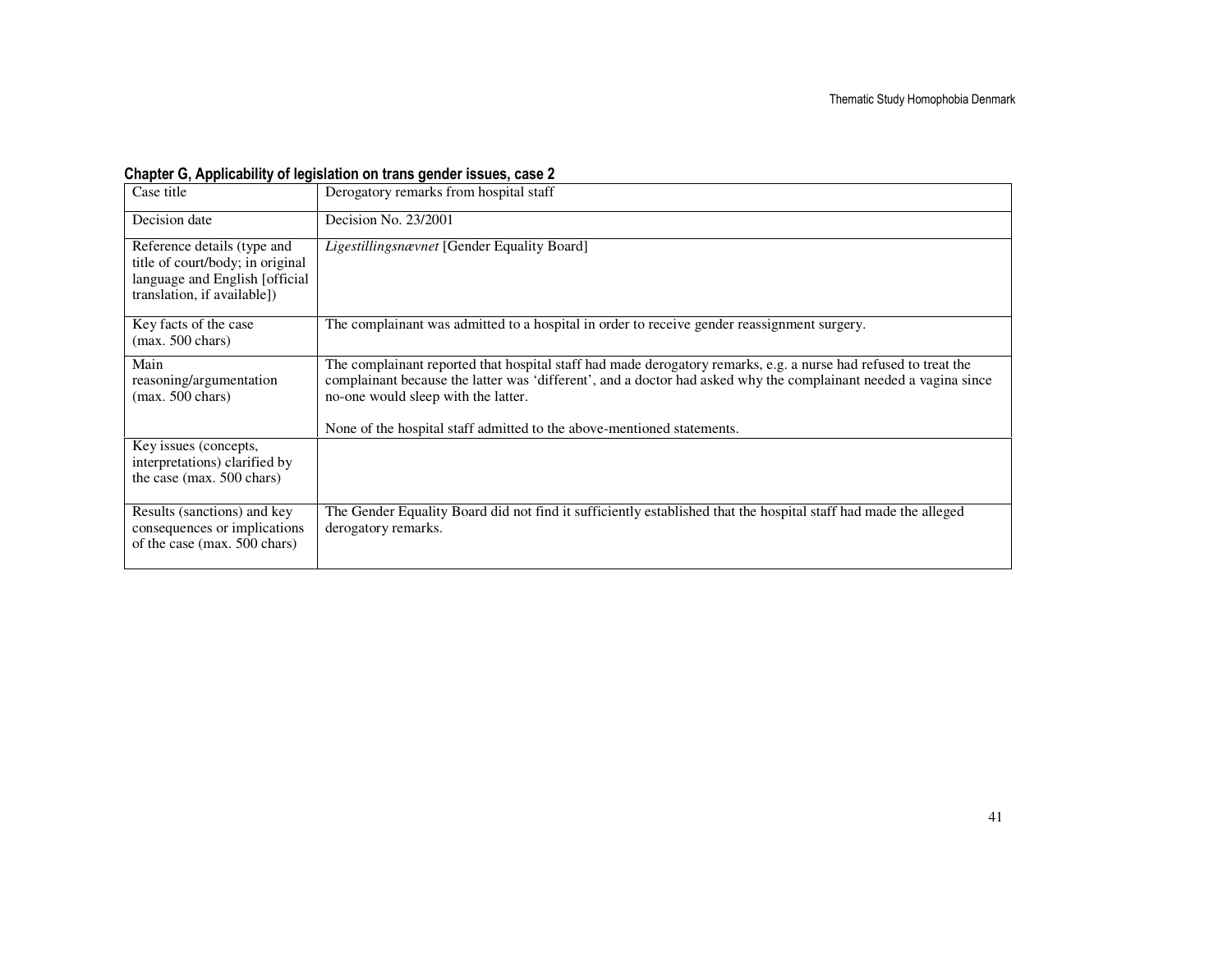|  |  | Chapter G, Name change and/or sex change of transgender people, relevant case law, case 1 |  |  |  |  |  |  |  |
|--|--|-------------------------------------------------------------------------------------------|--|--|--|--|--|--|--|
|  |  |                                                                                           |  |  |  |  |  |  |  |

| Case title                                                                                                                       | No relevant case law |
|----------------------------------------------------------------------------------------------------------------------------------|----------------------|
| Decision date                                                                                                                    |                      |
| Reference details (type and<br>title of court/body; in original<br>language and English [official<br>translation, if available]) |                      |
| Key facts of the case<br>$(max. 500 \text{ chars})$                                                                              |                      |
| Main<br>reasoning/argumentation<br>$(max. 500 \text{ chars})$                                                                    |                      |
| Key issues (concepts,<br>interpretations) clarified by<br>the case (max. 500 chars)                                              |                      |
| Results (sanctions) and key<br>consequences or implications<br>of the case (max. 500 chars)                                      |                      |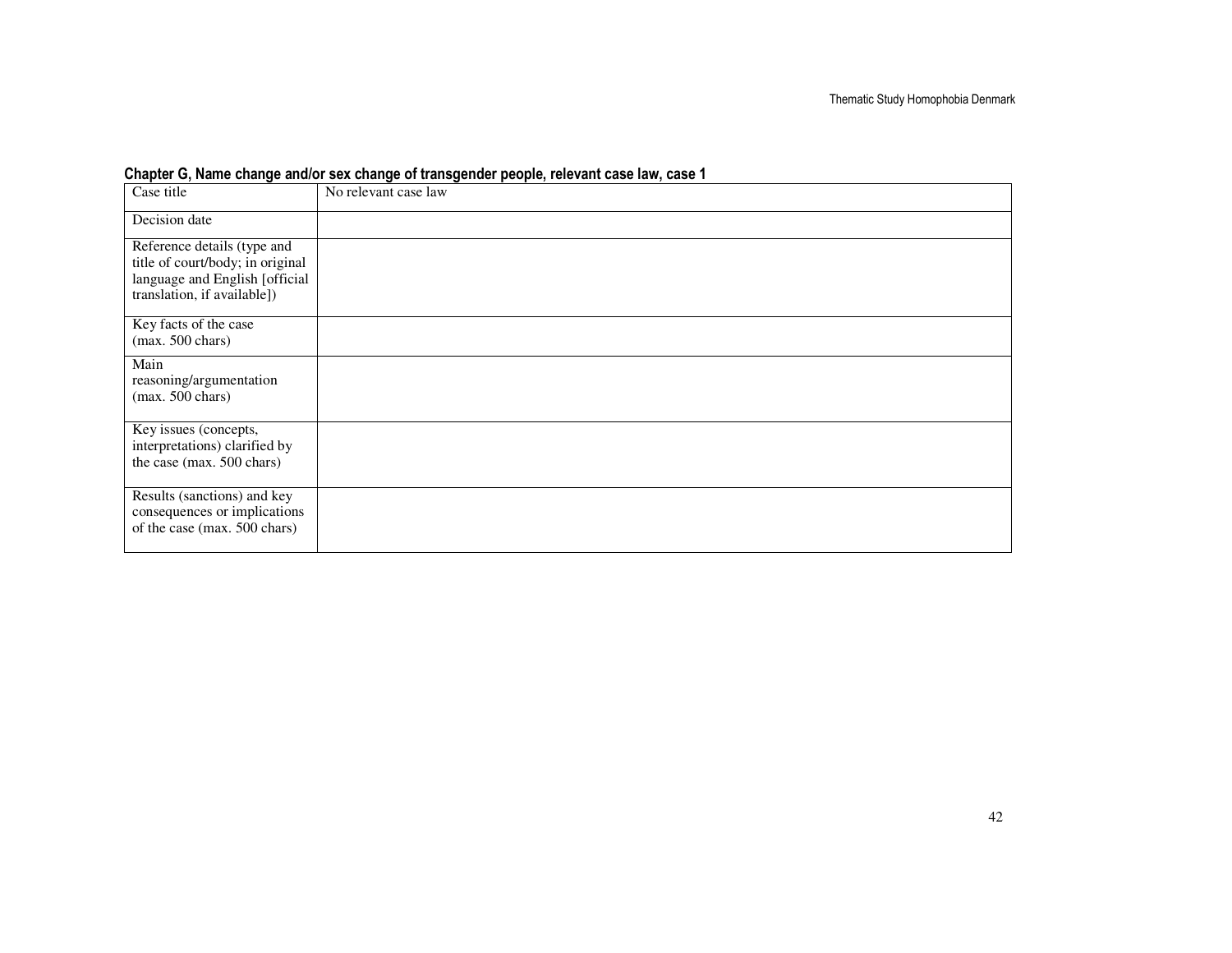| Case title                                                                                                                       | No relevant case law |
|----------------------------------------------------------------------------------------------------------------------------------|----------------------|
| Decision date                                                                                                                    |                      |
| Reference details (type and<br>title of court/body; in original<br>language and English [official<br>translation, if available]) |                      |
| Key facts of the case<br>$(max. 500 \text{ chars})$                                                                              |                      |
| Main<br>reasoning/argumentation<br>$(max. 500 \text{ chars})$                                                                    |                      |
| Key issues (concepts,<br>interpretations) clarified by<br>the case (max. 500 chars)                                              |                      |
| Results (sanctions) and key<br>consequences or implications<br>of the case (max. 500 chars)                                      |                      |

# Chapter I, Case law relevant to the impact of good practices on homophobia and/or discrimination on the ground of sexual orientation, case 1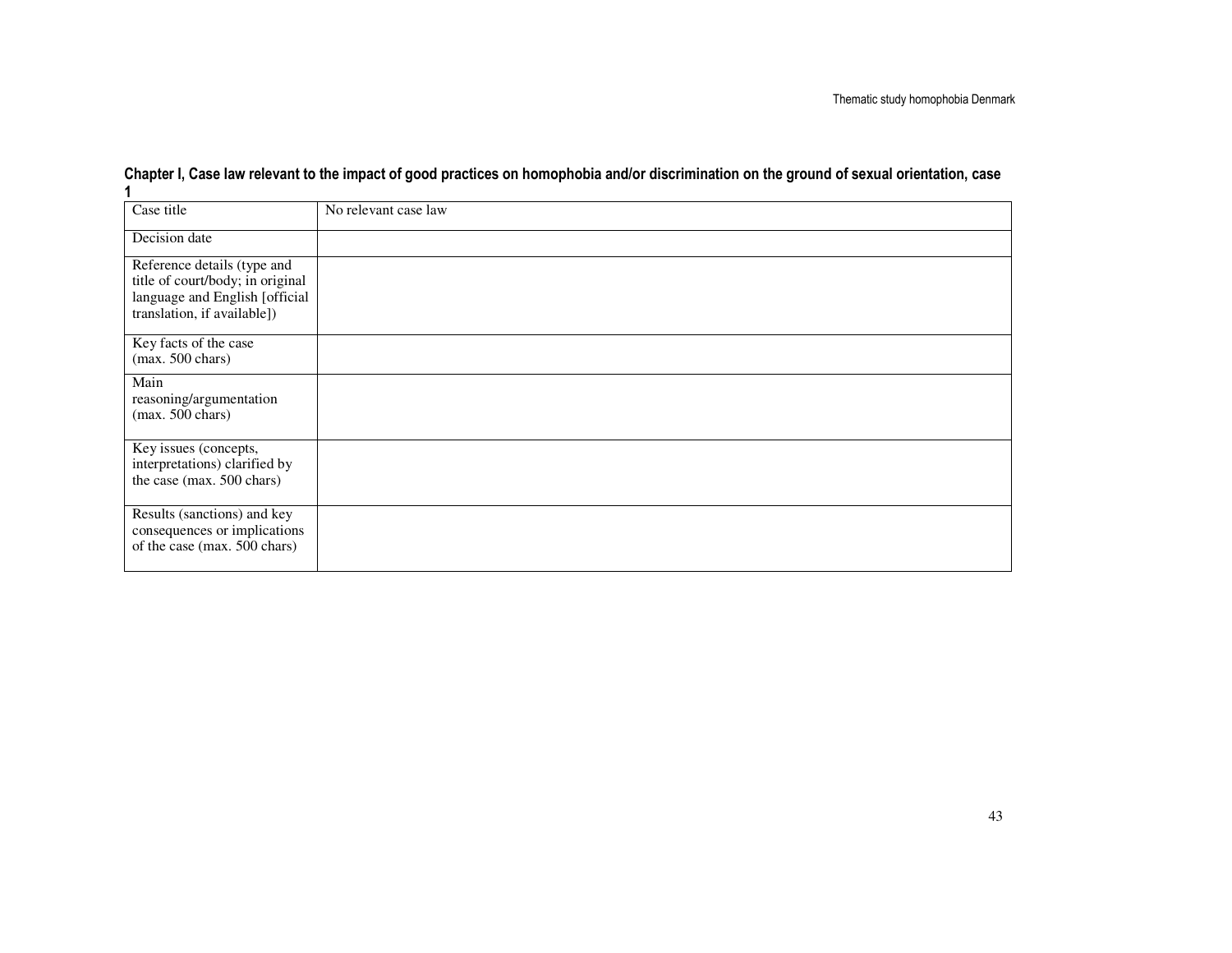# Annex 2 – Statistics

### Chapter A, Implementation of Employment Directive 2000/78/EC in relation to sexual orientation

|                                                                                                                                                                                                                                                       | 2000                      | 2001 | 2002 | 2003 | 2004 | 2005 | 2006 | 2007 |
|-------------------------------------------------------------------------------------------------------------------------------------------------------------------------------------------------------------------------------------------------------|---------------------------|------|------|------|------|------|------|------|
| Total complaints of discrimination on the ground of sexual orientation (equality<br>body, tribunals, courts etc.): if possible disaggregated according to social areas<br>of discrimination (employment, education, housing, goods and services etc.) | No official<br>statistics |      |      |      |      |      |      |      |
| Total finding of Discrimination confirmed (by equality body, tribunals, courts<br>etc.): if possible disaggregated according to social areas of discrimination<br>(employment, education, housing, goods and services etc.)                           | No official<br>statistics |      |      |      |      |      |      |      |
| National Number of sanctions/compensation payments issued (by courts,<br>tribunals, equality bodies etc.): if possible disaggregated according to social<br>areas of discrimination (employment, education, housing, goods and services<br>$etc.$ )   | No official<br>statistics |      |      |      |      |      |      |      |
| National range of sanctions/compensation payments (by courts, tribunals,<br>equality bodies etc.): if possible disaggregated according to social areas of<br>discrimination (employment, education, housing, goods and services etc.)                 | No official<br>statistics |      |      |      |      |      |      |      |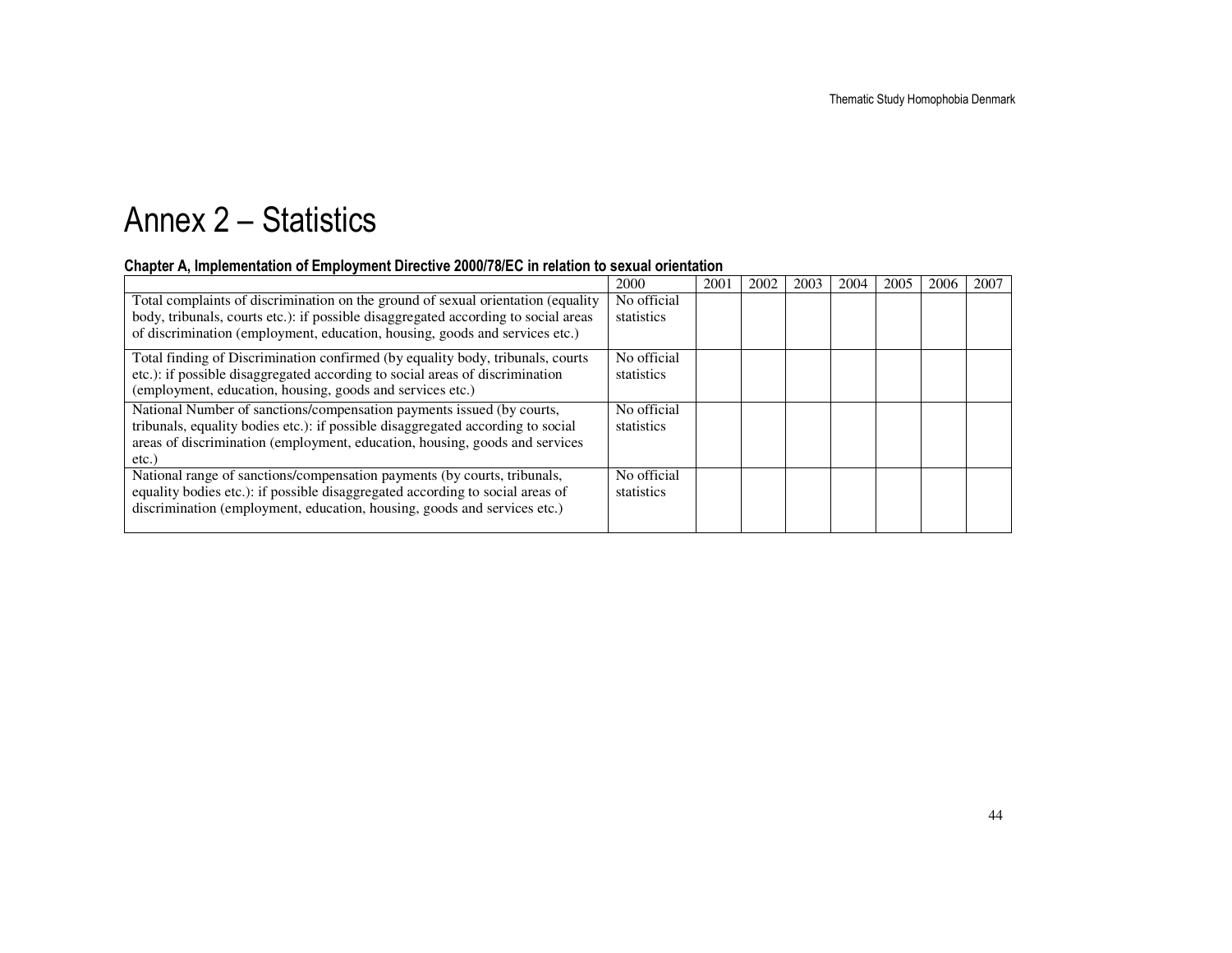### Chapter B, Freedom of movement of LGBT partners

| 2000        | 2001 | 2002 | 2003 | 2004 | 200c | 2007 |
|-------------|------|------|------|------|------|------|
| No official |      |      |      |      |      |      |
| statistics  |      |      |      |      |      |      |
|             |      |      |      |      |      |      |
|             |      |      |      |      |      |      |
|             |      |      |      |      |      |      |
| No official |      |      |      |      |      |      |
| statistics  |      |      |      |      |      |      |
|             |      |      |      |      |      | 2005 |

### Chapter C, Asylum and subsidiary protection, protection due to persecution on the grounds of sexual orientation

|                                                                         | 2000        | 2001 | 2002 | 2003 | 2004 | 2005 | 2006 | 2007 |
|-------------------------------------------------------------------------|-------------|------|------|------|------|------|------|------|
| Number of LGBT individuals benefiting from asylum/subsidiary protection | No official |      |      |      |      |      |      |      |
| due to persecution on the ground of sexual orientation.                 | statistics  |      |      |      |      |      |      |      |
| Number of LGBT individuals who were denied the right to asylum or to    | No official |      |      |      |      |      |      |      |
| subsidiary protection despite having invoked the fear of persecution on | statistics  |      |      |      |      |      |      |      |
| grounds of sexual orientation                                           |             |      |      |      |      |      |      |      |

### Chapter C, Asylum and subsidiary protection, protection of LGBT partners

|                                                                            | 2000        | 2001 | 2002 | 2003 | 2004 | 2005 | 2006 | 2007 |
|----------------------------------------------------------------------------|-------------|------|------|------|------|------|------|------|
| Number of LGBT partners of persons enjoying refugee/ subsidiary protection | No official |      |      |      |      |      |      |      |
| status residing in your country falling under Art 2/h Directive 2004/83/EC | statistics  |      |      |      |      |      |      |      |
| Number of LGBT partners of persons enjoying refugee/subsidiary protection  | No official |      |      |      |      |      |      |      |
| status who were denied the possibility to stay with their partner          | statistics  |      |      |      |      |      |      |      |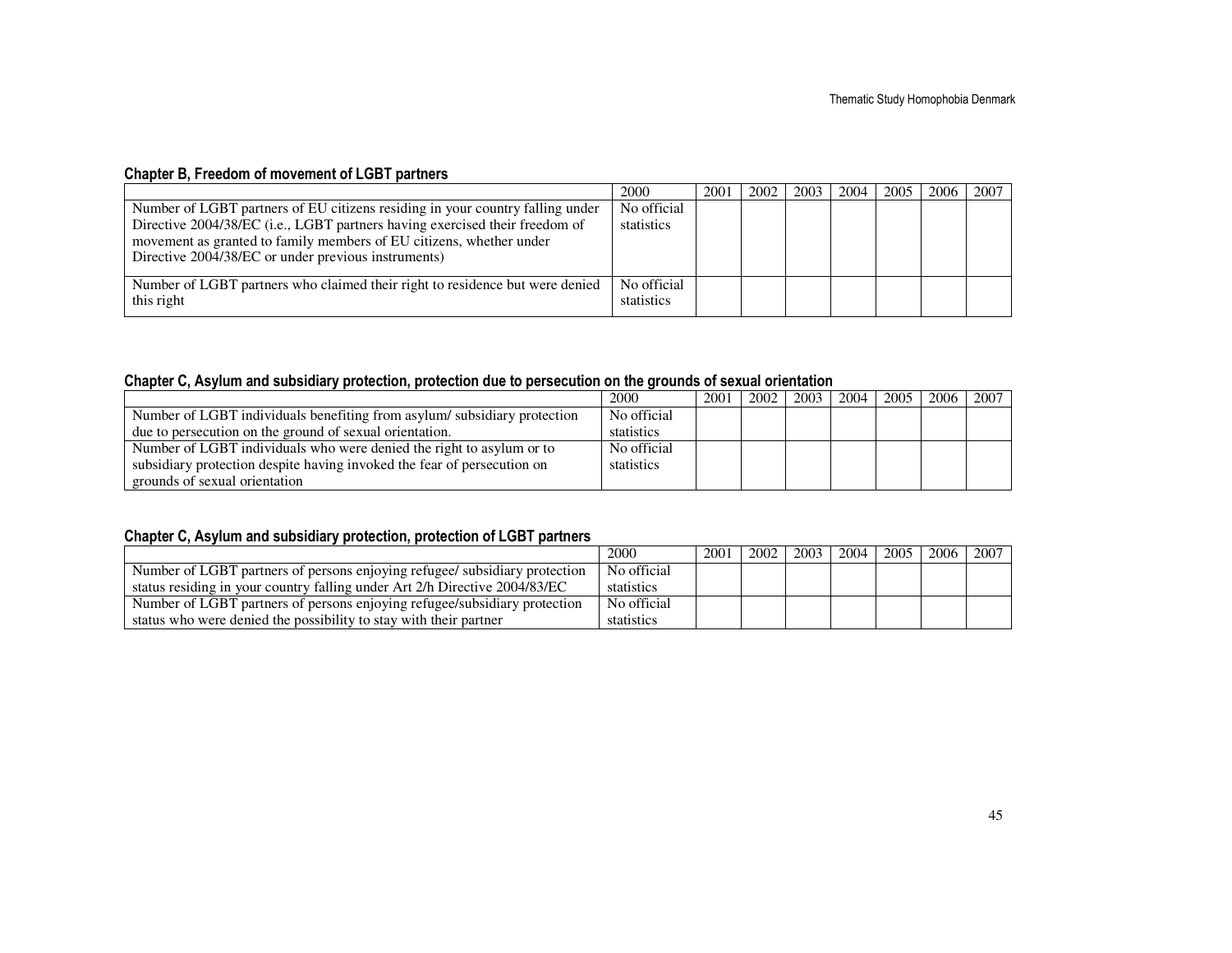## Chapter D, LGBT partners benefiting family reunification

|                                                                                                                                               | 2000                      | 2001 | 2002 | 2003 | 2004 | 2005 | 2006 | 2007 |
|-----------------------------------------------------------------------------------------------------------------------------------------------|---------------------------|------|------|------|------|------|------|------|
| Number of LGBT partners of third country nationals residing in your country                                                                   | No official               |      |      |      |      |      |      |      |
| benefiting from family reunification.                                                                                                         | statistics                |      |      |      |      |      |      |      |
| Number of LGBT partners of third country nationals residing in your country<br>who were denied the right to benefit from family reunification | No official<br>statistics |      |      |      |      |      |      |      |

### Chapter E, LGBT people enjoyment of freedom of assembly

|                                                                     | 2000        | 2001 | 2002 | 2003 | 2004 | 2005 | 2006 | 2007 |
|---------------------------------------------------------------------|-------------|------|------|------|------|------|------|------|
| Number of demonstrations in favour of tolerance of LGBT people, gay | No official |      |      |      |      |      |      |      |
| pride parades, etc                                                  | statistics  |      |      |      |      |      |      |      |
| Number of demonstrations against tolerance of LGBT people.          | No official |      |      |      |      |      |      |      |
|                                                                     | statistics  |      |      |      |      |      |      |      |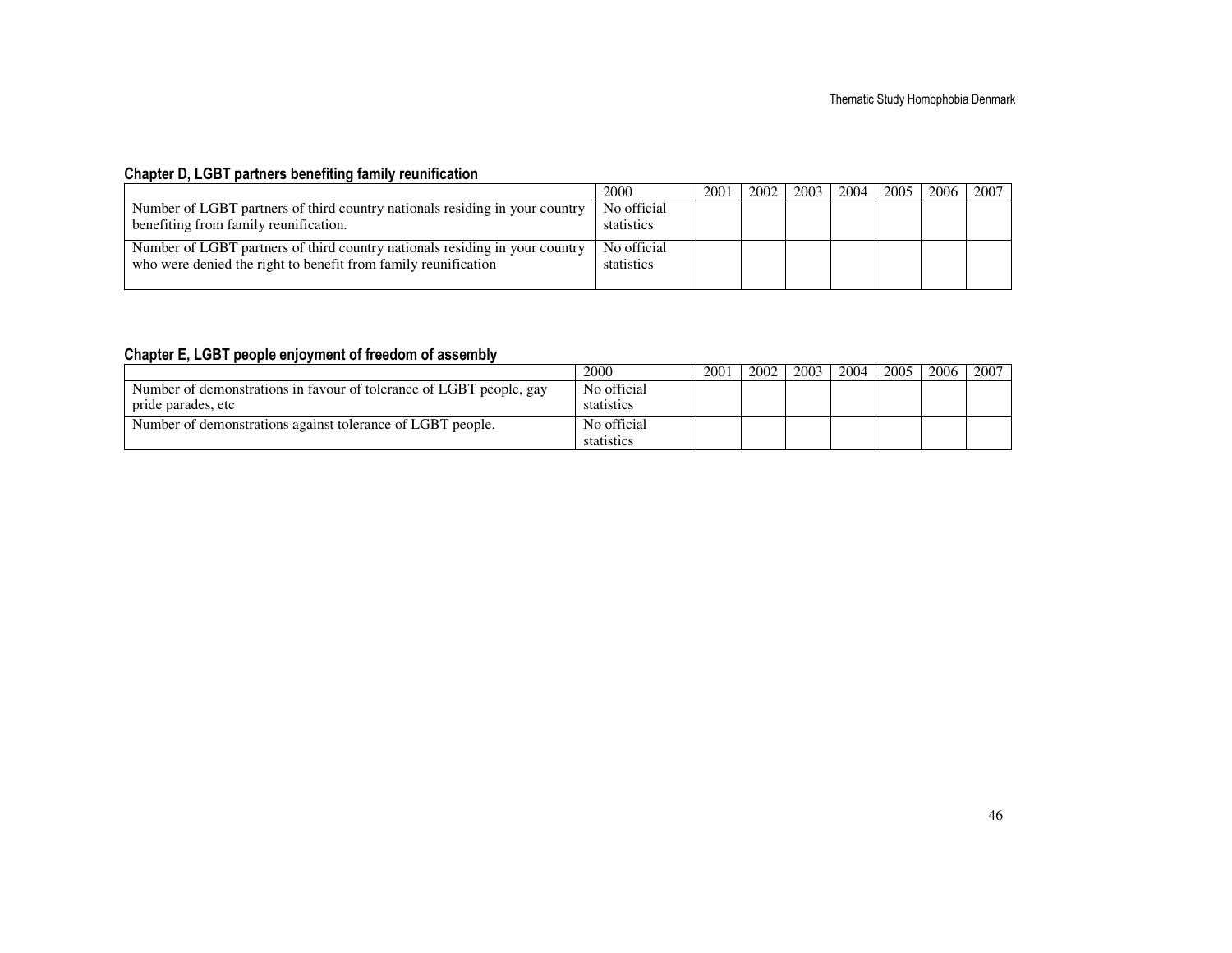## Chapter F, Homophobic hate speech

|                                                                           | 2000           | 2001 | 2002 | 2003 | 2004 | 2005 | 2006 | 2007 |
|---------------------------------------------------------------------------|----------------|------|------|------|------|------|------|------|
| Number of criminal court cases regarding homophobic hate speech initiated | No official    |      |      |      |      |      |      |      |
| (number of prosecutions)                                                  | statistics yet |      |      |      |      |      |      |      |
| Number of convictions regarding homophobic hate speech (please indicate   | No official    |      |      |      |      |      |      |      |
| range of sanctions ordered)                                               | statistics yet |      |      |      |      |      |      |      |
| Range of sanctions issued for homophobic hate speech                      | No official    |      |      |      |      |      |      |      |
|                                                                           | statistics yet |      |      |      |      |      |      |      |
| Number of non-criminal court cases initiated for homophobic statements    | No official    |      |      |      |      |      |      |      |
|                                                                           | statistics yet |      |      |      |      |      |      |      |
| Number of non-criminal court cases initiated for homophobic statements    | No official    |      |      |      |      |      |      |      |
| which were successfully completed (leading to a decision in favour of the | statistics yet |      |      |      |      |      |      |      |
| plaintiff, even if no sanctions other than symbolic were imposed)         |                |      |      |      |      |      |      |      |

## Chapter F, Homophobic motivation of crimes as aggravating factor

|                                                                                                      | 2000                                               | 2001 | 2002 | 2003 | 2004 | 2005 | 2006 | 2007 |
|------------------------------------------------------------------------------------------------------|----------------------------------------------------|------|------|------|------|------|------|------|
| court<br>Number<br>of criminal<br>was<br>iomophobic<br>decisions<br>ivation<br>1 n<br>mot<br>$W$ nic | $\sim$<br>official                                 |      |      |      |      |      |      |      |
| usea<br>s an aggravating-<br>taetor<br>sentencing<br>ำท<br>as                                        | $\tau$ <sub>10</sub> 1<br>100<br>statistics<br>"VL |      |      |      |      |      |      |      |